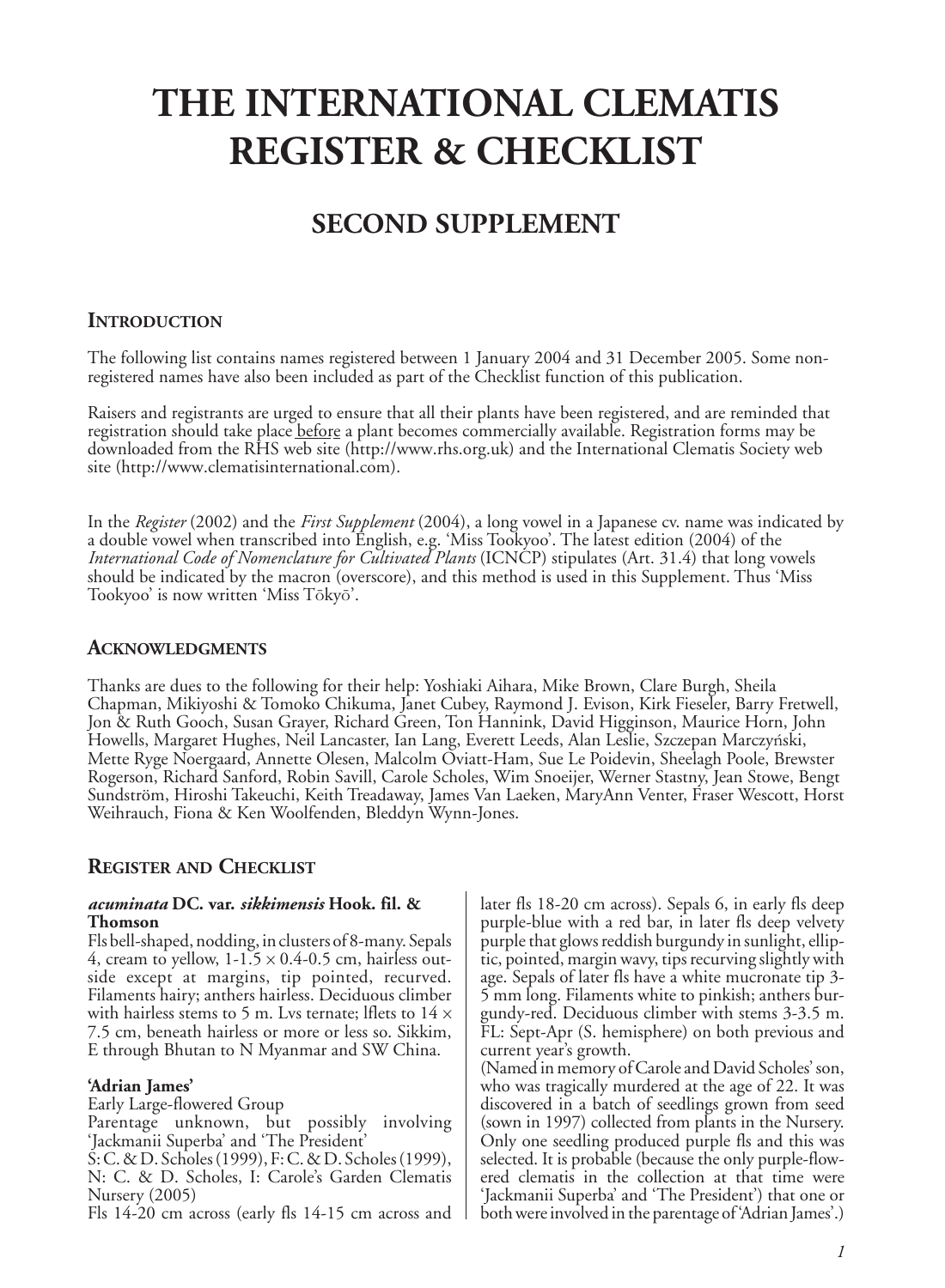#### **'Albino Sprite'**

'Fuji-no-izumi' X unknown R: Yoshiaki Aihara, REG: Yoshiaki Aihara (2005) Fls 9-10 cm across. Sepals 6, white with pale yellowgreen bar, broadly elliptic, overlapping, tip recurving with age and with a long point. Filaments white, slightly red-purple at base; anthers pale yellow. FL: June onwards.

(The seed parent 'Fuji-no-izumi' (q.v.) was raised by Yoshiaki Aihara. Nomenclatural Standard: colour photograph supplied by registrant (WSY0070717).)

## *alpina* **'Christopher'**

Syn. of 'Christopher'

## *alpina* **'Finn'**

Syn. of 'Finn'

#### *alpina* **'Karina'** Syn. of 'Karina'

#### *alpina* **'Mary Whistler'** Syn. of 'Mary Whistler'

*alpina* **'Ocean Pearl'**

## Syn. of 'Ocean Pearl'

## *alpina* **'Paddock Jane'**

Syn. of 'Paddock Jane'

## *alpina* **'Pamela Jackman'** REVISED ENTRY

This cv. is listed in the *Register* (2002) as an unacceptable name, because it is pre-dated by 'Pamela Jackman' (Viticella Group). The award of an AGM to *C. alpina* 'Pamela Jackman' by the RHS in Jan. 2005 raised a problem because an AGM cannot be granted if the name is not accepted. However under ICNCP, 2004: Art. 27.2, a name may be re-used if the ICRA is satisfied that the original cv. (a) is no longer in cultivation, and (b) has ceased to exist as breeding material, and (c) may not be found in a gene bank or seed bank, and (d) is not a known component in the pedigree of other cvs or Groups, and (e) the name has rarely been used in publications, and (f) re-use is unlikely to cause confusion. *C. alpina* 'Pamela Jackman' fulfils all these requirements.

Both 'Pamela Jackman's were raised and named by G.R. (Rowland) Jackman. No evidence for the recent or present existence of 'Pamela Jackman' (Viticella Group) has been found, indeed it would seem likely that this cv. (raised before 1939) had died out before Jackman re-used the name for a later cv. of *C. alpina* that he raised in 1960.

The name 'Pamela Jackman' is thus sanctioned for the cv. of *C. alpina*.

#### **'Amanda Marie'**

'Caroline' X unknown R: B. Fretwell

Fls c.7.5 cm across. Sepals 4(-5), deep pink, fading with age, elliptic to rhombic, pointed. Filaments whitish; anthers with red connective. Deciduous climber with stems 1.5-2 m. Young lvs often mottled and splashed with cream. FL: June-Oct.

## **'Amelia'**

Integrifolia Group Sister of 'Arabella' (1994) R: B. Fretwell Sepals 6-8, lavender-pink with pinker bar, elliptic, pointed. Stems 1.5-2 m. FL: summer to autumn. Syns: *C. integrifolia* 'Amelia'.

## **'American Beauty'**

Late Large-flowered Group Parentage unknown

R: J.P. Van Laeken (2002), REG: J.P. Van Laeken (2005)

Fls 10-15 cm across, solitary in the lf-axils. Sepals 6, pinkish blue with a magenta bar that fades to whitish towards top,  $7.5\n-10 \times 5$  cm, elliptic (often appearing rhombic due to recurved margins towards sepal base), gappy, pointed, tip recurved, margin somewhat wavy. Filaments white; anthers red. Fruit-heads persistent. Deciduous climber with white-hairy stems 2-2.6 m, green when young, brown when mature. Lvs mid green, simple or ternate, with white hairs beneath, margins entire. FL: June-Aug on current year's growth.

(Nomenclatural Standard: digital print supplied by registrant (WSY0070733).)

## **'Andante'**

Integrifolia Group Selection from *integrifolia* R: Kazushige Ozawa Fls narrowly bell-shaped, 4-5 cm across, nodding. Sepals 4, cotton-candy pink, eventually spreading and twisting, margin wavy. Fruit-heads silvery. Stems non-climbing, 0.6-1 m. FL: June-Sept. Published ref. Kaneko, *Clematis*, 58 (2004).

*angustifolia* **'Zvezdograd'** CORRECTED ENTRY The correct name is *C. ispahanica* 'Zvezdograd'. The entry *C. angustifolia* 'Zvevdograd' (under 'Zvezdograd') in the 1st *Supplement* is wrong.

## **'Anja'**

Atragene Group R: P. Zwijnenburg Fls semi-nodding or out-facing on red-brown stalks. Sepals 4, whitish, outside pale pink with white margin. Staminodes cream. (Unacceptable name: ICNCP, 2004: Art. 27.1.)

## **'Anna Carolina'**

Early Large-flowered Group Parentage unknown

Sepals 8, white, elliptic, overlapping, pointed. Filaments whitish, flushed with pink towards top; anthers deep purple. Deciduous climber with stems to 2 m. FL: May-Sept. Most fls are produced on the previous year's growth, with fewer on the current year's growth.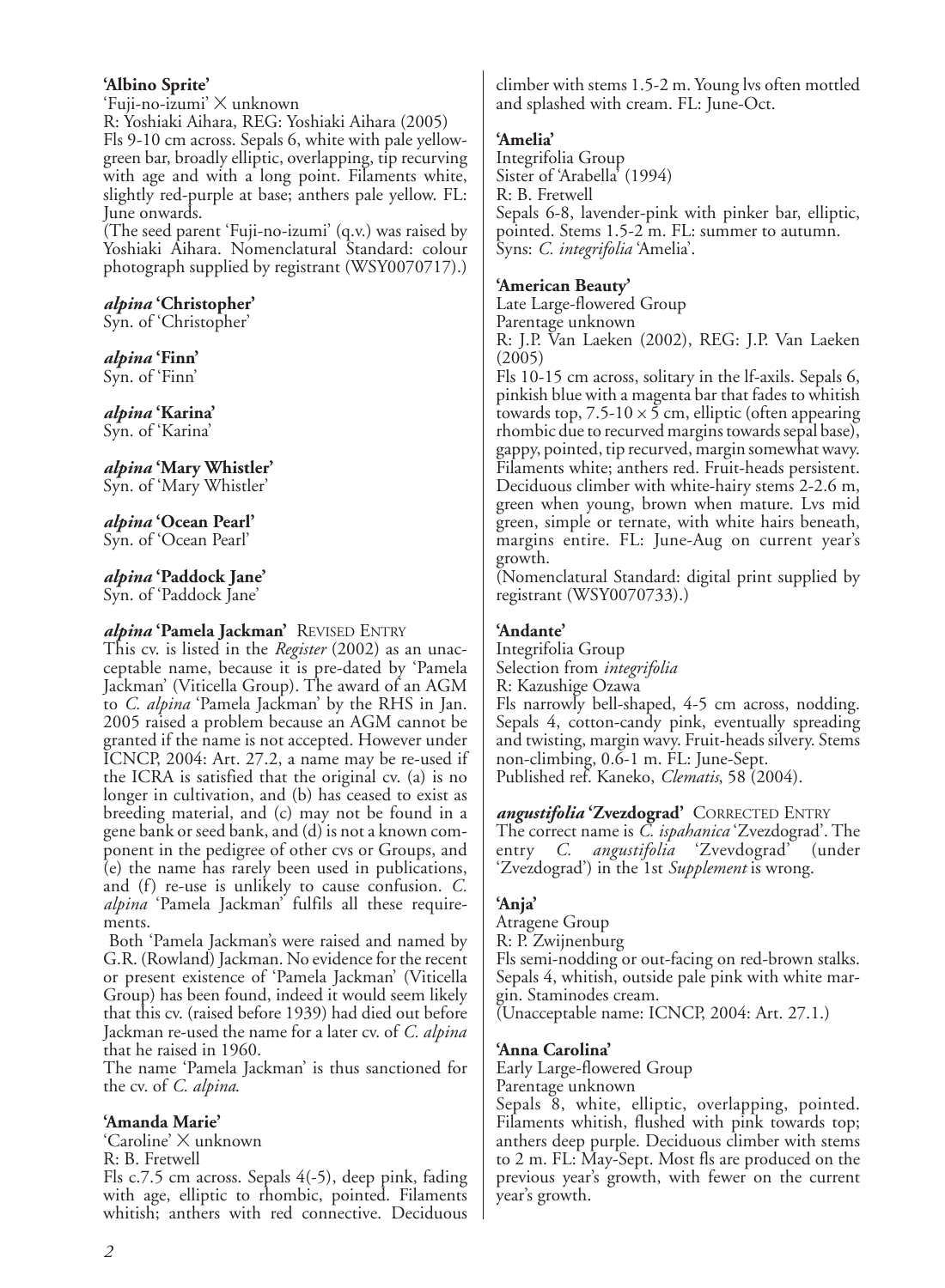## **'Antje'**

Early Large-flowered Group 'Bees' Jubilee' X unknown

R: Lothar Sachs (1998), F: Lothar Sachs (2003), N: Lothar Sachs (2005), REG: Baumschule Lothar Sachs (2005)

Fls 16-18 cm across. Sepals 6, violet-blue (94C) with paler bar,  $8 \times 4$  cm, elliptic, pointed, margin slightly wavy. Filaments white; anthers wine-red. Fruit-heads persistent. Deciduous climber with dark green stems 2-2.5 m. Lvs mid green, ternate; lflets entire. FL: June-Sept on current year's growth.

(Named after the raiser's daughter. Nomenclatural Standard: colour photograph supplied by registrant (WSY0070682).)

### **APHRODITE**

Trade designation of 'Aphrodite Elegafumina'

### **'Atlas'**

Hayakawa seedling F-5 (*florida* var. *sieboldiana* x a large-flowered hybrid) X unknown

R: Satomi Kuriyama, F: Satomi Kuriyama (2002), N: Satomi Kuriyama (2003), REG: Yoshiaki Aihara (2004)

Fls c.12 cm across. Sepals 6, white with pale pink tinge, outside deeper pink, elliptic, overlapping, apiculate. Filaments yellowish white, tinged with red towards top; anthers reddish pink to reddish brown. FL: May.

Published ref. *Clem. Int.* 2005: 25.

(Nomenclatural Standard: colour photograph supplied by registrant (WSY0070736).)

#### **AVANT-GARDE**

Trade designation of 'Evipo033'.

## **'Axolotl'**

Sport from 'Salamander'

S: Satomi Kuriyama, F: Satomi Kuriyama (2002), N: Satomi Kuriyama (2003), REG: Yoshiaki Aihara (2004) Fls semi-double, c.15 cm across. Outer sepals 6, very pale pink with pale green bar, pointed, inner sepals narrower, margin wavy. Filaments white; anthers deep purple. Deciduous climber. FL: May. Published ref. *Clem. Int.* 2005: 25.

(Nomenclatural Standard: colour photograph supplied by registrant (WSY0070662).)

#### **'Azurit'** REVISED ENTRY

Late Large-flowered Group

Parentage unknown

R: M.I. Orlov (pre 1970), I: (1970)

Fls c.10 cm across. Sepals 5-6, violet-blue, broadly rhombic, overlapping. Anthers yellowish. Deciduous climber with stems 2.5-3 m. Lvs pinnate with 3-5 long-ovate lflets.

Published ref. *Dekorativnye rasteniia otkrytogo i zakrytogo grunta*, Spravochnik, Kiev (1985).

## **'Bacchus'**

Hayakawa seedling F-5 (*florida* var. *sieboldiana* <sup>x</sup><sup>a</sup> large-flowered hybrid) <sup>X</sup>unknown

R: Satomi Kuriyama (2003), REG: Yoshiaki Aihara (2005)

Fls 10-12 cm across. Sepals 6, light purple with a pinkish bar, elliptic, pointed, gappy. Filaments white; anthers pale yellow. FL: June-Oct.

(Nomenclatural Standard: colour photograph supplied by registrant (WSY0070715).)

**'Bagatelle'** CORRECTION

Reclassified in Late Large-flowered Group.

#### **'Barbara Ann's Lace'**

Late Large-flowered Group

Parentage unknown

R: B.A. Fox, F: B.A. Fox (2004), N: B.A. Fox (2004), REG: B.A. Fox (2004)

Fls c.11 cm across. Sepals 6, white with a very broad magenta edge, the white 'feathering' into the magenta, and tinged with green,  $5.5 \times 3.5$  cm, elliptic, narrow at base, gappy, pointed, margin with large ruffles. Filaments white; anthers pink. Deciduous climber. Lvs simple, margin wavy. FL: Aug-Oct on current year's growth.

Published ref. *Clem. Int.* 2005: 25.

(The fl. and sepal measurements apply to autumn fls: earlier fls are a bit larger. Nomenclatural Standard: colour photograph supplied by registrant (WSY0070661).)

### **'Basilisk'**

Hayakawa seedling F-6 (*florida* var. *sieboldiana* x a large-flowered hybrid) X unknown

R: Yoshiaki Aihara (1999), F: Yoshiaki Aihara (2005), REG: Yoshiaki Aihara (2005)

Fls 10-11 cm across. Sepals 6, brownish purple with paler bar becoming whitish towards base, elliptic, pointed, tip recurving somewhat with age. Filaments whitish; anthers brown-purple.

(Nomenclatural Standard: colour photograph supplied by registrant (WSY0070735).)

#### **'Beautiful Meteor'**

Integrifolia Group

'Rising Star' X unknown

R: Yoshiaki Aihara, REG: Yoshiaki Aihara (2005)

Fls 6-8 cm across. Sepals 6, deep pink, broadly elliptic, blunt. Stamens cream. Stems herbaceous, nonclimbing, erect, c.1.5 m.

(Nomenclatural Standard: colour photograph supplied by registrant (WSY0070738).)

#### **'Belle de Woking'**

Misspelling of 'Belle of Woking'

#### **'Bells of Emei Shan'**

I: D. Hinkley (1996), N: D. Hinkley (2006) Differs from *C. repens*, mainly in the longer fls (2.5- 3 cm long) which are borne on longer stalks ((7-)12.5- 18 cm). The fls of *C. repens* are 1.2-2.5 cm long, carried on 2.5-8 cm-long stalks. According to *Flora of China* 6: 378 (2001), the sepals of *C. repens* are yellowish, a description that hardly fits with the sepalcolour of this cv. which is mid to bright yellow, dark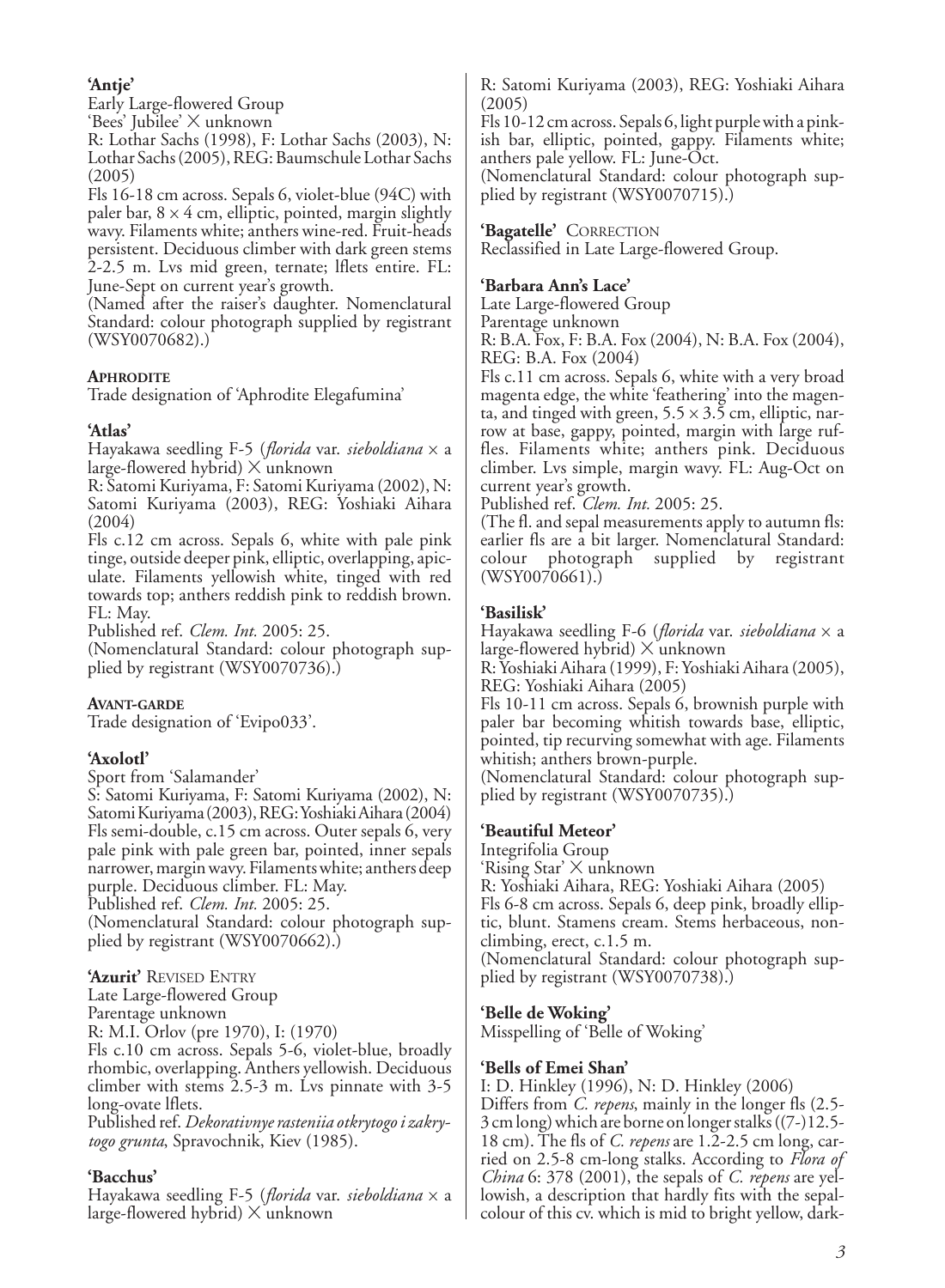ening somewhat with age. The fls are bell-shaped with the sepals spreading in the upper third or quarter, and the sepal-tips usually recurve as the fl. ages. The lvs are always simple.

(Introduced as seed from Emei Shan, Sichuan, China in 1996 by Dan Hinkley of Heronswood Nursery (DJHC 0540, Accession no. 795). Listed in the 2nd *Supplement* (p.15) under *C. repens*. Although a Chinese botanist has decided that it belongs to *C. repens*, in fact it differs in several features from the account of that species in the *Flora of China* Vol. 6 (2001). The illustration of *C. repens* published in *Flora of China Illustrations* 6: 364 (2003) shows a plant with 3-lobed or ternate lvs and fls with sepals that spread from the base. The Hinkley plant has sepals that spread only in the upper part. Until further study is undertaken (which may show that it is a new subspecies or variety of *C. repens*, or even a new species), this Hinkley introduction has been given a cv. name.)

#### **'Beni-no-kagayaki'**

Early Large-flowered Group

Parentage unknown

R: Toyohiko Iwai, F: Toyohiko Iwai (c.1998), N: Toyohiko Iwai, REG: Yoshiaki Aihara (2004)

Sepals 8, with a broad violet-pink margin, merging into a very broad white bar which has  $\tilde{2}$  violet-pink veins running from base to tip, elliptic, margin becoming recurved and wavy, tip blunt but often apiculate. Filaments whitish, flushed with pink towards top; anthers deep purple.

Published ref. *Clem. Int.* 2005: 25.

(Nomenclatural Standard: colour photograph supplied by registrant (WSY0070664).)

#### **'Berry Red'**

Atragene Group

'Dark Secret' X unknown

R: F. Wescott, I: Walled Garden Clematis Nursery (2004)

Fls bell-shaped, 2.5-3 cm long on old wood, c.2 cm long on new wood, nodding,. Sepals 4, deep red, ovate-lanceolate, strongly ribbed with outgrowths at the base, spreading slightly at tips. Deciduous climber with stems to 1.6 m. FL: Apr-May on previous year's growth, up to July on current year's growth. Syns: *C. koreana* 'Berry Red'.

#### **'Beth Curry'**

Misspelling of 'Beth Currie'

#### **'Bianca'**

Atragene Group Parentage unknown R: P. Zwijnenburg Fls nodding. Sepals 4, whitish, base and margin pinktinged, whole sepal irregularly pink-dotted, spreading. Staminodes whitish, tinged pink towards top.

#### **BIJOU**

Trade designation of 'Evipo030'

#### **BLUE BLOOD**

Trade designation of 'Königskind'

#### **BLUE ICE**

Trade designation of 'Evipo003'

#### **'Blue Jay'**

See *C. macropetala* 'Blue Jay'

#### **'Blue Meteor'**

Integrifolia Group

'Rising Star' X unknown

R: Yoshiaki Aihara, REG: Yoshiaki Aihara (2004) Sepals 6, 2 (opposite one another) longer than the other 4, producing a fl. with an oval shape, pale blueviolet, elliptic, pointed, margin often recurved. Filaments white; anthers yellow. Deciduous climber. Lvs ternate.

Published ref. *Clem. Int.* 2005: 28.

(Nomenclatural Standard: colour photograph supplied by registrant (WSY0070645).)

#### **'Blue Mist'**

Early Large-flowered Group

Parentage unknown R: J.P. Van Laeken (2003), REG: J.P. Van Laeken

(2005)

Fls 10-15 cm across, solitary in the lf-axils. Sepals 6, lavender-blue with an indistinct paler bar,  $7.\overline{5}$ -10  $\times$ 5 cm, elliptic to almost rhombic, overlapping, apiculate, margin somewhat wavy. Filaments pale green; anthers reddish purple. Fruit-heads persistent. Deciduous climber with white-hairy stems 2-2.6 m, green when young, brown when mature. Lvs pale green, simple or ternate, with white hairs beneath, margins entire. FL: May-June on previous year's growth, Aug-Sept on current year's growth.

(Nomenclatural Standard: digital print supplied by registrant (WSY0070734).)

#### **BLUE PIROUETTE**

Trade designation of 'Zobluepi'

**'Blue Pirouette'** REVISED ENTRY See 'Zobluepi'

#### **'Blue Planet'**

Early Large-flowered Group

'Bees' Jubilee' X 'Lord Nevill' R: Baumschule Lothar Sachs (1998), F: Baumschule

Lothar Sachs (2002), N: Lothar Sachs (2003), REG: Baumschule Lothar Sachs (2004)

Fls 10-14 cm across. Sepals (6-)8, violet-blue (89C),  $5 \times 2.7$  cm, broadly elliptic, overlapping, blunt but apiculate, margin sometimes slightly wavy. Filaments pale yellow-brown; anthers brownish. Fruit-heads persistent. Deciduous climber with stems to 2 m. Lvs simple to ternate, dark green; lflets entire. FL: June-Sept on current year's growth.

Published ref. *Clem. Int.* 2005: 28.

(From the parentage, it would seem sensible to place this cv. in the Early Large-flowered Group. Sachs prunes the plants severely, removing the previous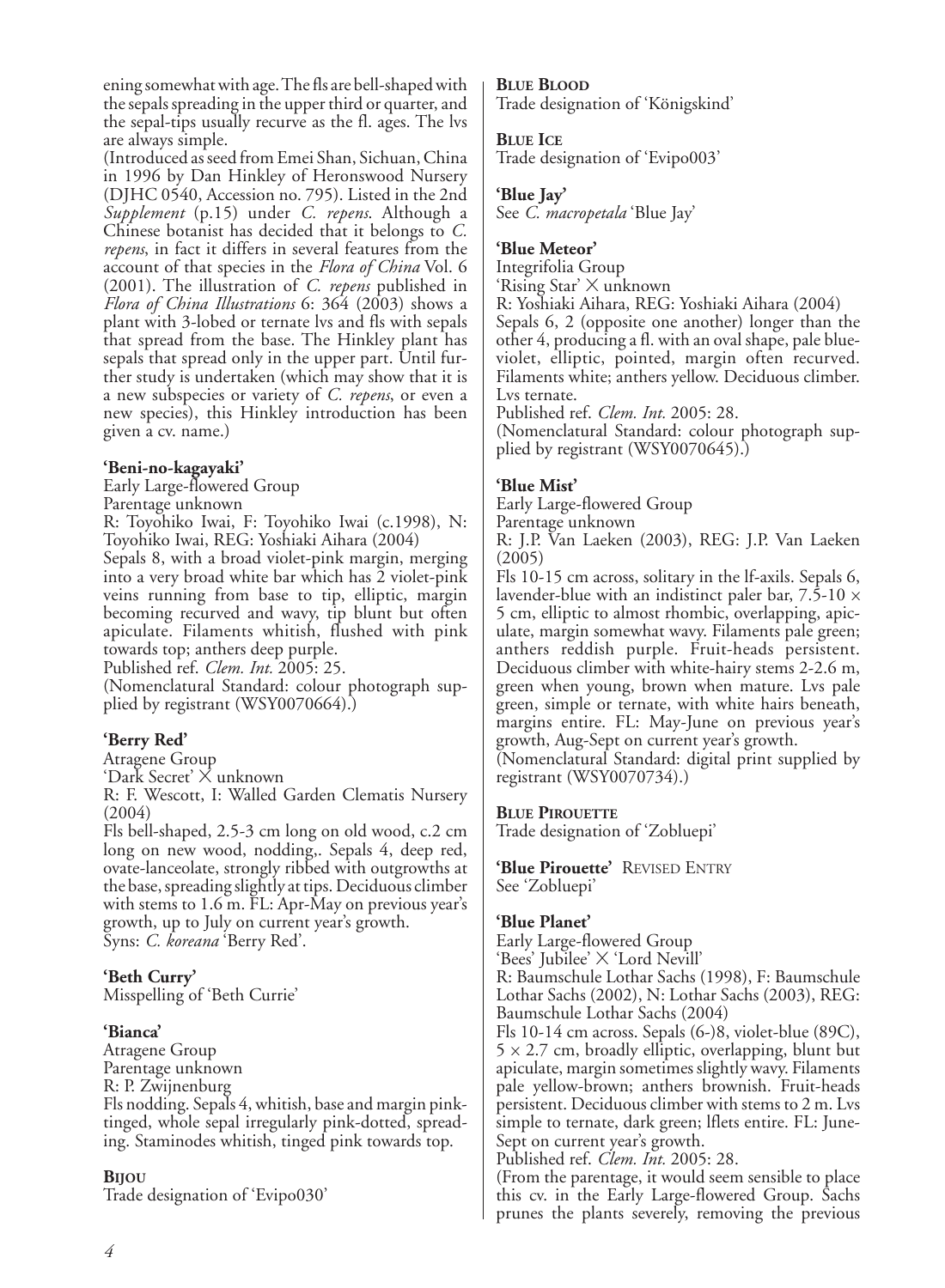year's growth, thus fls are only produced on the current year's growth. Nomenclatural Standard: colour photograph supplied by registrant (WSY0070663).)

#### **'Blue Sensation'**

Integrifolia Group *integrifolia* X unknown R: G.S. Kuijf Fls 5-7 cm across. Sepals 4(-6), deep blue-violet. Stamens yellow. Herbaceous with non-climbing stems 1-1.5 m. Lvs simple, entire. FL: May-Aug.

#### **BONANZA**

Trade designation of 'Evipo031'.

#### **'Bridal Veil' (Forsteri Group)**

See *C. paniculata* 'Bridal Veil'

#### **'Bright Eyes'**

Montana Group

Parentage unknown

S: R. & L. Mitchell, F: R. & L. Mitchell (2003), N: R. & L. Mitchell (2003), REG: R. Mitchell (2004) Fls c.7 cm across, with slight vanilla scent, in clusters in lf-axils. Sepals  $4(-5)$ , pearly white,  $3-3.3 \times 2-3$  cm, broadly elliptic to almost round, blunt but apiculate. Filaments white; anthers yellow. Deciduous climber. Lvs ternate; lflets ovate, margin with few irregular teeth, hairless above except for minute sparse hairs on veins, beneath with minute sparse hairs, margin sparsely hairy. FL: Oct (in S hemisphere) on previous year's growth. Published ref. *Clem. Int.* 2005: 28.

(Selected from a chance seedling. Nomenclatural Standard: herbarium specimen supplied by registrant (WSY0070554).)

#### **'Brookfield'**

See *C. montana* var. *rubens* 'Brookfield Clove'

#### **'BUGA München 2005'**

Early Large-flowered Group *florida* var. *sieboldiana* X unknown R: Lothar Sachs (1999), N: Lothar Sachs (2004), REG: Baumschule Lothar Sachs (2005)

Fls c.18 cm across, solitary in lf-axils. Sepals 6(-7), violet-blue (94C),  $8.5 \times 4.7$  cm, elliptic, overlapping, tip pointed and often recurved, margin wavy. Filaments pale violet; anthers yellow. Fruit-heads persistent. Deciduous climber with brown stems 2-3 m, new growth light green. Lvs dark green, ternate; lflets entire. FL: May-June and Aug-Sept on current year's growth.

(Placement in the Early Large-flowered Group is an assumption, because Sachs prunes the plants severely, removing the previous year's growth, thus fls are only produced on the current year's growth. Nomenclatural Standard: colour photograph supplied by registrant (WSY0070684).)

#### **CADDICK'S CASCADE** UPDATED ENTRY Trade designation of 'Semu'

The plant label (produced by Caddick's Clematis Nursery) for 'Caddick's Cascade', cited 'Semu' as a synonym. The name 'Semu' is earlier than 'Caddick's Cascade' and thus has priority. CADDICK'S CASCADE is a selling name and must be regarded as a trade designation.

#### **'Capriccio'**

Hayakawa seedling F-6 (*florida* var. *sieboldiana* x a large-flowered hybrid)  $\times$  unknown

R: Yoshiaki Aihara, REG: Yoshiaki Aihara (2004) Sepals 6, white with mauve-pink bar, the colour sometimes spreading into the white area, elliptic, sharply pointed. Filaments white; anthers pale red. Published ref. *Clem. Int.* 2005: 28. (Nomenclatural Standard: colour photograph supplied by registrant (WSY0070648).)

#### **'Carmine Star'**

(*integrifolia* x unknown) X unknown R: Hiroshi Hayakawa Sepals 6, pale pink with deep pink bar, elliptic, gappy at base, pointed. Stamens yellow. Published ref. Kuriyama & Aihara, *Photographs of clematis flowers*, 115 (2003)

#### **'Carol Leeds'**

Viticella Group

'Joan Baker' X unknown

R: E. Leeds (1999), F: E. Leeds (2002), N: E. Leeds (2004), REG: E. Leeds (2004)

Fls c.8 cm across, nodding, solitary in the lf-axils. Sepals 4(-5), deep Windsor violet, especially towards tips, paler violet at base,  $3.5-4.5 \times 2$  cm, outside with 3 prominent ridges, twisted from about halfway, tip long-pointed, recurved, margins wavy, incurved along entire length. Stamens pale green. Deciduous climber with pale green-downy stems to 3 m. Lvs pinnate with 7-9 leaflets; lflets entire or sometimes irregularly 2-3-toothed or -lobed, or sometimes divided into 3 lobes. FL: July-Aug on current year's growth. Published ref. *Clem. Int.* 2005: 29.

(Named after the raiser's wife. Nomenclatural Standard: photographic transparency supplied by registrant (WSY0070522).)

x *cartmanii***'Snow Valley'** ADDITIONALINFORMATION The seed parent is *C.* x *cartmanii* 'White Cascade' and the pollen parent is *C.* x *cartmanii* 'Avalanche'.

#### x *cartmanii* **'Sweet Hart'**

Forsteri Group

*marmoraria* X *paniculata*

R: J. Hart (c.1995), N: Blue Mountain Nurseries, I: Blue Mountain Nurseries (1998)

Fls male, 5-7 cm across. Sepals 6-8, white, elliptic, overlapping, blunt. Stamens yellow. Evergreen climber or scrambler with stems 0.5-0.9 m (1-2 m when trained). Lvs dark green, dissected. FL: mainly spring, with some later.

#### x *cartmanii* **'White Abundance'** UPDATED ENTRY Forsteri Group

*C.* x *cartmanii* 'White Cascade' (s) X *C.* x *cartmanii* 'Avalanche' (1999)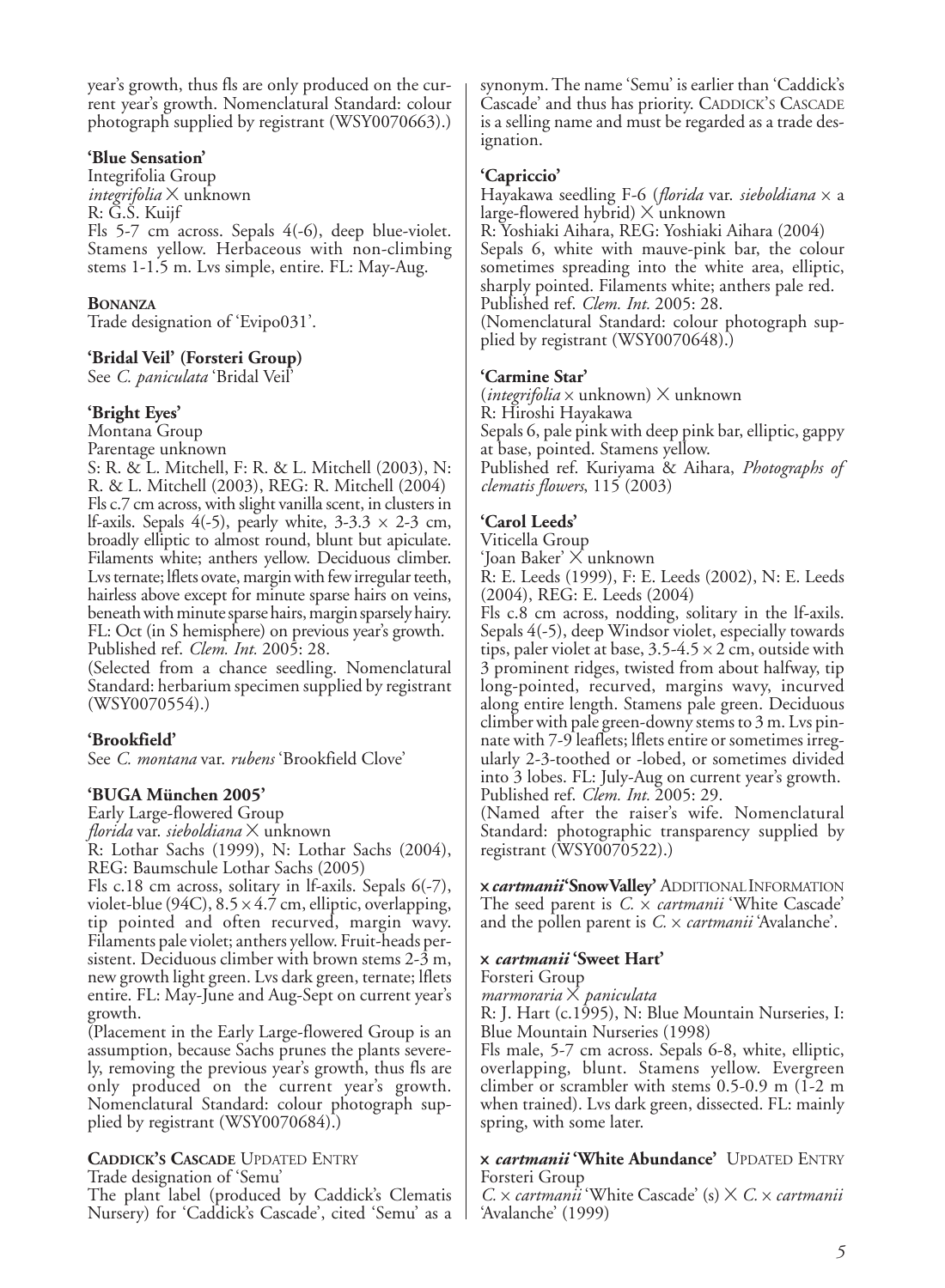#### R: A.R. White (1994)

Fls male, 3.5-5 cm across, opening flat, produced in clusters in the lf-axils, fragrant. Sepals 6-8, cream-white to pale green, outside downy,  $c.3 \times$ 1.25 cm, obovate, blunt. Filaments yellow-green (144C); anthers brown (166A); pollen grey-pink (181D). Evergreen climber with stems growing 60- 90 cm each season, ultimately reaching 2-2.5 m. Lvs dark green, ternate; leaflets finely cut, tinted bronze when young. FL: Mar-May on previous year's growth.

#### **'Catherine Clanwilliam'**

Texensis Group

Parentage unknown

R: B. Fretwell

Fls opening wider than in most Texensis Group hybrids. Sepals 4, twisted and recurved in upper part, rich rose-pink. Stamens beige. Deciduous climber with stems 2-2.5 m. FL: July-Sept.

Syns: *C. texensis* 'Catharine Clanwilliam'.

(The fruit-heads are described as 'spectacular'.)

### **'Celebration'**

Early Large-flowered Group Sport from 'Jackmanii Alba' S: F.S. Godfrey

Description as for 'Jackmanii Alba' but fls slightly more blue and lvs golden yellow (some lflets with a red margin).

(The grant of European PBR in 2001 gives this cv. precedence over 'Celebration' (of Caddicks) which has been renamed 'Pink Celebration'.)

## **'Celebration' (of Caddicks)**

See 'Pink Celebration'

#### **'Centaurus'**

Hayakawa seedling F-1 (*florida* var. *sieboldiana* x a large-flowered hybrid)  $\times$  unknown

R: Satomi Kuriyama, F: Satomi Kuriyama (c.2002), N: Satomi Kuriyama (2003), REG: Yoshiaki Aihara (2004)

Fls c.12 cm across. Sepals 6, white, with tiny violet dots towards the base, elliptic, overlapping, pointed. Filaments white; anthers deep violet. Deciduous climber. FL: May.

Published ref. *Clem. Int.* 2005: 29.

(Nomenclatural Standard: colour photograph supplied by registrant (WSY0070666).)

#### **'Chameleon'**

Hayakawa seedling F-5 (*florida* var. *sieboldiana* x a large-flowered hybrid) X unknown

R: Yoshiaki Aihara, REG: Yoshiaki Aihara (2004) Sepals 6, greenish yellow when young, finely speckled with dusky pink, pale green-yellow at base, narrowly elliptic to obovate, pointed. Filaments greenish white; anthers cream-beige.

Published ref. *Clem. Int.* 2005: 29.

(Nomenclatural Standard: colour photograph supplied by registrant (WSY0070665).)

#### **'Chameleon 2'**

Sport from 'Chameleon'

R: Yoshiaki Aihara, REG: Yoshiaki Aihara (2004) Sepals 6, pale violet with broad reddish pink bar, the whole surface of the sepals finely white-speckled, broadly elliptic, apiculate. Filaments white; anthers pale yellow. FL: June onwards.

Published ref. *Clem. Int.* 2005: 29.

(Nomenclatural Standard: colour photograph supplied by registrant (WSY0070668).)

#### **'Charlie Brown'**

Late Large-flowered Group

'Prince Charles' X unknown

S: J.M. Brown (early 1990s), N: R. Savill, I: R. Savill (2004)

Sepals 4(-5), deep pink, with broad pale pink bar, elliptic, pointed, not overlapping, recurving from about halfway as fls age, margin slightly wavy. Stamens greenish yellow. Deciduous climber with stems 2-2.5 m. FL: July-Sept.

(A seedling of 'Prince Charles' that Mike Brown found in his garden, and selected. The name combines those of the seed parent and the selector!)

## **'Chatsworth'**

Viticella Group Parentage unknown R: B. Fretwell Fls 7-8 cm across, nodding to out-facing. Sepals 4(- 5), pearly blue-lilac with a deeper blue bar, rhombic, pointed. Stamens greenish-yellow. Deciduous climber with stems to 4 m. FL: June-Oct. Syns: *C. viticella* 'Chatsworth'.

## **'Chijimi'**

Early Large-flowered Group Parentage unknown

R: Fumi Murayama (2001), N: Fumi Murayama, REG: Hiroshi Takeuchi (2005)

Sepals 6, purple-pink, deeper pink at base of bar, rhombic, overlapping, pointed, margin crisped, with fine ruffles extending from margin towards the bar. Filaments whitish; anthers with a red-purple connective. FL: Apr-June on previous year's growth, Aug-Oct on current year's growth.

(*Chijimi* is a finely rippled cloth. Nomenclatural Standard: digital print supplied by registrant  $(WSY0070623).$ 

## **'Chimera'**

Hayakawa seedling F-6 (*florida* var. *sieboldiana* x a large-flowered hybrid) X unknown R: Yoshiaki Aihara, REG: Yoshiaki Aihara (2004) Sepals 6, mauve-pink with whitish bar and white tip, broadly elliptic, overlapping, pointed. Filaments white; anthers with red tips. Published ref. *Clem. Int.* 2005: 29.

(Nomenclatural Standard: colour photograph supplied by registrant (WSY0070667).)

## **'China C'**

See *C. macropetala* 'China C'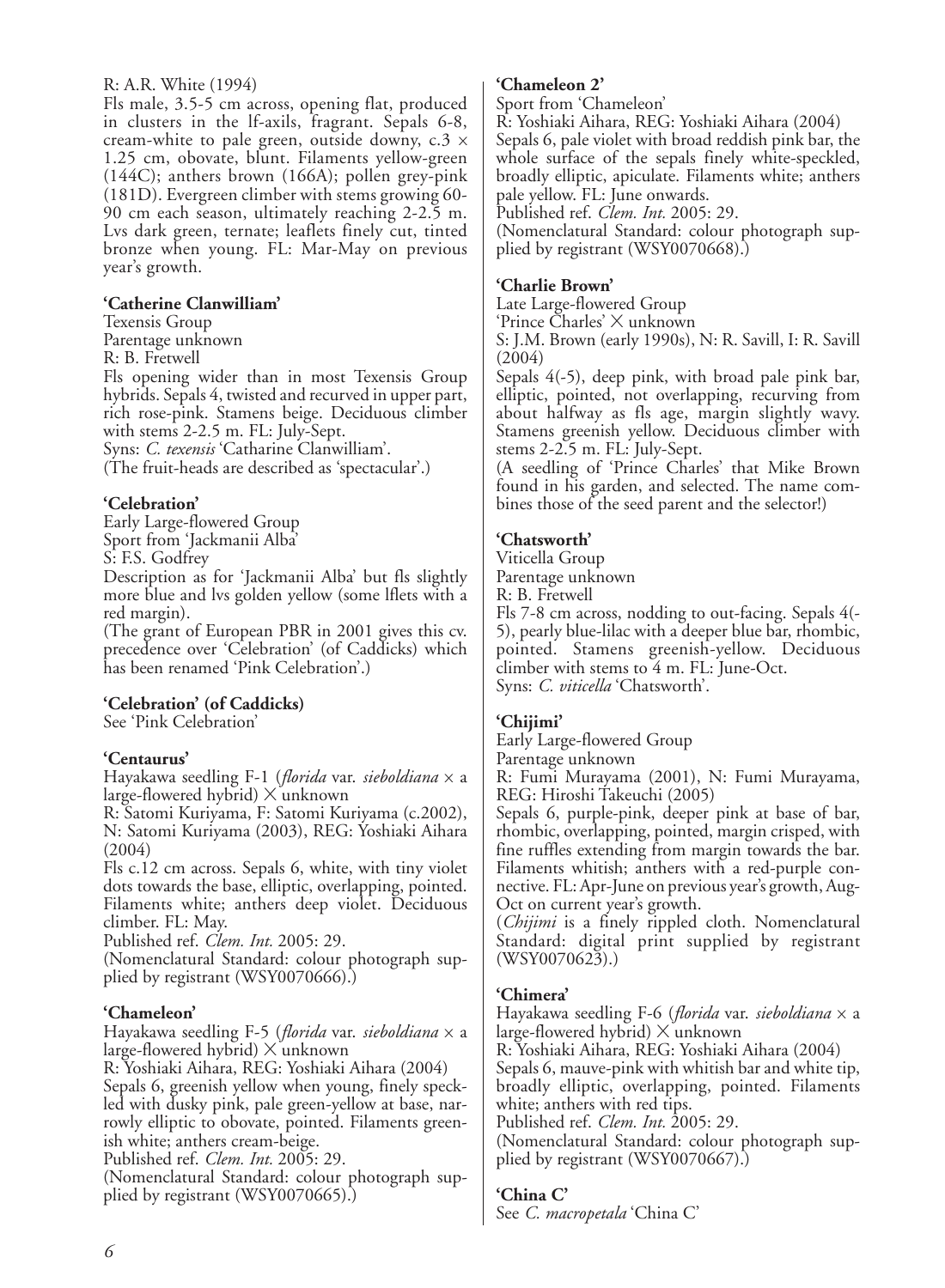## **'Christine' (Montana Group)**

See 'Miss Christine'

#### **'Christopher'**

Atragene Group

Parentage unknown

S: F. Rösholm (1988), F: F. Rösholm (1990), N: F. Rösholm (1997), REG: F. Rösholm (2004)

Fls semi-double, broadly bell-shaped, 5.5-7 cm across, nodding. Sepals 4-5, bluish violet to mauve, flushed with pink,  $2.\overline{5}$ -3.5(-5.5)  $\times$  1.2-1.5 cm, spreading, oblong-elliptic, pointed. Outer staminodes 5-12, same colour as sepals, narrower, c.3 cm long, inner staminodes whitish. Filaments white; anthers pale yellow-green. Fruit-heads persistent. Deciduous climber with stems 1.5-4 m, olive-green at first, maturing to brown. Lvs dark green, ternate; lflets regularly toothed. FL: May-June on previous year's growth.

Syns: *C. alpina* 'Christopher'.

Published ref. *Clem. Int.* 2005: 30.

(Selected from seedlings produced from seed supplied by the Scottish Rock Garden Club as "C. alpina rosea". Named after the raiser's son.)

## *cirrhosa* **'Halcyon'**

Syn. of 'Halcyon'

### *cirrhosa* **'Semitriloba'**

Syn. of *C. cirrhosa* subsp. *semitriloba*

#### *cirrhosa* **'Stargazer'**

Selection from *cirrhosa* S: G.S. Greenway Sepals with recurved tips. FL: Nov-Mar. Published ref. Priorswood Clematis *Cat*. 2003.

## **CLAIRE DE LUNE**

Trade designation of 'Evirin'.

## **'Cleminov 51'**

Integrifolia Group 'The President' X *C.* x *diversifolia* 'Olgae' R: INRA/SAPHINOV Fls c.10 cm across. Sepals (4-)5-6, dark indigo-purple, becoming lighter with age, elliptic, often somewhat twisted, tip pointed, recurved, margin somewhat wavy, outside with 3 longitudinal ribs. Filaments whitish towards base; anthers grey-violet.

Stems erect, 1-1.2 m. FL: June-Sept.

Trade designation: SAPHYRA<sup>®</sup> INDIGO.

## **'Clione'**

Parentage unknown

R: Tsuneo Ishiguro (1999), N: Tsuneo Ishiguro, REG: Hiroshi Takeuchi (2005)

Fls bell-shaped, nodding. Sepals 4, strong red-purple with expanded whitish margin in upper half, white inside, spreading from about half way, tips recurved. Anthers yellow. FL: May-July

(*Clione* is an aquatic mollusc genus. Nomenclatural Standard: digital print supplied by registrant (WSY0070626).)

#### **'Cockatrice'**

Hayakawa seedling F-5 (*florida* var. *sieboldiana* <sup>x</sup><sup>a</sup> large-flowered hybrid) <sup>X</sup>unknown

R: Satomi Kuriyama (2003), REG: Yoshiaki Aihara (2005)

Fls 10-12 cm across. Sepals 6, bluish purple with a bar that is deep pink, especially towards the base, elliptic to almost rhombic, gappy, pointed, margin recurved towards base, somewhat wavy. Filaments whitish, tinged with red toward top; anthers yellow with red connective. FL: June-Oct.

#### **CONFETTI**

Trade designation of 'Evipo036'.

#### **'Consort'**

Late Large-flowered Group Parentage unknown R: B. Fretwell

Fls c.15 cm across. Sepals 5-6, deep mauve as the buds open, becoming white with deep mauve towards edge, elliptic to somewhat rhombic. Stamens dark purple. Deciduous climber with stems 7-8 m. FL: summer.

Syns: *C.* x *jackmanii* 'Consort'.

## **'Cora'**

See *C. integrifolia* 'Cora'

## **'Curly'**

Montana Group Parentage unknown S: R. Mitchell, N: R. Mitchell (2004), REG: R. Mitchell (2004)

Fls semi-double, c.6 cm across, several together in each lf-axil. Opening buds urn-shaped. Outer sepals 4 or more, white,  $c.3 \times 2$  cm, elliptic, blunt or notched, downy outside, recurved; inner sepals white, c.2 cm long, narrowly elliptic to lanceolate. Filaments grey; anthers white. Deciduous climber. Lvs mid green, ternate; lflets irregularly toothed, both surfaces sparsely hairy, especially on veins and margin. FL: Oct-Nov (in S hemisphere) on previous year's growth. Published ref. *Clem. Int.* 2005: 30.

(Nomenclatural Standard: herbarium specimen supplied by registrant (WSY0070541).)

## **'Darling'**

Montana Group

Parentage unknown

S: R. Mitchell, F: R. Mitchell (2002), N: R. Mitchell (2004), REG: R. Mitchell (2004)

Fls 5 cm across, with slight vanilla scent, borne singly in the lf-axils. Sepals 4, mid pink,  $2.5\n-3 \times 2\n-2.5$  cm, very broadly elliptic, blunt or sometimes notched, margin often slightly wavy. Filaments white; anthers pale yellow. Fruit-heads persistent. Deciduous climber, stems white-hairy, new growth brownish. Lvs dark green, ternate; lflets regularly toothed, sparsely hairy beneath, more so on veins. FL: Oct-Nov (in S hemisphere).

Published ref. *Clem. Int.* 2005: 30.

(A chance seedling found in Robin Mitchell's nurs-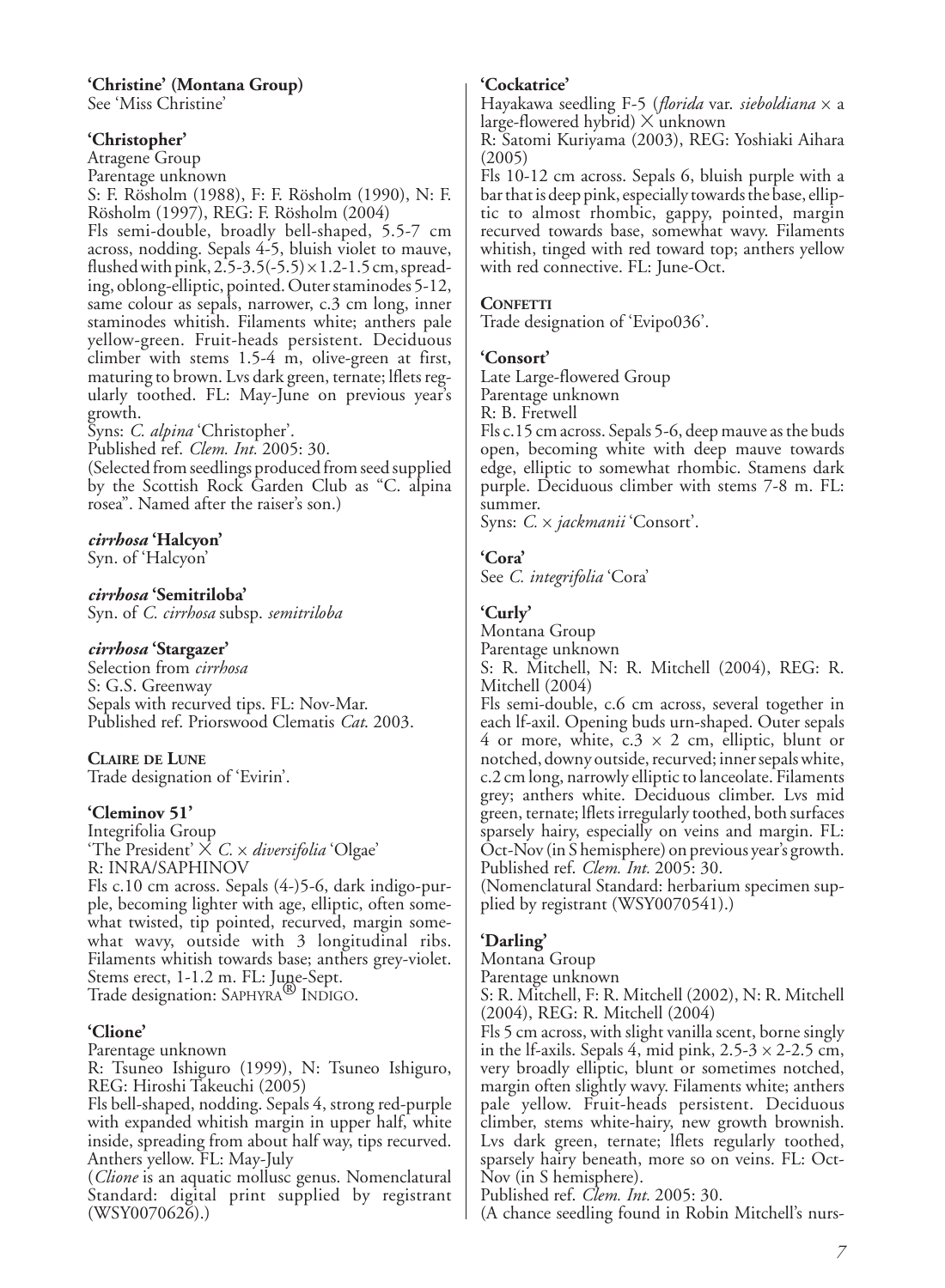ery. Nomenclatural Standard: herbarium specimen supplied by registrant (WSY0070548).)

#### **'Denim'**

Hayakawa seedling F-1 (*florida* var. *sieboldiana* x a large-flowered hybrid)  $\times$  unknown

R: Yoshiaki Aihara, REG: Yoshiaki Aihara (2004)

Sepals 6, lilac-pink finely speckled with white, elliptic, pointed. Filaments white, flushed with pale purple at top; anthers dark purple.

Published ref. *Clem. Int.* 2005: 30.

(Nomenclatural Standard: colour photograph supplied by registrant (WSY0070670).)

## **'Dimples'**

Hayakawa seedling F-2 (*florida* var. *sieboldiana* x a large-flowered hybrid)  $\times$  unknown

R: Yoshiaki Aihara, N: Yoshiaki Aihara (2003), REG: Yoshiaki Aihara (2004)

Fls 10-12 cm across. Sepals 6-8, white, the bar occasionally with irregularly distributed dark red-purple dots, elliptic, overlapping, pointed, margin slightly wavy. Filaments whitish, purple towards top; anthers deep purple, with whitish pollen. Stigmas reddish brown. FL: May.

Published ref. *The Clematis 2005*: 11; *Clem. Int.* 2005: 31.

(Nomenclatural Standard: colour photograph supplied by registrant (WSY0070647).)

## **'Dionysus'**

Early Large-flowered Group

'Murasakimaru' X unknown

R: Yoshiaki Aihara (2004), F: Yoshiaki Aihara (2004), REG: Yoshiaki Aihara (2005)

Sepals 8, pale lilac-blue with a whitish bar, elliptic, overlapping, pointed, margin wavy. Filaments whitish; anthers brown with pale yellow pollen. FL: Apr-May.

(Nomenclatural Standard: colour photograph supplied by registrant (WSY0070716).)

## **'Double Delight'**

Montana Group

Parentage unknown

S: R. & L. Mitchell, F: R. & L. Mitchell (2003), N: R. & L. Mitchell (2003), I: Bayliss Nurseries Ltd (2004), REG: R. Mitchell (2004)

Fls double, 8 cm across, borne 1-3 in lf-axils, fl.-stalks hairy. Sepals pearly white, outer sepals 4, obovate,  $2.2$ -3.3  $\times$  2 cm, inner sepals c.28, oblanceolate, 1.1- $3 \times c.1$  cm, all sepals usually blunt, margin wavy. Filaments white; anthers yellow. Fruit-heads persistent. Deciduous climber. Lvs ternate, mid green; lflets regularly toothed. FL: Nov-Feb (in S hemisphere). Published ref. *Clem. Int.* 2005: 31.

(A seedling found in the collection of R. & L. Mitchell. It is possible that *C. montana* var. *wilsonii* may be involved in the parentage. Nomenclatural Standard: herbarium specimen supplied by registrant (WSY0070544).)

## **'Dusky'**

Atragene Group

'Angela's Double' X 'Angela's Double'

R: R.W. Nunn (1999), F: R.W. Nunn (2002), N: R.W. Nunn (2002), REG: R.W. Nunn (2005)

Fls double, c.4 cm across, broadly bell-shaped, nodding. Buds dusky greyish purple. Sepals 4, plum-red outside, burnished gold inside,  $6 \times c$ . 2.5 cm, elliptic, prominently ribbed, pointed. Outer staminodes paler pink with yellowish margins, lanceolate, pointed, spreading from about half way; inner staminodes yellow. Filaments golden yellow; anthers yellow-green. Fruit-heads persistent. Deciduous climber with whitehairy, ribbed, purple-brown stems to 2.6 m, new growth pale to bright green. Lvs dark green, ternate; lflets irregularly toothed, with white hairs beneath. FL: Apr-May, with fls through to Aug, mainly on previous year's growth, but later fls on current year's growth. (Nomenclatural Standard: herbarium specimen supplied by registrant (WSY0070439).)

## **'Ebe'**

Viticella Group Parentage unknown R: E. Kala Sepals 4-6, mauve with white bar, rhombic, pointed. Deciduous climber with stems 2.5-3 m.

## **'Eclips'**

Misspelling of 'Eclipse'

**'Eclipse'** CORRECTED SPELLING

This is the correct spelling of 'Eclips' (see 1st *Supplement*), as published in the raiser's catalogue  $(1999 - 2000)$ .

## **'Ellisa Anne'**

Parentage unknown Sepals 5-6, purple. Anthers purple-red. Published ref. Listed by Carole's Garden Clematis Nursery, Australia, c.2002-04.

## **'Elly'**

Atragene Group Parentage unknown R: P. Zwijnenburg Fls creamy white, nodding. Sepals 4, tinged with mauve outside and towards base inside. Staminodes greenish white.

## **'Ember'**

Integrifolia Group Parentage unknown R: B. Fretwell Fls bell-shaped, nodding. Sepals 4, rich red, recurved from c. halfway. Stems herbaceous, non-climbing, 30-35(-60) cm. Syns: *C. integrifolia* 'Ember'.

(*C. heracleifolia* 'Ember' is an erroneous name for 'Ember'.)

## **EMPRESS**

Trade designation of 'Evipo011'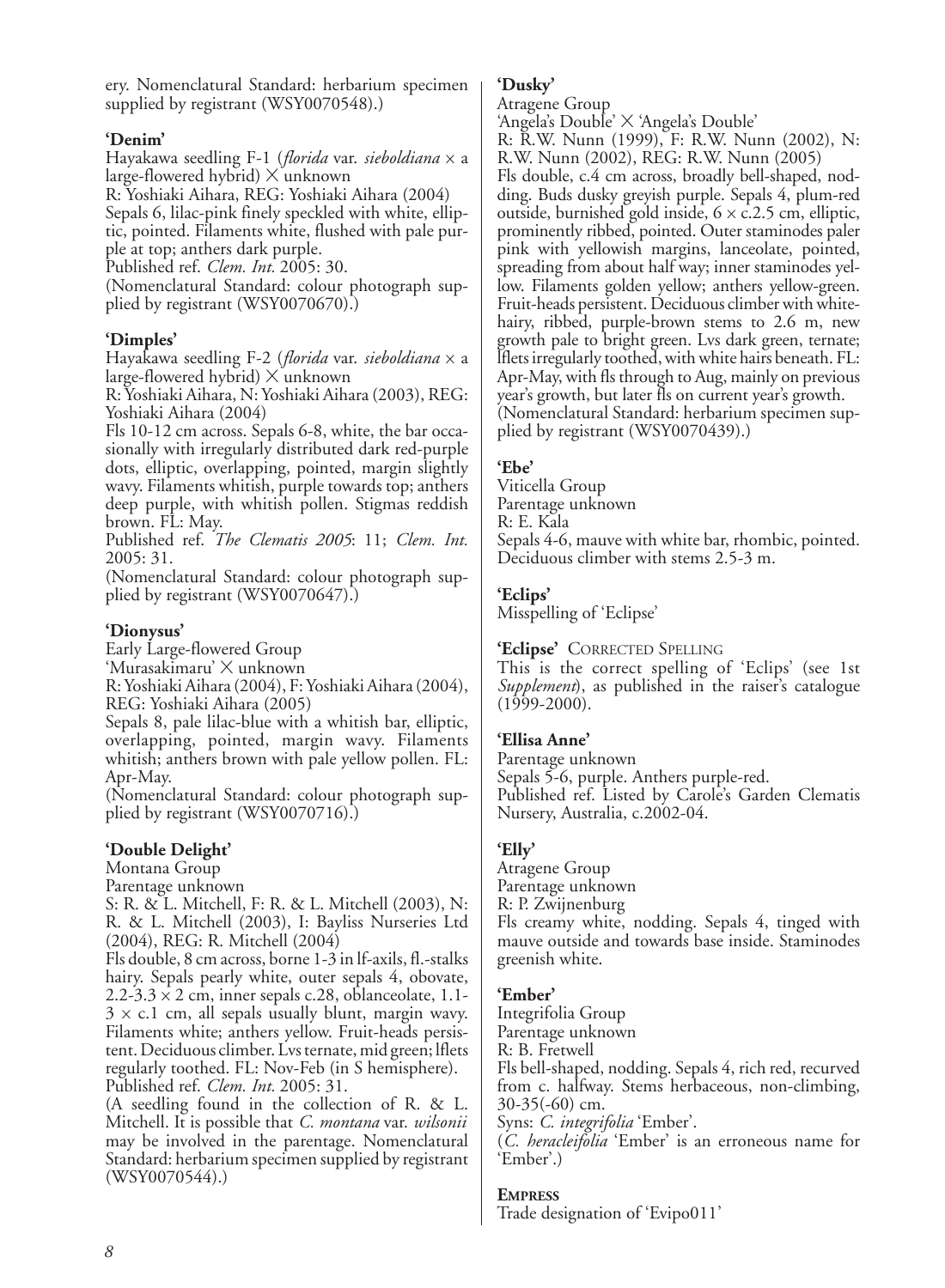#### **ENGELINA**

Trade designation of 'My Angel' Several nurseries in North America offer 'My Angel' under the name 'Engelina' or ENGELINA, often with the information that a US Plant Patent has been applied for under this name. However, there is no evidence of this. 'My Angel' was granted European PBR in 2001 and so this name is legally fixed as the correct cv. name (ICNCP, 2004: Art. 24.4).

#### **'Essex Star'**

Forsteri Group Parentage unknown R: G. Hutchins Fls male. Sepals white, not overlapping. Stems to 0.6 m.

### **'Etina'**

Viticella Group Parentage unknown R: U. Kivistik Sepals 4-6, mauve-red with dark bar. Published ref. *Clem. Int*. 2003: 86.

## **'Everett'**

Viorna Group

'Buckland Beauty' X *texensis*

R: E. Leeds (1999), N: G. Dyer, REG: G. Dyer (2005)

Fls urn-shaped, 2-2.3 cm across, out-facing to nodding, borne on stalks that are purple-red below fls. Sepals 4, deep to mid red-purple (61A-63A) at base, becoming mid red-purple (61B) towards tip, inside whitish, dusky pinkish (64B) at tip,  $3.5-4 \times 1.6-1.8$ cm, thick and fleshy, ovate, ribbed outside, tip longpointed, recurved. Filaments cream; anthers pale yellow. Deciduous climber with stems to 1.5 m. Lower lvs pinnate with (3-)7-9 lflets and a terminal tendril; upper lvs simple, entire. FL: July on current year's growth.

(Named for Everett Leeds, past Chairman of the British Clematis Society.)

## **'Evipo003'**

Early Large-flowered Group 'Evitwo' (s) x *chrysocoma*

R: R.J. Evison & M.N. Olesen (pre 1998), I: Evison/Poulsen (2005)

Fls 15-20 cm across. Sepals 6, white suffused with pale blue, elliptic, apiculate. Anthers creamy white. Stems 2-2.5 m. FL: late spring to early summer on previous year's growth, late summer to early autumn on current year's growth.

Trade designation: BLUE ICE; ICE BLUE.

(The later fls on the current year's wood are smaller and sometimes slightly whiter than the earlier fls.)

## **'Evipo008'**

Early Large-flowered Group 'Evitwo'  $(s) \times$  unknown R: R.J. Evison & M.N. Olesen (pre 1993), I: Evison/Poulsen (2005) Fls double, 10-18 cm across. Sepals purple, recurved

towards tip, sharply pointed. Stamens whitish. Stems 1.5-3 m. FL: May-June on previous year's growth, Aug-Oct on current year's growth.

Trade designation: FRANZISKA MARIA (Misspelling: FRANZISKA MARIE).

(Named (trade designation) after Raymond Evison's youngest daughter.)

### **'Evipo011'**

Early Large-flowered Group Sport from 'Evijohill' R: R.J. Evison & M.N. Olesen (2001) , I:

Evison/Poulsen (2004) Fls double, 12-15 cm across. Outer sepals pink with a darker pink bar, inner sepals narrow, producing a spiky pompom effect. Deciduous climber with stems 1.5-2 m. FL: late spring to early summer on previous year's growth, early autumn on current year's growth. Trade designation: EMPRESS.

**'Evipo015'** UPDATED ENTRY

Viticella Group

Parentage unknown

Fls broadly bell-shaped, 3-6 cm across, semi-nodding. Sepals 4, dark pink, elliptic, twisting as fl. opens, tip pointed, stronly recurved. Filaments yellow-green; anthers yellow. Stems non-climbing, herbaceous, 1- 1.5 m. Lvs pinnate, usually with 7 elliptic lflets. FL: July-Sept on current year's growth. Trade designation: SAVANNAH.

**'Evipo017'** UPDATED ENTRY Early Large-flowered Group 'Royalty' (s) X 'Silver Moon' R: R.J. Evison & M.N. Olesen (pre 1998), I: Evison/Poulsen (2002) Fls 10-14 cm across, slightly fragrant. Sepals 6-8, pale lilac-blue, outside paler with a green bar, 5-6.5  $\times$  4-5 cm, broadly elliptic, overlapping, pointed, margin slightly wavy. Filaments white; anthers yellow with deep red connective; pollen yellow. Stems 1-2 m. Lvs ternate; lflets ovate. FL: June-July on previous year's growth, later on current year's growth.

Trade designation: ANGELIQUE.

**'Evipo020'** ADDITIONAL INFORMATION Parentage is 'Venosa Violacea'  $(s)$  x unknown

**'Evipo021'** ADDITIONAL INFORMATION Parentage is 'Mrs George Jackman' (s)  $\times$  'Doctor Ruppel'

**'Evipo023'** UPDATED ENTRY Early Large-flowered Group 'Mrs George Jackman' (s) X 'H.F. Young' R: R.J. Evison & M.N. Olesen (pre 1998), I: Evison/Poulsen (2002) Fls 9-12(-18) cm across, very slightly fragrant. Sepals (6-)8, violet-blue (91A), outside paler (91B) with a white bar, elliptic,  $5-6 \times 2.5-3.5$  cm, overlapping, margin weakly wavy, pointed. Filaments white; anthers yellow with yellow pollen. Deciduous climber

with stems  $0.6-1(-2)$  m. Lvs ternate; lflets ovate,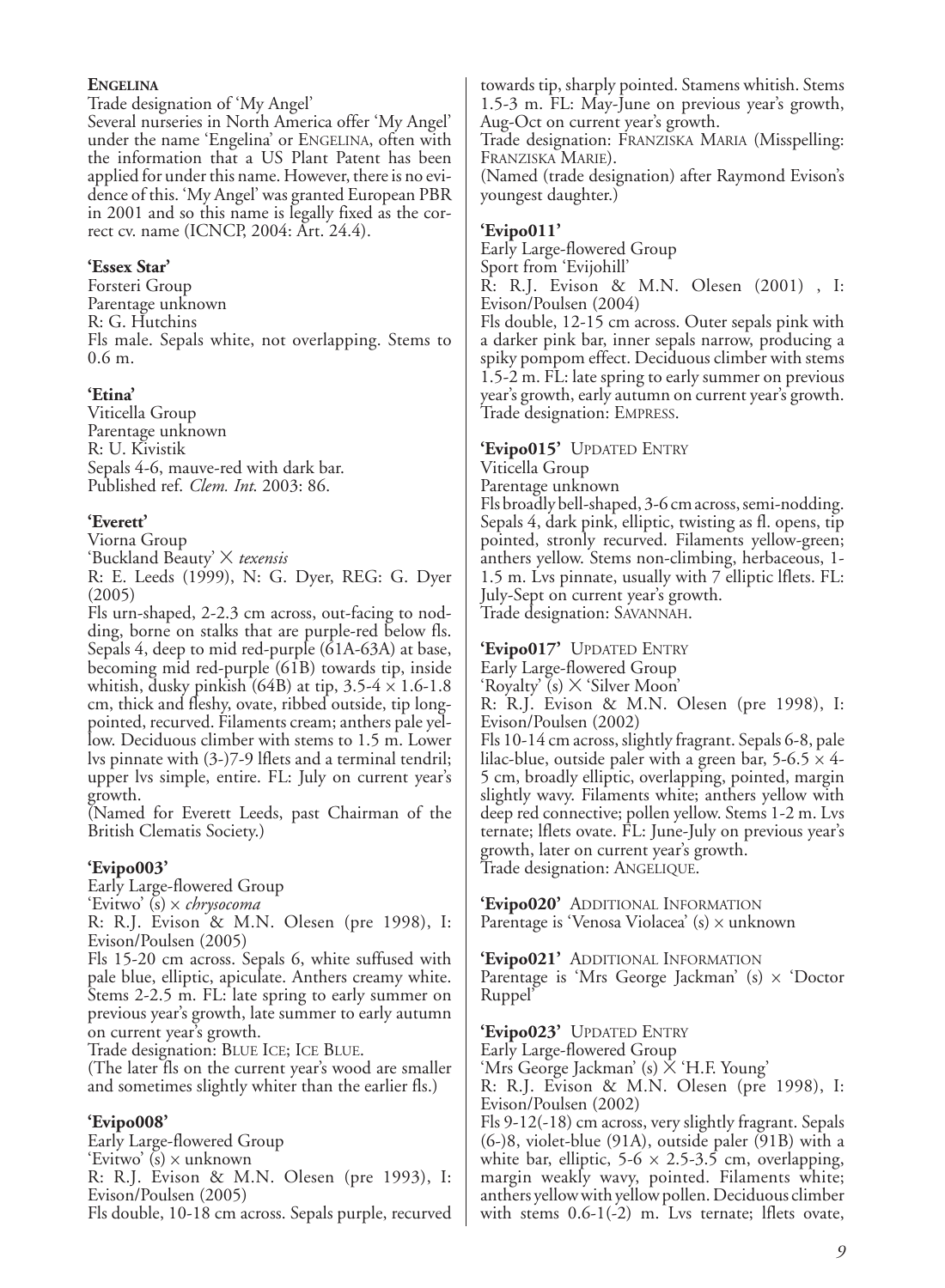entire. FL: May-July on previous year's growth, Sept on current year's growth. Trade designation: CEZANNE.

**'Evipo024'** UPDATED ENTRY Early Large-flowered Group 'Burma Star' (s) X 'H.F. Young' R: R.J. Evison & M.N. Olesen (pre 1998), I: Evison/Poulsen (2002) Fls (9-)13-15 cm across, slightly scented. Sepals 6-8, dusky mid-red with a brighter red bar, elliptic, overlapping, pointed. Filaments purple; anthers pale yellow with reddish brown connective; pollen pale yellow. Stems 1(-1.5) m. Lvs ternate; lflets ovate. FL: May-July, Sept. Trade designation: PICARDY.

**'Evipo025'** UPDATED ENTRY Early Large-flowered Group 'Burma Star' (s) X 'Evifour' R: R.J. Evison & M.N. Olesen (pre 1998), I: Evison/Poulsen (2002) Fls 10-16 cm across. Sepals 6-8, violet (86A) with a very slight bar that becomes more evident with age, outside dusky purple (79D) with a green bar surrounded by white,  $5-6 \times 2.5-3$  cm, elliptic, overlapping, margin weakly wavy, pointed. Filaments redpurple; anthers red-purple fading to mauve; pollen yellow. Stems up to  $\overline{1}(-2)$  m. Lys ternate; lflets ovate, entire. FL: May-July, Sept. Trade designation: VERSAILLES.

**'Evipo029'** ADDITIONAL INFORMATION Parentage is 'Silver Moon'  $(s)$  x unknown

## **'Evipo031'**

Parentage unknown R: R.J. Evison & M.N. Olesen (pre 1996), I: Evison/Poulsen (2004) Fls 5-7 cm across. Sepals 5-6, mauve-blue, elliptic, pointed, margin wavy. Anthers pale yellow. Stems 1.5-3 m. FL: July-Oct. Trade designation: BONANZA.

## **'Evipo032'**

Parentage unknown

R: R.J. Evison & M.N. Olesen (pre 1996), I: Evison/Poulsen (2004)

Fls 5-7 cm across. Sepals 6, deep purple, rhomboidelliptic, with age margins become irregularly recurved along margin and tip. Filaments whitish; anthers yellow. Stems 2-3 m. FL: midsummer to early autumn. Trade designation: GALORE; VESUVIUS.

## **'Evipo033'**

Viticella Group Sport from 'Kermesina' R: R.J. Evison & M.N. Olesen (pre 1996), I: Evison/Poulsen (2004)

Fls c.5 cm across. Sepals 4-6, bright red-pink, obovate, upper part recurved with age. Staminodes 50+, c. half length of sepals, pale pink, in a central cluster. Anthers yellow. Stems to 3 m. Lvs with 3-5 lflets. FL: July-Oct. Trade designation: AVANT-GARDE.

## **'Evipo034'**

Parentage unknown R: R.J. Evison & M.N. Olesen (pre 1996) Fls c.5 cm across. Sepals with blue-mauve edges that fade to white, with blue veins on inner part of fl. Anthers black. Stems 2-3 m. FL: midsummer to early autumn. Trade designation: PALETTE.

#### **'Evipo036'**

Parentage unknown

R: R.J. Evison & M.N. Olesen (pre 1996), I: Evison/Poulsen (2004)

Fls bell-shaped, 3-4 cm across, nodding on downy stalks. Sepals 4, mid pink. Stems 1.5-3 m. FL: July-Oct.

Trade designation: CONFETTI.

### **'Evipo038'**

Syn. of 'Fairy Blue'

Japanese PBR were granted (No. 7053) in 1999 to 'Fairy Blue'. In November 2004, European PBR were granted to this cv. under the name 'Evipo038'. The first-granted PBR name has priority, so 'Evipo038' is regarded as a synonym.

#### **'Eyres' Gift'**

Parentage unknown R: B. Fretwell Sepals 6-7, blue-purple, elliptic, pointed, margin wavy. Filaments cream; anthers beige. Deciduous climber with stems 3-4 m. FL: June-Oct.

#### **FANTASY**

Trade designation of 'Étoile Violette'

*fauriei* **'Columella'**

Syn. of 'Columella'

## *faurei* **'Georg'**

Syn. of 'Georg'

#### **'Fidessa'**

Atragene Group Parentage unknown R: P. Zwijnenburg Fls nodding. Sepals 4, red-purple, broadly lanceolate, pointed. Staminodes greenish.

#### **'Finn'**

Atragene Group Parentage unknown R: F. Rösholm (1993), F: F. Rösholm (1995), N: J. Rösholm (1997), REG: F. Rösholm (2004) Fls broadly bell-shaped, 9.5-11.5 cm across, nodding. Sepals 4(-6), lavender-blue with mauve tint, inside a little paler lavender-blue,  $4.5-5 \times 2$  cm, wide-spreading, narrowly elliptic, pointed. Staminodes creamlavender. Filaments white; anthers pale yellow. Fruitheads persistent. Deciduous climber with stems 3-4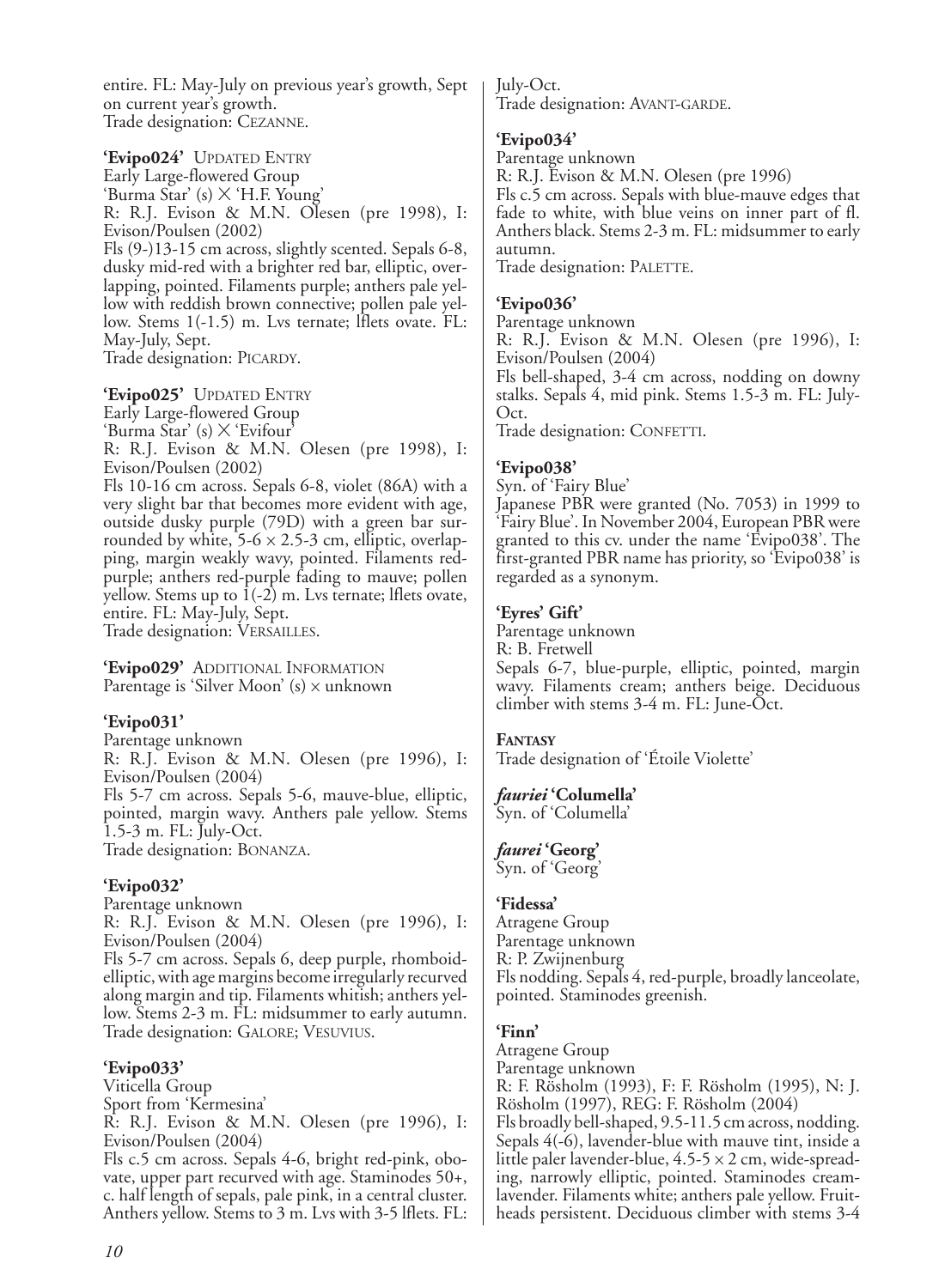m, olive-green at first, maturing to brown. Lvs dark green, ternate; lflets regularly toothed. FL: May-June on previous year's growth.

Syns: *C. alpina* 'Finn'. Published ref. *Clem. Int.* 2005: 31.

#### **'Fiona'**

Early Large-flowered Group Parentage unknown N: M.L. Jerard & Co. Ltd, REG: M.L. Jerard & Co.

Ltd (2004) Fls 20 cm across, borne on downy stalks. Sepals 7-8, glistening white with faint green lines along bar, 10  $\times$  6 cm, elliptic, pointed, margin wavy. Filaments whitish, tinged reddish towards top; anthers blackpurple. Stems green, flushed purple-bronze, somewhat downy. Lflets c.8 cm long. Fls are produced twice a year, first on the previous year's growth and later on the current year's growth.

Published ref. *Clem. Int.* 2005: 31.

(A seedling from an unknown source. Nomenclatural Standard: colour photograph supplied by registrant (WS 0070529).)

#### **'Fire of Marlene'**

Early Large-flowered Group

Selection from seedlings raised as *patens*

S: B. Collingwood (2003), F: B. Collingwood (2002), N: B. Collingwood (2005), REG: B. Collingwood (2005)

Fls c.15 cm across. Sepals 6-8, red,  $7.5 \times 2.5$  cm, broadly elliptic, overlapping at base, pointed, margin slightly wavy. Filaments white; anthers cream with red-brown connective. Fruit-heads persistent. Deciduous climber with brown stems to  $2.5$  m, new growth red-brown. Lvs mid green, brownish when young, ternate; lflets entire, sparsely hairy beneath. FL: Apr/May-June on previous year's growth, then intermittently until Sept on current year's growth.

(Named in memory of a gardening friend of the registrant. Nomenclatural Standard: digital print supplied by registrant (WSY0070730).)

## *florida* **'Merv'**

Selection from *florida*

S: M.L. Jerard, N: P.K. Sorensen, I: Yaku Nursery (2005)

Fls single, c.10 cm across. Sepals creamy white to greenish white. Anthers deep violet. Stems 2-3 m. FL: summer to autumn.

(Named after Merv Jerard, New Zealand nurseryman.)

#### *florida* **'Monique'**

Late Large-flowered Group

Selection from seedlings of *florida*

S: B. Collingwood (2003), F: B. Collingwood (2000), N: B. Collingwood (2005), REG: B. Collingwood (2005)

Fls 7-12 cm across, usually solitary in lf-axils but sometimes 2-3. Sepals (5-)6, at first greenish white with a greenish bar, becoming completely creamy white, outside minutely downy,  $c.6 \times 4$ -5 cm, broadly elliptic, overlapping, becoming recurved towards top with age, apiculate, margin slightly wavy. Filaments purple, whitish towards base; anthers purple. Deciduous climber with brown stems to 2.5 m, new growth red-brown. Lvs 2-ternate, mid green, lflets entire or irregularly toothed, with sparse hairs beneath. FL: May-June, then intermittently until Sept on current year's growth.

(Nomenclatural Standard: digital print supplied by registrant (WSY0070724).)

#### *florida* **var.** *sieboldiana* **'Viennetta'**

Syn. of VIENETTA = Trade designation of 'Evipo006'

#### *florida* **'Thorncroft'**

Late Large-flowered Group

Selection from *florida* var. *sieboldiana*

S: Thorncroft Clematis Nursery (1989), N: Thorncroft Clematis Nursery (2004), I: Thorncroft Clematis Nursery (2004), REG: Thorncroft Clematis Nursery (2004)

Fls 7.5-10 cm across, solitary in the lf-axils. Sepals 6, creamy white, outside with pale green bar, 3.8-5  $\times$ 2.5-3.8 cm, broadly elliptic, overlapping, pointed. Filaments and anthers purple-black. Fruit-heads persistent. Semi-evergreen climber (evergreen under glass) with stems  $2-2.6$  m. Lvs dark green, reddish when young, ternate to bipinnate; lflets usually with big teeth. FL: June-Aug on current year's growth. Published ref. *Clem. Int.* 2005: 34.

(First offered in Thorncroft's 1994 Catalogue as *C. florida* sp. Nomenclatural Standard: colour photograph supplied by registrant (WSY0070562).)

## **'Flutter'**

Montana Group

Parentage unknown

S: R. & L. Mitchell (2003), N: R. Mitchell (2003), REG: R. Mitchell (2004)

Fls single or sometimes semi-double, c.6.5 cm across, solitary in lf-axils. Sepals of single fls 4, light pink, 3-  $3.5 \times 2$ -2.5 cm, broadly elliptic, twisted (like the blades of a toy windmill), blunt, margin irregularly recurved; semi-double fls have a few additional inner sepals, white with purplish tip. Filaments white; anthers yellow. Deciduous climber. Lvs mid-green, ternate; lflets ovate, irregularly toothed, above minutely hairy on veins, beneath minutely hairy, especially on veins. FL: Oct (in S hemisphere) on previous year's growth.

Published ref. *Clem. Int.* 2005: 34.

(Nomenclatural Standard: herbarium specimen supplied by registrant (WSY0070539).)

#### **'Forget-me-not'**

Parentage unknown

R: New Leaf Plants, I: New Leaf Plants (2003)

Fls 8-10 cm across. Sepals 4(-5), pale mauve-blue with lighter bar, outside paler,  $3-3.5 \times 2$  cm, broadly elliptic, overlapping at base, shortly apiculate, margin wavy. Filaments white; anthers pale yellow. Lvs pinnate with 5 lflets; lflets with wavy margins. FL: June-July.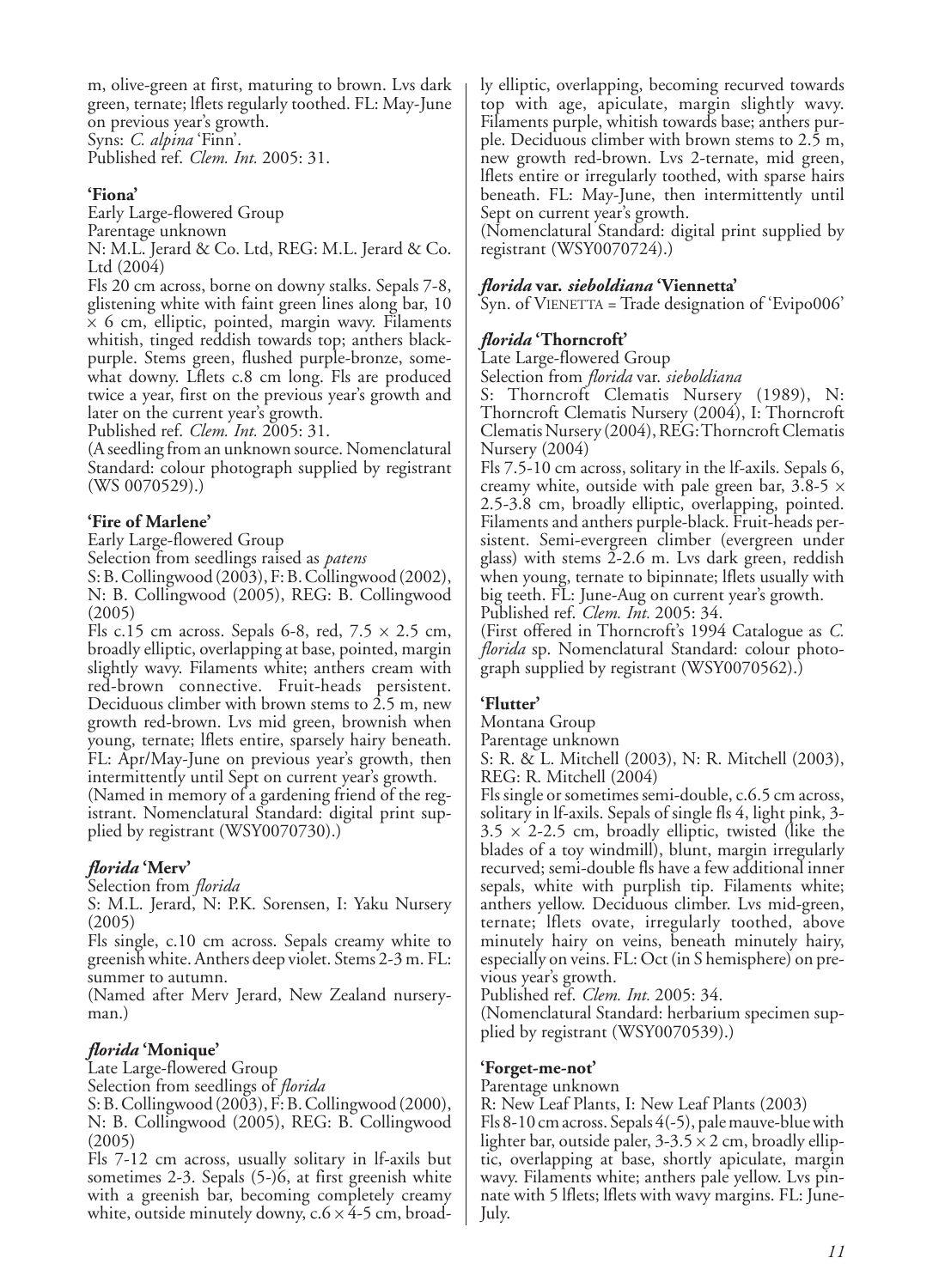(Unacceptable name: ICNCP (2004), Art. 27.1. It is possible that 'Błękitny Anioł' was involved in the parentage.)

#### **'Fragrans'**

See *C. koreana* var. *fragrans*

## **FRANZISKA MARIA**

Trade designation of 'Evipo008'.

### **FRANZISKA MARIE**

Misspelling of FRANZISKA MARIA = Trade designation of 'Evipo008'

## **'Fudō'**

Viorna Group

Parentage unknown - possibly selected from seedlings that involved *texensis*

R: Kazushige Ozawa (c.1990), S: Kazushige Ozawa (1995), N: Mikiyoshi Chikuma, I: Mikiyoshi Chikuma (2004)

Fls urn-shaped, 3-4 cm across, nodding on long stalks. Sepals 4, deep reddish purple with ribs outside, joined for most of their length, the tips free and recurved. FL: May-Oct on the current year's growth. Published ref. Kaneko, A., *Ninki no Kurematisu* (Popular clematis), 58 (2005). (Unaccepted spelling: 'Fudou'.)

**'Fudou'**

Unaccepted spelling of 'Fudō'

## **'Fuji-no-izumi'**

'Serenata' X unknown R: Yoshiaki Aihara Fls 10-12 cm across. Sepals 6, lilac with a pink bar, outside with a distinct brown bar, apiculate. Stamens pale yellow. FL: June onwards. (Was used by Aihara as a parent of 'Albino Sprite' and 'Y's Pearl'. Sadly it is no longer extant.)

## **GALORE**

Trade designation of 'Evipo032'.

#### **'Garden Club of Denver'**

See *C. hirsutissima* 'Garden Club of Denver'

## **'Garnet'**

Viorna Group (*texensis* x *pitcheri*) X *crispa* R: B. Fretwell Fls urn-shaped, nodding. Sepals 4, deep red, inside whitish in lower half, strongly recurved in upper quarter which has a minutely ruffled margin. Stamens white. Styles red. FL: June to first frosts.

## **'Geoffrey Tolver'**

Late Large-flowered Group *florida* X *C.* x *durandii* R: G. Tolver (1996), F: G. Tolver (c. 2000), N: J.M. Brown (2005), REG: J.M. Brown (2005) Fls 9-11 cm across, solitary in lf-axils. Sepals 5-6, deep velvety reddish purple, outside pale mauve-downy, 4-

 $5 \times 3$ -3.5 cm, very broadly elliptic, narrowed at base, overlapping except at base, tip rounded, apiculate. Filaments white flushed with mauve; anthers purple with whitish pollen. Styles (at flowering stage) pale grey. Stems non-climbing, deciduous, downy, purple, reaching 2.2 m. Lvs ternate, mid green; lflets entire, green-downy beneath. FL: June-Sept on current year's growth.

(Geoffrey Tolver is the father of Ruth Gooch who established Thorncroft Clematis Nursery. Nomenclatural Standard: photographic transparency supplied by registrant (WSY0070525).)

## **'Gisela'**

Early Large-flowered Group

'Bees' Jubilee' X unknown R: Baumschule Lothar Sachs (1998), F: Baumschule Lothar Sachs (2002), N: Lothar Sachs (2003), REG: Baumschule Lothar Sachs (2004)

Fls 10-12 cm across. Sepals 6, mid violet-blue (93B) with faint reddish bar that fades with age,  $5 \times 3.4$  cm, broadly elliptic, overlapping, pointed, apiculate, margin wavy. Filaments lilac; anthers paler. Fruit-heads persistent. Deciduous climber with stems to 1.5 m. Lvs simple to ternate, mid green; lflets entire. FL: June-Sept on current year's growth.

Published ref. *Clem. Int.* 2005: 34.

(Named in memory of Lothar Sachs' wife. Placement in the Early Large-flowered Group is an assumption, because Sachs prunes the plants severely, removing the previous year's growth, thus fls are only produced on the current year's growth. Nomenclatural Standard: colour photograph supplied by registrant (WSY0070669).)

## **'Gistar'**

Syn. of 'Giant Star'

New Zealand PBR were granted to 'Giant Star' in 2000. European PBR were granted to the same plant under the name 'Gistar' in 2004. The first-granted PBR name has priority, so 'Gistar' is regarded as a synonym.

## **'Giuseppi Verde'**

Atragene Group

'Angela's Double' X 'Angela's Double'

R: R.W. Nunn (1999), F: R.W. Nunn (2002), N: R.W. Nunn (2002), REG: R.W. Nunn (2005)

Fls c.3 cm across, broadly bell-shaped, nodding. Sepals 4, light greenish yellow dotted with purple, and tinged with purple towards base,  $c.3 \times 2$  cm, narrowly ovate, thick and fleshy, pointed, tip slightly spreading. Staminodes lime-green. Stamens limegreen. Fruit-heads persistent. Deciduous climber with purple-hairy, purple-brown stems to 2.6 m, new growth green. Lvs mid green, purple-tinged when young, ternate; lflets irregularly toothed, purple-hairy beneath. FL: Apr-May on previous year's growth, through to Aug on current year's growth.

(The spelling *verde* (Italian for *green*) is deliberate. Nomenclatural Standard: digital print supplied by registrant (WSY0070440).)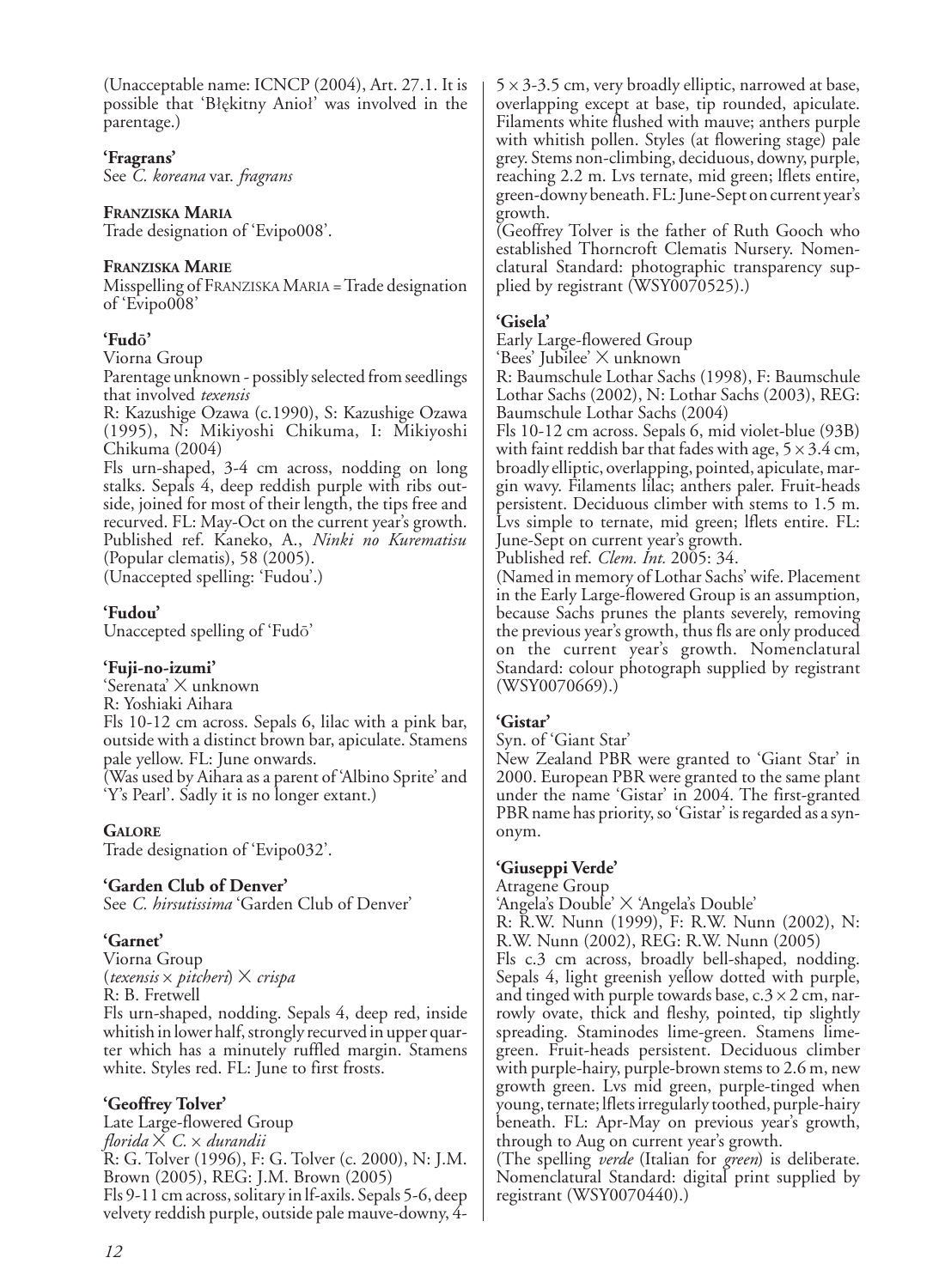### **'Gnomik'**

Integrifolia Group

Parentage unknown

R: M.A. Beskaravainaya & E.A. Doniushkina (1980) Fls 7-8 cm across, solitary. Sepals 4, bluish with dovegrey margin, white towards base, outside with 3-4 dark purple to bluish veins, broadly elliptic, somewhat fleshy, tip recurved. Anthers greenish yellow. Stems non-clinging, scrambling 1-1.5 m. Lvs simple, or pinnate with 3-5 rounded lflets. FL: June-July. Published ref. E.A. Doniushkina in *Zhurnal 'Kviti Ykraini'*, Oct. 1999.

## **'Gojōgawa'**

Early Large-flowered Group

Parentage unknown

R: Hiroshi Takeuchi (2001), N: Hiroshi Takeuchi, REG: Hiroshi Takeuchi (2005)

Sepals 8, purple-pink, elliptic, overlapping, pointed, margins wavy. Filaments white; anthers yellow. Lvs ternate; lflets with wavy margins. FL: Apr-June on previous year's growth, Aug-Oct on current year's growth.

(Named for a small river in Iwakura City, Aichi Ken, Japan. Nomenclatural Standard: digital print supplied by registrant (WSY0070625).)

### **'Green Eye'**

Misspelling of 'Green Eyes'

### **'Green Eyes'**

Montana Group

Parentage unknown

R: Hiroshi Hayakawa (2001), N: Hiroshi Hayakawa, REG: Hiroshi Takeuchi (2005)

Fls double. Outer sepals 4, white, oblong to ovate, inner sepals c.16, white, shorter and narrower. Anthers yellow-green. Leaflets irregularly toothed. FL: March-May.

Published ref. Kaneko, A., *Ninki no Kurematisu* (Popular clematis), 80 (2005) as 'Green Ice'; Howells, J., *Clematis, The Montanas*, 129 (2005) as 'Green Eye'. (Misspelling: 'Green Eye'; 'Green Ice'. Nomenclatural Standard: digital print supplied by registrant  $(WSY0070628)$ .

## **'Green Ice'**

Misspelling of 'Green Eyes'

## **'Gwendolin'**

Early Large-flowered Group 'Bees' Jubilee' X 'Mrs Cholmondeley' R: Baumschule Lothar Sachs (1998), F: Baumschule Lothar Sachs (2002), N: Lothar Sachs (2003), REG: Baumschule Lothar Sachs (2004)

Fls 9-11 cm across. Sepals 4-6(-7), lilac (94C), 4.5  $\times$ 2.5 cm, elliptic to almost rhombic, gappy at base, pointed. Filaments light greenish; anthers lilac. Fruitheads persistent. Deciduous climber with stems to 2 m. Lvs ternate, pale green; lflets entire. FL: June-Sept on current year's growth.

Published ref. *Clem. Int.* 2005: 34.

(From the parentage, it would seem sensible to place

this cv. in the Early Large-flowered Group. Sachs prunes the plants severely, removing the previous year's growth, thus fls are only produced on the current year's growth. Nomenclatural Standard: colour photograph supplied by registrant (WSY0070672).)

#### **'Hågelby Pink'**

See *C. viticella* 'Hågelby Pink'

#### **'Hakurai'**

See 'Hakuree'

#### **'Hakurei'**

See 'Hakuree'

#### **'Halcyon'**

Cirrhosa Group *cirrhosa* X unknown S: B. Fretwell Fls 3.3-5 cm, nodding. Sepals 4, speckled red inside, outside cream, tips recurved. Stamens red. FL: winter. Syns: *C. cirrhosa* 'Halcyon'.

### **'Happy Anniversary'**

Early Large-flowered Group Parentage unknown R: New Leaf Plants, I: New Leaf Plants (2006) Sepals 6, blue-mauve, elliptic, overlapping, apiculate, margin wavy. Filaments white; anthers deep red. Published ref. New Leaf Plants Press Release (New Additions 2006).

#### **'Happy Diana'**

'Princess Diana' X unknown R: Tsuneo Ishiguro (2003), N: Tsuneo Ishiguro, REG: Hiroshi Takeuchi (2005) Fls cylindric. Sepals 4, mauvish pink, strongly curved towards tip. Anthers yellow. FL: May-June.

#### **'Haru-no-yume'**

Early Large-flowered Group 'Niobe' (s) X 'Keith Richardson' R: Masako Takeuchi (1996), N: Masako Takeuchi, REG: Hiroshi Takeuchi (2005) Fls double. Sepals 40-50, white with pink margin, pointed. Anthers yellow. FL: May-June. (Name means 'dream of spring'. Nomenclatural Standard: digital print supplied by registrant  $(WSY0070630)$ .)

#### *heracleifolia* **'Ember'**

Error for 'Ember'

#### *heracleifolia* **'Little Blue'**

Heracleifolia Group

Selection from *heracleifolia*

R: US National Arboretum

Fls tubular, in terminal clusters. Sepals pale blue. Woody shrub with stems c.0.45 m. Lvs grey-green, smaller than in the species. FL: late summer.

(Unacceptable name: ICNCP (2004), Rec. 19D. Raised at US National Arboretum from seed collected by Larry Lee in China.)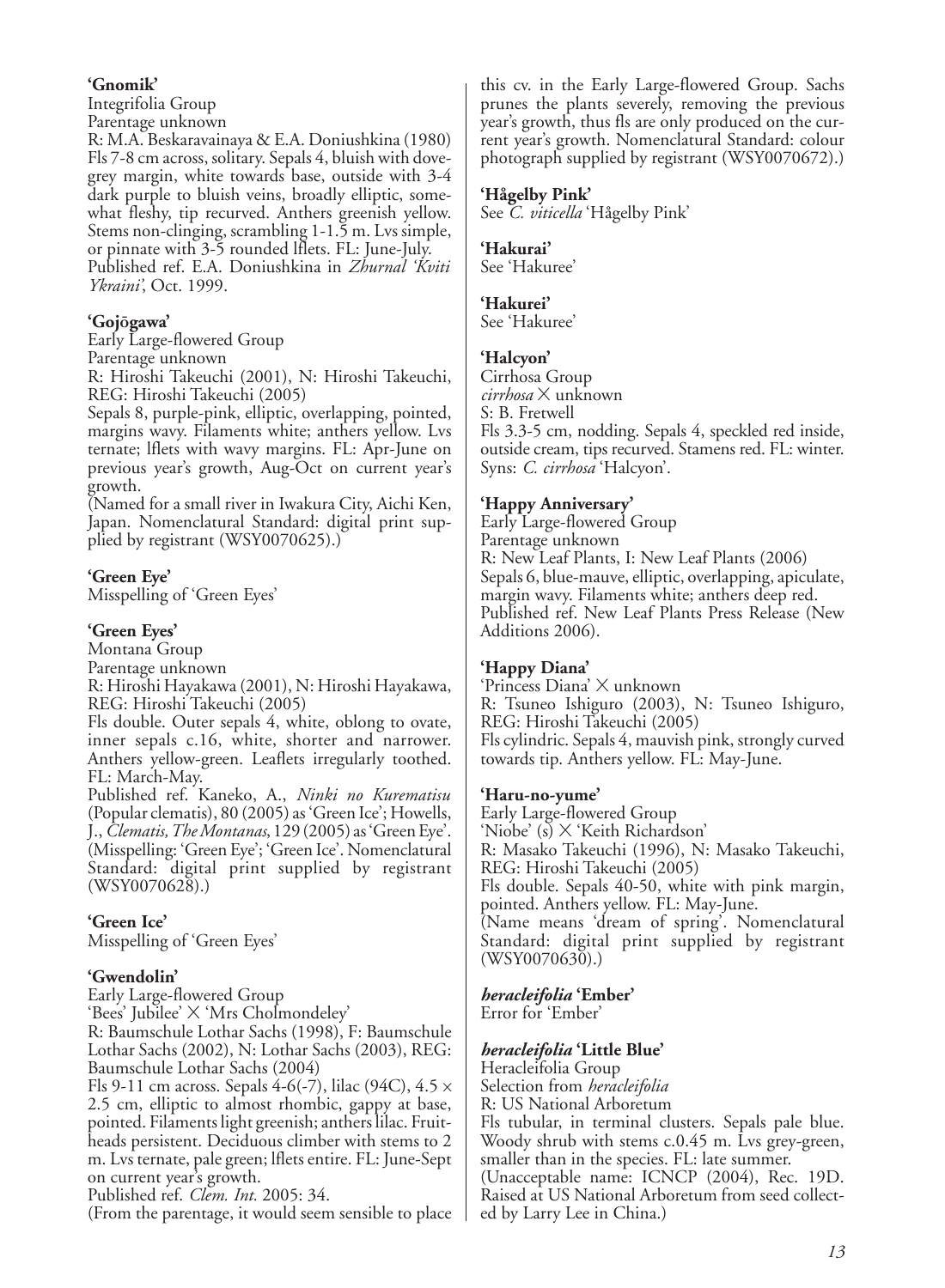## **'Hibiki'**

Early Large-flowered Group Parentage unknown Fls 12-15 cm across. Sepals 6, purplish pink, shading to white towards centre and base, overlapping, pointed, margin slightly wavy. Filaments whitish; anthers dark. FL: May-Oct. Published ref. Kaneko, A., *Clematis* 52 (2004).

#### *hirsutissima* **'Garden Club of Denver'**

Selection from *hirsutissima* S: K. Fieseler Fls bell-shaped. Sepals dark purple to violet-blue. Stems to 0.6 m. Lvs densely white-hairy. (Plant more robust than *C. hirsutissima* itself.)

### **'Hodaka'** REVISED ENTRY

In the *Register* 2002, the entries for 'Hodaka' and 'Hotaka' apply to the same clematis. According to the original publication of the epithet in the Sakata no Tane Co. *Catalogue*(1984) and also Ino & Nakamura (1986), 'Hodaka' is the correct spelling. However, the original Japanese has sometimes been transcribed as 'Hotaka', hence the confusion.

## **'Hornet'**

Hayakawa seedling F-1 (*florida* var. *sieboldiana* x a large-flowered hybrid)  $\times$  unknown R: Yoshiaki Aihara, REG: Yoshiaki Aihara (2004) Sepals 6, veined with mauve-pink on a white ground (sometimes green and leaf-like), elliptic, pointed. Filaments greenish white; anthers cream. Published ref. *Clem. Int.* 2005: 35. (Nomenclatural Standard: colour photograph supplied by registrant (WSY0070678).)

## **'Hotaka'**

Unaccepted spelling of 'Hodaka'

## **'Hypnos'**

'Kaburagawa' X unknown R: Yoshiaki Aihara, F: Yoshiaki Aihara (2004), REG: Yoshiaki Aihara (2005) Sepals 6, pale purple with a slightly darker bar, elliptic, not overlapping, pointed. Filaments white; anthers purplish brown. FL: late Apr-May. (Nomenclatural Standard: colour photograph supplied by registrant (WSY0070713).)

**I AM® <sup>A</sup> LITTLE BEAUTY** Trade designation of 'Zolibe'

**I AM® MYSTERIOUS** Trade designation of 'Zomy'

**I AM® RED ROBIN** Trade designation of 'Zorero'

**I AM® STANISLAUS** Trade designation of 'Stanislaus'

*ianthina* **'Josie's Midnight Blue'** Viorna Group

Selection from *ianthina* collected in South Korea S: R.W. Nunn (2000), F: R.W. Nunn (2003), N: R.W. Nunn (2004), REG: R.W. Nunn (2005) Fls broadly bell-shaped, nodding, 1-2 in the lf-axils. Sepals 4, dark purple-blue outside with ginger hairs and a pale margin, light blue-violet inside, broadly lanceolate, thick and fleshy, the pointed tip recurved. Filaments white to yellow; anthers pale green. Deciduous climber with pale green-hairy, chestnutbrown stems to 2.3 m, new growth green with purple ribs: the stems are herbaceous and die right back in winter. Lvs dark green, pinnate with 5-7 lflets; lflets entire or irregularly toothed, pale green-hairy beneath. Fl: June-Aug.

(Nomenclatural Standard: digital print supplied by registrant (WXY0070441).)

## **ICE BLUE**

Trade designation of 'Evipo003'

## **'Ice Queen'**

Early Large-flowered Group 'Moonlight' X 'Perle d'Azur'

R: V. Denny (1986), N: V. Denny (1993), I: J. Richards (1999), REG: S. Denny (2005)

Fls c.15 cm across, solitary in the lf-axils. Sepals 8, cream, fading to white, bar pale yellow, outside whitedowny and with darker bar,  $7 \times 3.5$  cm, obovate, gappy at base, margin slightly wavy, tip blunt, apiculate. Filaments white; anthers grey-yellow. Deciduous climber with white-downy stems 2.5-3 m. Lvs ternate; lflets entire but wavy, downy beneath, margin brown. FL: May-June on previous year's growth, Sept on current year's growth.

(Nomenclatural Standard: digital print supplied by registrant (WSY0070438).)

## **'Ilmakina'**

Viticella Group Parentage unknown Sepals 6, deep blue with a white bar. Anthers pale yellow. Published ref. *Clematis International* 2003: 86.

## **'Ingrid Gabs'**

Atragene Group Parentage unknown Fls double, c.6 cm across. Sepals white. Deciduous climber with stems to 2 m. FL: Apr-May. Published ref. P. Zwijnenburg *Cat.* 1999-2000, without description.

#### **'Innocence'**

Montana Group Parentage unknown S: R. Mitchell, N: R. Mitchell (2004), REG: R. Mitchell (2004) Fls c.6 cm across. Sepals 4, pearly white,  $3-3.5 \times 2.5-$ 3 cm, broadly elliptic to broadly obovate, blunt to notched, margin often crinkled especially towards sepal-tip, downy outside. Filaments and anthers yellow. Deciduous climber. Lvs mid green, ternate; lflets irregularly toothed, sparsely hairy beneath. FL: Oct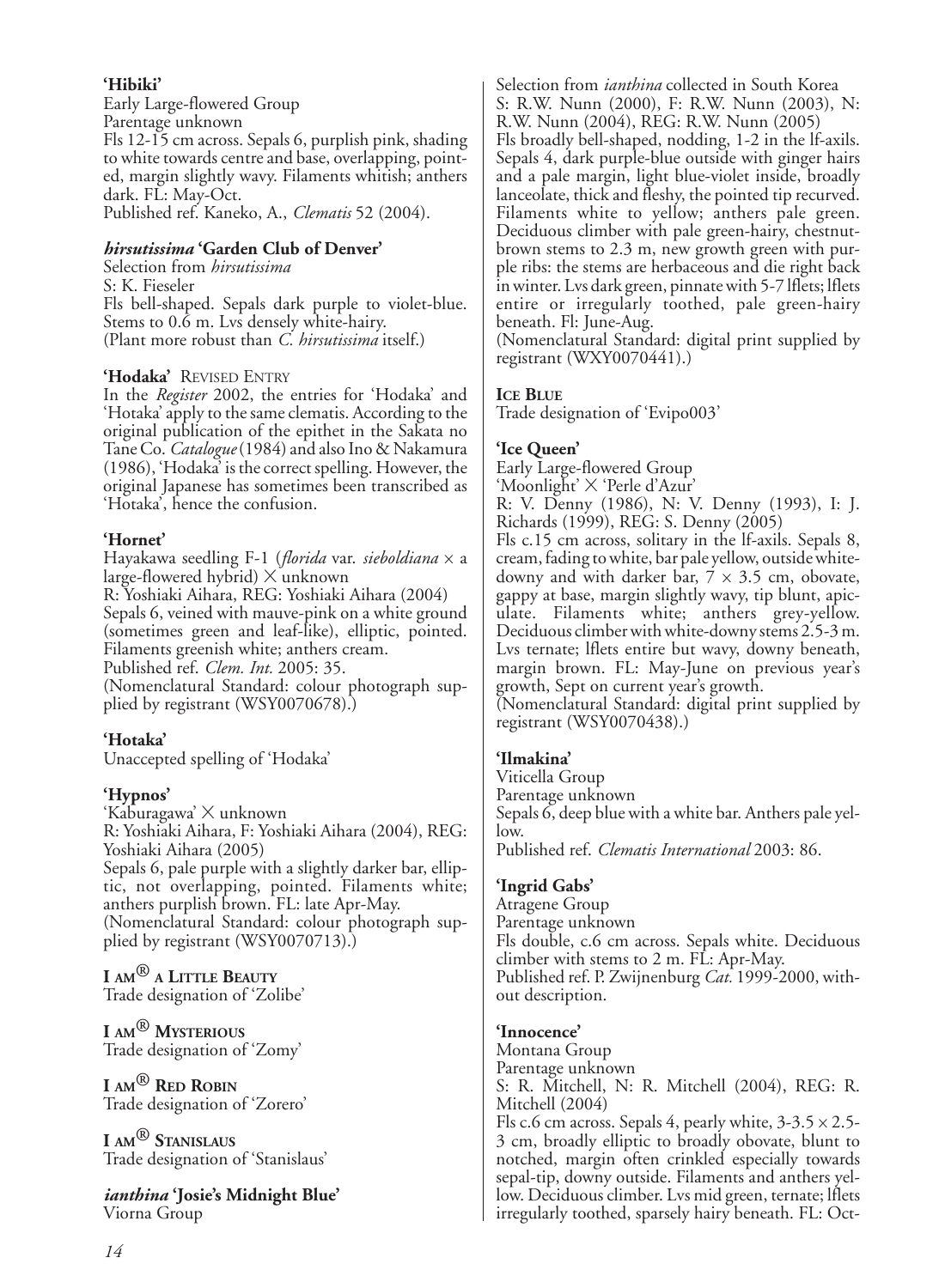Nov (in S hemisphere) on previous year's growth. Published ref. *Clem. Int.* 2005: 35. (A chance seedling found in Robin Mitchell's nursery. Nomenclatural Standard: herbarium specimen supplied by registrant (WSY0070546).)

## *integrifolia* **'Amelia'**

Syn. of 'Amelia'

## *integrifolia* **'Cora'**

Integrifolia Group Said to be a selection from *integrifolia* R: P. Zwijnenburg, I: P. Zwijnenburg (2002) Fls narrowly bell-shaped, c.4 cm across, nodding. Sepals 4, lilac-blue, sometimes twisted, margin wavy, tips recurved. Stems to 0.5 m. FL: July-Sept.

## *integrifolia* **'Ember'**

Syn. of 'Ember'

#### *integrifolia* **'Miranda'** Syn. of 'Miranda'

*integrifolia* **'Pink Delight'** Syn. of 'Pink Delight'

#### *integrifolia* **'Rose Colored Glasses'** Syn. of 'Rose Colored Glasses'

## **'Islington'**

Atragene Group Parentage unknown Sepals mid blue. Staminodes blue and white. (Listed in Priorswood *Cat*. (n.d.) c.2004/05.)

## *ispahanica* **'Zagadka'** CORRECTED ENTRY

The correct name is *C. angustifolia* 'Zagadka'. The entry *C. ispahanica* 'Zagadka' (under 'Zagadka') in the 1st *Supplement* is wrong.

**'Iuzhnaia Noch'** UPDATED ENTRY Late Large-flowered Group Parentage unknown R: M.A. Beskaravainaya, I: (1973) Fls (8-)12-14 cm across. Sepals (4-)5-6, deep purpleviolet or blue-violet, elliptic, pointed. Stamens cream. Deciduous climber with stems 2.5-3 m. Lvs ternate, or pinnate with 5(-7) lflets; lflets glossy and leathery, oblong. FL: (July-)Aug-Sept. Published ref. Beskaravainaya 1978. (Unaccepted spelling: 'Juzhnaia Noczj'; 'Juzhnaja Notch'; 'Juzhnaja Noczj'.)

#### x *jackmanii* **'Consort'** Syn. of 'Consort'

**'Jan Fopma'**

Integrifolia Group Parentage not disclosed by raiser. R: W. Snoeijer (1992), I: J. van Zoest B.V. (2004), REG: W. Snoeijer (2004) Fls 5-6 cm across, broadly bell-shaped, nodding, chocolate-scented under some conditions, borne in groups of 3 in the lf-axils. Sepals 4, dark purple (79C) with a hint of blue at base, outside glossy red-purple  $(71A)$ ,  $4 \times 1.4$  cm, elliptic-oblanceolate, thick and fleshy, pointed, tip recurved. Filaments white; anthers cream. Semi-climber with stems to 1.3-1.6 m. Lvs mid to dark green flushed with purple, with (1-3)5- 7 entire lflets. FL: July-Sept on current year's growth. Published ref. *Clem. Int.* 2005: 35.

(Named for Jan Fopma. Was produced by crossing plants in Fopma's collection.)

## **'Janny'**

Atragene Group Parentage unknown

R: P. Zwijnenburg

Fls bell-shaped, 7 cm across, nodding, on downy reddish stalks. Sepals 4, dull purplish pink. Staminodes almost as long as sepals, a little paler and narrower. FL: Apr-June, with occasional fls later.

Published ref. *Gartenpraxis* 9/2002: 41 as 'Jenny'. (Misspelling: 'Jenny'. The name was misspelled 'Jenny' in the original publication, and was listed as 'Jenny' in the 1st *Supplement*.)

## **'Janus'**

*florida* X unknown

R: Yoshiaki Aihara, N: Yoshiaki Aihara (2003), REG: Yoshiaki Aihara (2004)

Fls 10-12 cm across. Sepals 6, pale mauve, sometimes with green tinge at extreme tip, elliptic, pointed. Filaments white; anthers blackish green. Deciduous climber.

Published ref. *Clem. Int.* 2005: 35.

(Raised from seeds of *C. florida* from the British Clematis Society. There is no certainly that the seeds were produced by self-pollination. Nomenclatural Standard: colour photograph supplied by registrant (WSY0070671).)

*japonica* **var.** *cremea* **Makino** CORRECTION Syn. of *C. tosaensis* forma *cremea*

**'Jenny' (Atragene Group)** Misspelling of 'Janny'

**'Jenny' (Atragene Group)** REVISED ENTRY See 'Janny'

**'Jenny' (Late Large-flowered Group)** CORRECTION An earlier publication date of 1991 has been found, so the date of raising must be pre-1991. Because PBR were granted to Keay's 'Jenny' (Montana Group), Cedergren's 'Jenny' is now an unacceptable name.

## **'Jenny' (Montana Group)** CORRECTION

This is now the correct cv. name for 'Jenny Keay' (*Register* 2002: 148). It has been found that the Australian PBR awarded to 'Jenny Keay' in 1997 are predated by New Zealand PBR awarded in 1996 to the same cv. under the name 'Jenny'. The 1996 name has priority. It also takes precedence over Cedergren's 'Jenny'.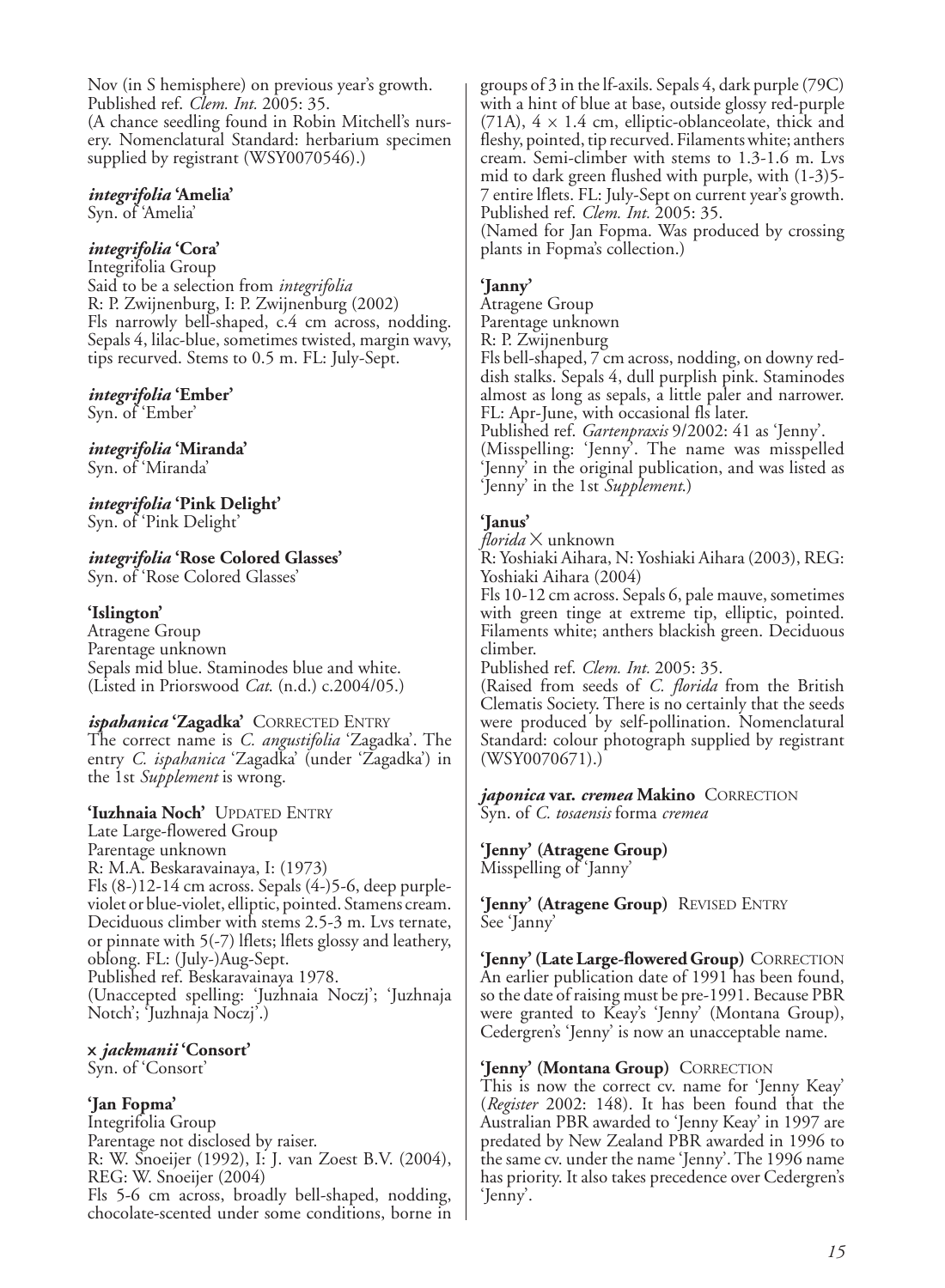**'Jenny Keay'** UPDATED ENTRY Syn. of 'Jenny' See note under 'Jenny' (Montana Group).

#### **'Jiska'**

Atragene Group Parentage unknown R: P. Zwijnenburg Fls semi-double. Outer sepals 4, mauve-blue, inner sepals shorter and narrower. Staminodes greenish white.

#### **'Joan Sanderman-Allen'**

Early Large-flowered Group Parentage unknown R: B. Fretwell Fls single and double. Outer sepals 6-8, pinkish mauve, often with a green bar, inner shorter, pale purple-blue, margin ruffled. Stems 1.5-2 m. Double fls borne on previous year's growth, single fls on current year's growth.

## **'Kaen'**

Parentage unknown

R: K. Shinzawa

Fls double, 8-15 cm across. Sepals deep pink with pale green mottling along centre, narrowly lanceolate, pointed. Filaments whitish; anthers pale yellow. FL: May-Oct.

Published ref. Kuriyama & Aihara, *Photographs of Clematis flowers*, 28 (2003).

#### **'Kaliana'**

Early Large-flowered Group Parentage unknown

Fls 15-17 cm across. Sepals 8, deep pink-mauve with bright rose-pink bar, elliptic, overlapping, pointed, margin wavy. Filaments whitish; anthers deep purple. Deciduous climber with stems 2-2.6 m. FL: May-June, Aug-Sept.

Published ref. Thorncroft Clematis Nursery *Cat.* 2005: 17.

## **'Kaori'**

Early Large-flowered Group Parentage unknown

R: Fumi Murayama (1998), N: Fumi Murayama, REG: Hiroshi Takeuchi (2005)

Sepals 8, light purple-pink, deeper towards base, broadly elliptic, overlapping, pointed. Filaments white; anthers yellow. FL: Apr-June.

(Nomenclatural Standard: digital print supplied by registrant (WSY0070627).)

## **'Karadag'**

Late Large-flowered Group Parentage unknown

R: M.A. Beskaravainaya & E.A. Doniushkina (1984) Fls 7-8 cm across, solitary in lf-axils. Sepals (4-)6, purple-violet with pale blue to almost white bar, overlapping. Anthers dark purple. Deciduous climber with stems 3-4 m. Lvs compound. FL: June-July. Published ref. *Dekorativnye rasteniia otkrytogo i zakrytogo grunta*, Spravochnik, Kiev (1985).

### **'Karina'**

Atragene Group

Parentage unknown S: F. Rösholm (1988), F: F. Rösholm (1989), N: F. Rösholm (1997), REG: F. Rösholm (2004)

Fls semi-double, broadly bell-shaped, 8-9.5 cm across, nodding. Buds mid pink. Sepals 4(-5), pale pink with paler margin,  $3.5-4.5 \times 2$  cm, spreading, oblong-elliptic, pointed, tip somewhat recurved. Outer staminodes a little paler than sepals, narrower, 4-5 cm long, inner staminodes whitish. Filaments white; anthers pale yellow-green. Fruit-heads persistent. Deciduous climber with stems 2-4 m, olivegreen at first, maturing to brown. Lvs dark green, ternate; lflets regularly toothed. FL: May-June on previous year's growth.

Syns: *C. alpina* 'Karina'.

Published ref. *Clem. Int.* 2005: 36.

(Selected from seedlings produced from seed supplied by the Scottish Rock Garden Club as "C. alpina rosea". Named after the raiser's daughter.)

### **'Kasper'**

Misspelling of 'Kacper'

### **'Keguri'**

Hayakawa seedling F-1 (*florida* var. *sieboldiana* x a large-flowered hybrid)  $\times$  unknown

R: Satomi Kuriyama, F: Satomi Kuriyama (c.2001), N: Satomi Kuriyama (2002), REG: Yoshiaki Aihara (2004)

Fls c.10 cm across. Sepals 6-8, pale lilac with whitish bar, outside deep lilac, bar paler with deep-coloured veins, elliptic, pointed. Filaments whitish; anthers purple-black. Deciduous climber. FL: May.

Published ref. Kuriyama & Aihara, *Photographs of clematis flowers*, 98 (2003).

(Nomenclatural Standard: colour photograph supplied by registrant (WSY0070674).)

#### **'Kilian Donahue'**

Parentage unknown

I: Donahue's Clematis Specialists (2004)

Fls c.12.5 cm across. Sepals 6, pale pink with rubyred bar, broadly elliptic to almost circular, often somewhat twisted, overlapping, pointed to blunt, apiculate. Filaments white; anthers red. Deciduous climber with stems 2.5-3 m. FL: June-Sept.

## *koreana* **'Berry Red'**

Syn. of 'Berry Red'

#### *koreana* **'Claudius'** Syn. of 'Claudius'

## *koreana* **'Columella'**

Syn. of 'Columella'

## *koreana* **'Fragrans'**

Syn. of *C. koreana* var. *fragrans*

#### *koreana* **'Stephanie'** Syn. of 'Stephanie'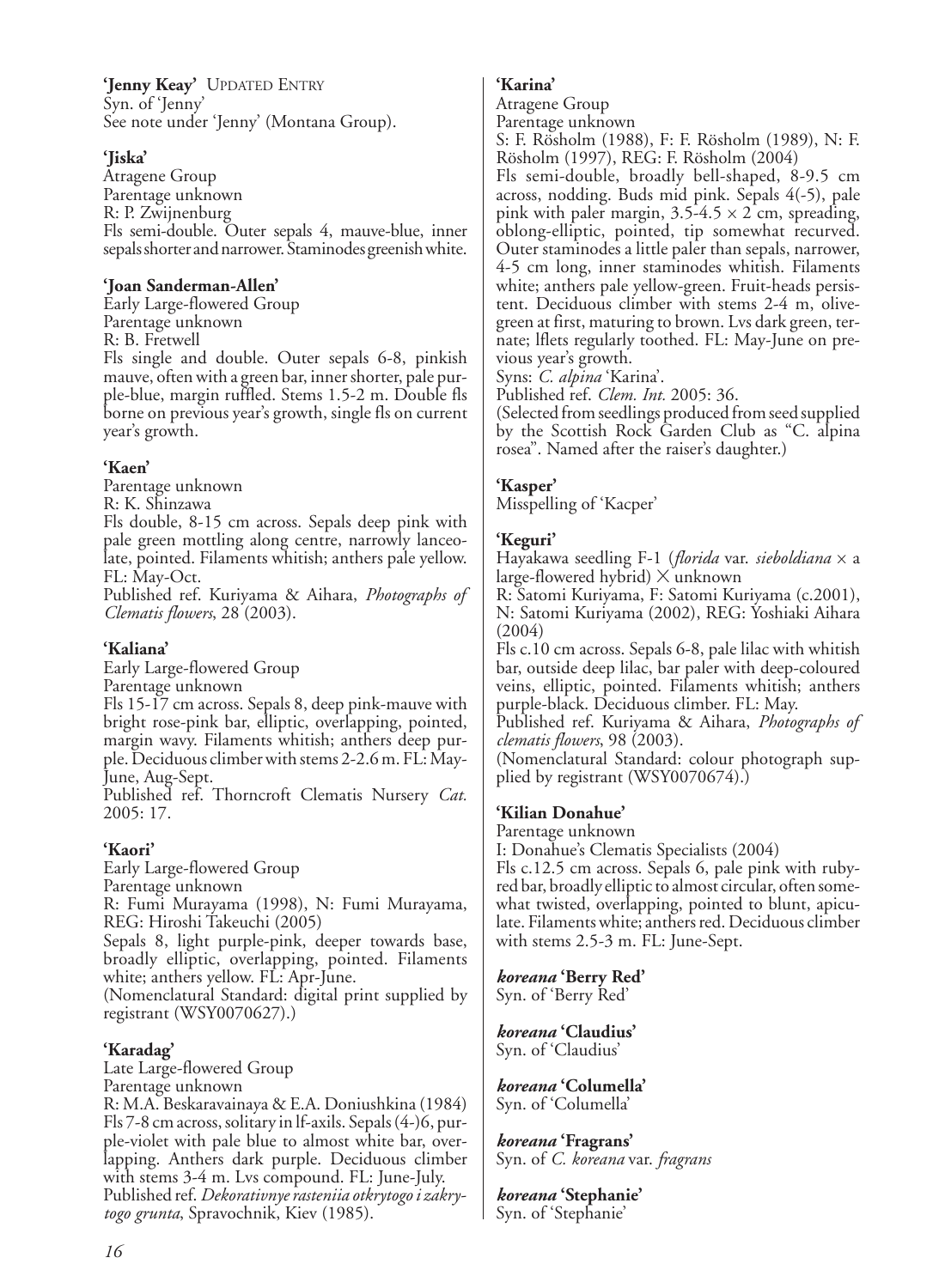*koreana* **'Yellow Jester'**

Syn. of 'Yellow Jester'

**'Kumpuu'** Misspelling of 'Kunpū'

**'Kunpū'** UPDATED & REVISED ENTRY Parentage unknown R: Hiroshi Hayakawa (1996) Fls semi-double, 13-16 cm across. Sepals dark violet to red-purple with slightly paler bar, elliptic, pointed. Filaments white; anthers yellow. Deciduous climber with stems 1.5-2 m. Lvs ternate.

Published ref. Koowaki 1997.

(Unaccepted spelling: 'Kunpuu'; 'Kunpuh'. Misspelling: 'Kumpuu'. Given by the raiser to Wim Snoeijer in 1999 when Wim visited Japan. Wim introduced it to Europe.)

### **'Kunpuh'**

Unaccepted spelling of 'Kunpū'

#### **'Kunpuu'**

Unaccepted spelling of 'Kunpū'

#### **'Lantern Light'**

Atragene Group

Selection from a hybrid of *koreana*

R: V. & S. Denny (1998), I: John Richards Nurseries Ltd (2002), REG: John Richards Nurseries Ltd (2005) Fls bell-shaped, nodding. Sepals 4, outside pale yellow sparsely speckled with purple, inside pale lemon,  $c.4 \times 1.5$  cm. Staminodes pale lemon, tinged with green at tips. Stamens cream. Fruit-heads persistent. Deciduous climber with red stems. Lvs dark green, ternate; lflets with small irregular teeth. FL: Apr-May (under glass) on growth of previous and current year.

#### **'Lebedinaia Pesnia'**

Late Large-flowered Group

Parentage unknown

R: E.A. Doniushkina (1989)

Fls 13-15 cm across. Sepals 4-6, light purple-violet with paler bar, narrowly elliptic. Anthers yellow. Stems 2.5-3 m. Lvs with 3-5 narrowly ovate lflets. FL: May-July, Aug-Sept.

Published ref. E.A. Doniushkina in *Zhurnal 'Kviti Ykraini'*, Oct. 1999.

## **'Leione'**

Misspelling of 'Leoni'

#### **'Leprechaun'**

Forsteri Group *marmoraria* X *petriei* I: Blue Mountain Nurseries (2003) Fls female, slightly fragrant. Sepals yellow-green. Evergreen with climbing or weeping stems to 50(- 120) cm. Fruit-heads silvery white. FL: spring.

## **'Little Belle'**

Viorna Group Parentage unknown, but see note below R: Mikiyoshi Chikuma (c. 1994), N: B. Rogerson (1997)

Fls narrowly bell-shaped or urn-shaped, 1-1.5(-4) cm long, scented, nodding. Sepals 4, dark purple-blue, joined for two-thirds of their length, ribbed outside, pointed, tip with whitish margin, recurved. Lvs and lflets very long and narrow. FL: Apr-Oct.

Published ref. Kaneko, A., *Ninki no Kurematisu* (Popular clematis), 67 (2005) as 'Littele Bell'.

('Little Belle' was raised from seeds of a plant in Brewster Rogerson's collection, and Rogerson says that the plant may have come from seed from J. Wurdack. It is possible that *C. socialis* and *C. crispa* may be involved in the parentage. 'Little Belle' has scented fls and *C. crispa* is the only species in Subgenus *Viorna* with scented fls. *C. socialis* has very narrow lvs/lflets and is also strongly rhizomatous: 'Little Belle' exhibits both these characters.)

#### **'Little Blue'**

See *C. heracleifolia* 'Little Blue'

#### **'Little Pinkie'**

Montana Group

Parentage unknown

S: R. Mitchell, N: R. Mitchell (2004), REG: R. Mitchell (2004)

Fls c.4.5 cm across, several together in each lf-axil. Opening buds cylindrical. Sepals 4, bright pink with slightly duller central part, outside paler pink, 2-2.5  $\times$ 1.2-1.5 cm, oblong, pointed. Filaments white; anthers orange-brown with whitish pollen. Deciduous climber, the new growth brownish. Lvs reddish green, ternate; lflets regularly toothed, sparsely white-hairy beneath, especially on veins and margin. FL: Oct-Nov (in S hemisphere) on previous year's growth.

Published ref. *Clem. Int.* 2005: 36.

(A chance seedling found in Robin Mitchell's nursery. Nomenclatural Standard: herbarium specimen supplied by registrant (WSY0070552).)

#### **'Lorna's Star'**

Montana Group

Parentage unknown

S: R. Mitchell, F: R. Mitchell (2004), N: R. Mitchell (2004), REG: R. Mitchell (2004)

Fls double, c.5 cm across, several together in lf-axils. Outer sepals 4, white with pink margins and spots, c.2.5  $\times$  1.5 cm, broadly oblanceolate, usually notched, inner sepals 12-20, narrower, pointed. Staminodes c.16, white with pink margins, c.2 cm long. Filaments white; anthers white. Deciduous climber, new growth brownish. Lvs mid green, ternate; lflets regularly toothed, sparsely hairy beneath. FL: Nov (in S hemisphere). Published ref. *Clem. Int.* 2005: 36.

(A chance seedling found in Robin Mitchell's nursery. Named for Lorna Mitchell, the co-owner of Cadsonbury Plant Breeders. Nomenclatural Standard: herbarium specimen supplied by registrant (WSY0070550).)

## **'Lössnitzperle'**

Late Large-flowered Group 'Ernest Markham' X unknown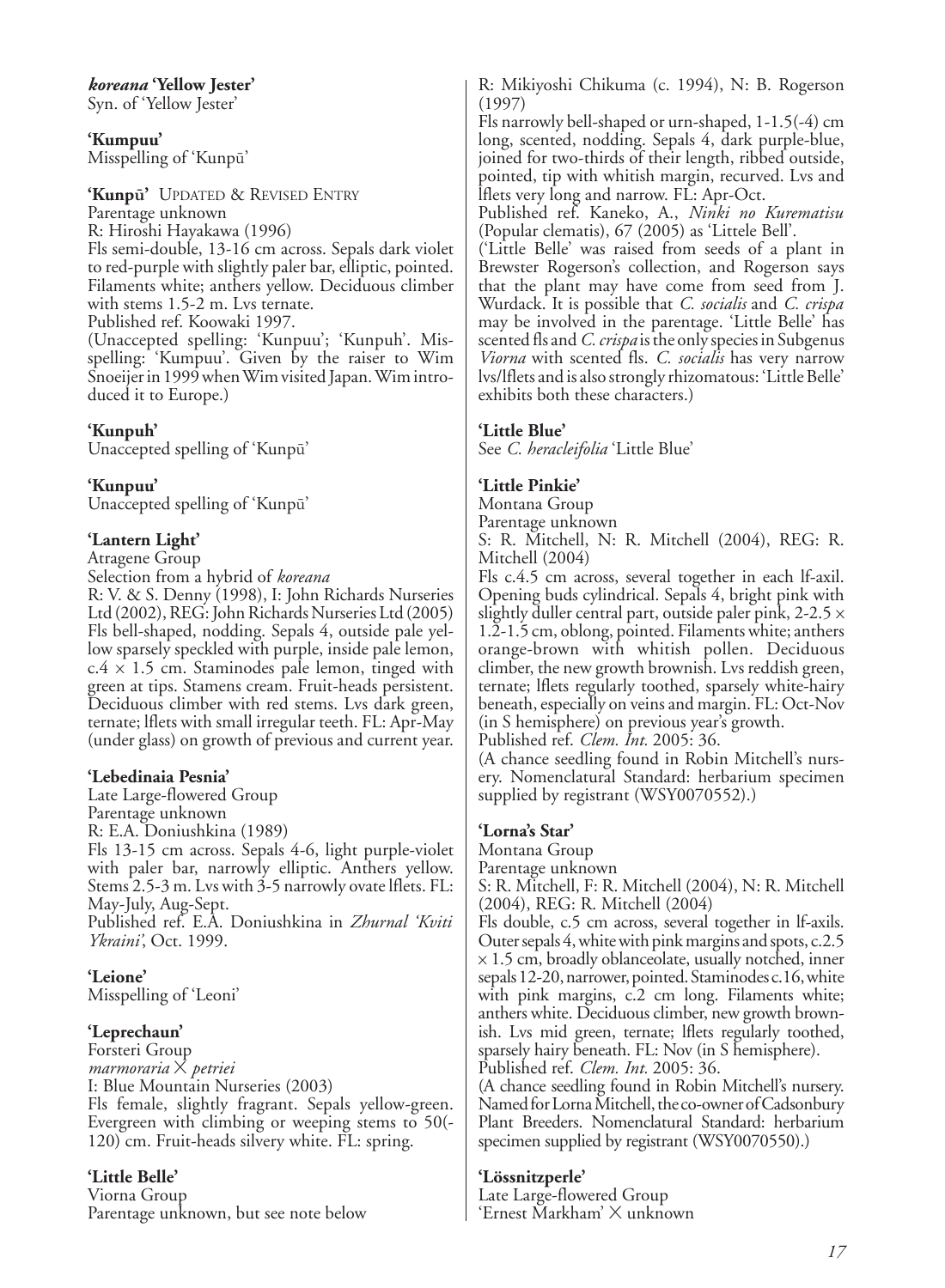R: Baumschule Lothar Sachs (1998), F: Baumschule Lothar Sachs (2002), N: Lothar Sachs (2003), REG: Baumschule Lothar Sachs (2004)

Fls 8-11 cm across. Sepals 6, reddish purple (77A) somewhat white-marbled and developing a whitemarbled bar with age,  $4.5 \times 2.5$  cm, broadly elliptic, overlapping especially in young fls, pointed. Filaments light greenish; anthers brownish. Fruitheads persistent. Deciduous climber with stems to 2 m. Lvs ternate, mid green; lflets entire. FL: June-Sept on current year's growth.

Published ref. *Clem. Int.* 2005: 37.

(From the parentage, it is possible that this cv. is in the Late Large-flowered Group. Sachs prunes the plants severely, removing the previous year's growth, thus fls are only produced on the current year's growth. Nomenclatural Standard: colour photograph supplied by registrant (WSY0070679).)

#### **'Lucy Elizabeth'**

#### Viorna Group

'Buckland Beauty' X *texensis*

R: E. Leeds (1999), N: G. Dyer, REG: G. Dyer (2005)

Fls urn-shaped, 2-2.2 cm across, out-facing to nodding, borne on stalks that are purple-red below fls. Sepals 4, deep red-purple (71A) at base, becoming redder towards tip, inside cream, pinkish at tip, 3.5-  $4 \times 1.5$  cm, thick and fleshy, ovate, tip long-pointed, recurved. Filaments cream; anthers pale yellow. Deciduous climber with stems to 1 m. Lower lvs ternate with entire or lobed lflets; upper lvs simple, entire. FL: July on current year's growth.

(Named after the registrant's granddaughter.)

#### **'Lynne'**

Integrifolia Group

*C.* x *diversifolia* 'Heather Herschell' X unknown

R: I. Lang (2000), F: I. Lang (2002), N: I. Lang (2005), REG: R. Green (2005)

Fls single, 7-9 cm across, at first broadly bell-shaped, becoming flattish, semi-nodding to out-facing, solitary in the lf-axils. Sepals 4, pale lilac-blue to pale pink, outside downy, with a silver-grey sheen and darker on ribs,  $5-6 \times 1.5-2$  cm, oblong, upper half to a third spreading, often twisted, tip pointed, recurved, margin in upper third crinkled. Filaments and anthers yellow-green. Lvs mid green, simple, entire. Stems non-climbing, downy, 1.5-2 m. FL: July-Sept on current year's growth.

(Named in memory of Lynne Edwards, a close friend who died in 1997 after a long fight with cancer. Nomenclatural Standard: digital print supplied by registrant (WSY0070686).)

#### *macropetala* **'Blue Jay'**

#### Atragene Group

Fls 10-12.5 cm across, semi-nodding. Sepals powderblue or mauve-blue. Fruit-heads bronzy pink with silver styles. Deciduous climber with stems 2-3 m. FL: early spring.

(Offered by some nurseries in the USA. Brewster Rogerson has grown it and says the fls are 'medium sized', so the measurements given in the description above may be an exaggeration or an error.)

#### *macropetala* **'China C'**

Atragene Group

Selection from *macropetala*

 $S: B.$  Fretwell (pre 1998)

Fls broadly bell-shaped, nodding. Sepals 4, light mauve-blue, lanceolate, pointed. Outer staminodes similar to sepals but narrower. Inner staminodes white, spathulate. Deciduous climber with stems 2- 2.5 m. FL: Apr-May.

(Selected from seed of *C. macropetala* collected in China. The seed was sent back in batches labelled A, B, C, etc., and 'China C' was selected from batch C.)

#### *macropetala* **'Mountaindale'**

Atragene Group

Selection from *macropetala*

Fls 2.5-3 cm across, nodding. Sepals and staminodes blue. Deciduous climber with stems 2.5-3 cm. FL: Apr-May with some later.

#### *macropetala* **'Rubra Marginata'**

Syn. of 'Rubra Marginata' (Atragene Group)

#### **'Madame Michiko'**

'Mrs Spencer Castle' X unknown

R: Yoshiaki Aihara, N: Yoshiaki Aihara (1999), REG: Yoshiaki Aihara (2005)

Fls 20-21 cm across. Sepals 6, mauve-pink, narrowly elliptic, long-pointed, margin very slightly wavy. Filaments mauve-pink; anthers yellow. Styles (at flowering stage) whitish. FL: May-June.

Published ref. Kuriyama & Aihara, *Photographs of clematis flowers*, 58 (2003).

(Named after Mrs Michiko Takeda, a painter and friend of the raiser. Nomenclatural Standard: colour photograph supplied by registrant (WSY0070711).)

#### **'Magic Fountain'**

Sport from 'Fairy Blue'

S: Hiroshi Hayakawa (c.1995)

Fls double, 10-12 cm across. Sepals purple-red with redder bar, outside whitish, outer sepals 8, elliptic, pointed, inner sepals shorter, narrower. FL: (Apr-) May-Oct.

Published ref. Kuriyama & Aihara, *Photographs of Clematis flowers*, 51 (2003); Kaneko, A., *Clematis*, 42 (2004).

**'Majojo'** ADDITIONAL INFORMATION

Parentage is (*marmoraria* x *C.* x *cartmanii* 'Joe') X *C.* x *cartmanii* 'Joe', hence the cv. name.

#### **'Mansyu-ki'**

Syn. of *C. patens* 'Manshuu Ki'

#### **'Marcelina'**

Early Large-flowered Group Parentage unknown Fls 12-15 (-17) cm across. Sepals 6, violet-purple with

slightly deeper bar, elliptic, overlapping at base, fine-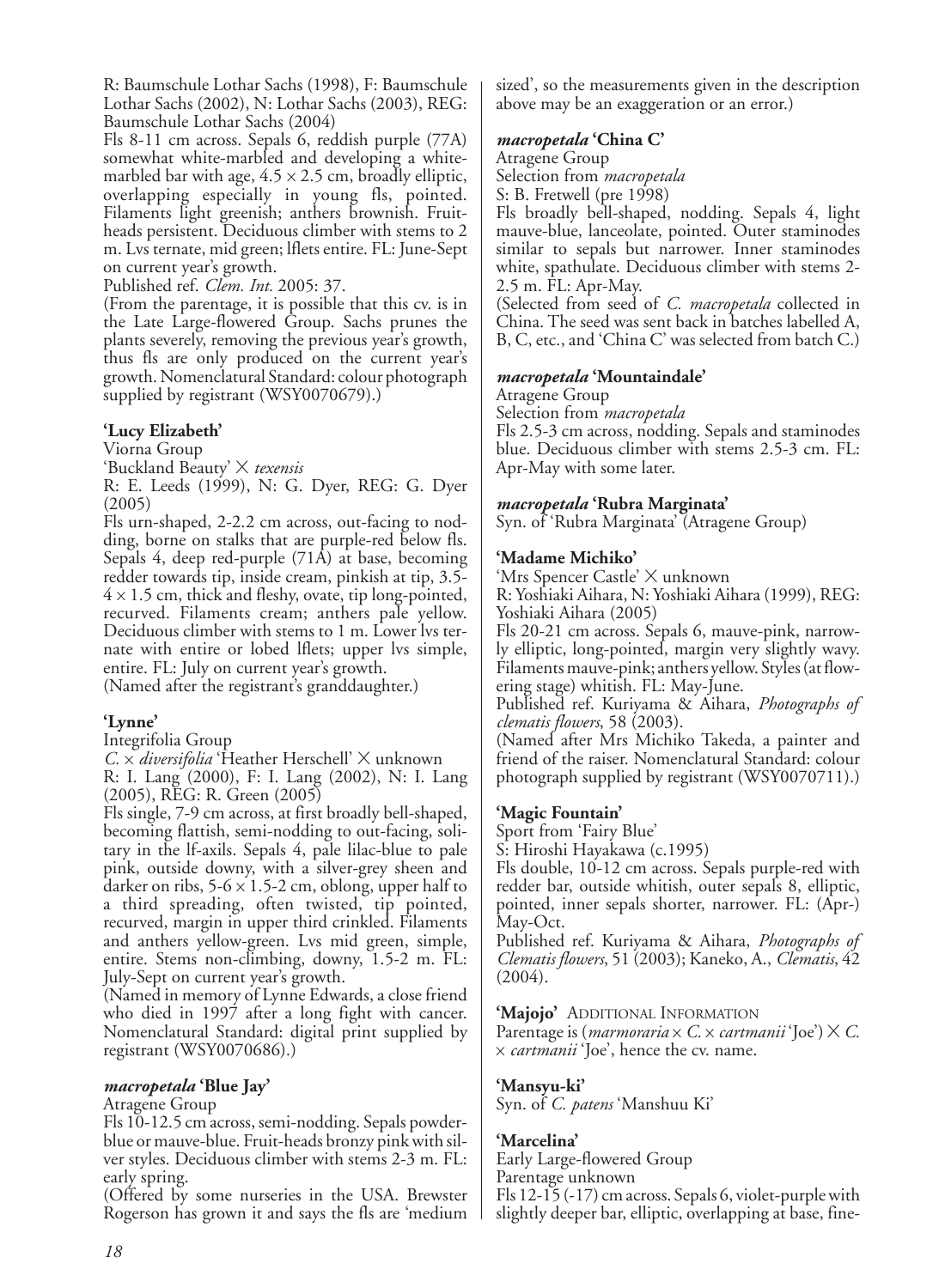ly pointed, margin wavy. Filaments creamy white; anthers violet-red. Deciduous climber with stems 3- 4(-5) m. Lvs 2-ternate. FL: June-Sept.

#### **'Maria Cornelia'**

Viticella Group

Parentage not disclosed by raiser R: W. Straver (2001), F: W. Straver (2002), N: W.

Straver (2003), REG: W. Straver (2005)

Fls 5-7 cm across, more or less open bowl-shaped, nodding, borne 3-5 together. Sepals 4, white,  $3 \times 2.5$ cm, obovate. Filaments pale green; anthers purple. Deciduous climber with stems 2-3 m, new growth purplish green. Lvs mid green, pinnate; lflets 5-7, simple or ternate, margins entire. FL: June-Sept on current year's growth.

(Named in honour of the raiser's mother.)

### **'Maria Thérèse'**

'Nelly Moser' X unknown

R: P.K. Sorensen (1997), I: P.K. Sorensen (2000) Fls 15-17(-20) cm across. Sepals 8, white with a raspberry-pink bar, elliptic, pointed. Anthers golden yellow. Deciduous climber with stems to 3 m. FL: spring to early summer on previous year's growth, summer to early autumn on current year's growth. Published ref. Yaku Nursery *Cat.* 2000.

### **'Mejiro'**

(*florida* var. *sieboldiana* x a large-flowered hybrid) X unknown

R: Satomi Kuriyama (2000), REG: Yoshiaki Aihara (2004)

Sepals 8, lilac-blue, white at base, often with green tip, elliptic, overlapping. Filaments greenish; anthers pale red.

Published ref. *Clem. Int.* 2005: 37.

(Nomenclatural Standard: colour photograph supplied by registrant (WSY0070712).)

#### **'Midnight Masquerade'**

See *C. recta* 'Midnight Masquerade'

#### **'Miranda'**

Integrifolia Group Sister of 'Arabella<sup>3</sup> (1994) R: B. Fretwell Fls c.10 cm across. Sepals 5-6, dark purple, elliptic, pointed. Stamens red. Stems herbaceous, non-climbing, 1.2-2 m. FL: May-Aug. Syns: *C. integrifolia* 'Miranda'.

## **'Miss Christine'**

Montana Group Parentage unknown. R: S. Chapman, N: S. Chapman (c. 2001), I: S. Chapman (2001)

Fls 5-7.5 cm across, strongly scented. Sepals 4, white, outside with a pink margin, ageing to white, broadly elliptic, pointed, blunt or notched. Anthers yellow. Deciduous climber with stems 5-7 m. FL: May-June. Syns: *C. montana* 'Miss Christine'; *C. montana* 'Christine'.

Published ref. Sheila Chapman Clematis *Cat*. 2001: 27 as *C. montana* 'Christine'; Sheila Chapman Clematis *Cat*. 2005: 29 as *C. montana* ' Miss Christine'.

(Named after the raiser's younger daughter. Previously sold as 'Christine' but the name was unacceptable (ICNCP, 2004: Art. 27.1), and so was changed to 'Miss Christine'.)

**'Mizue'** REVISED ENTRY

Late Large-flowered Group

Parentage unknown

R: Hiroshi Takeuchi (1985), N: Hiroshi Takeuchi, REG: Hiroshi Takeuchi (2005)

Fls 15-18 cm across. Sepals 6, bright purplish blue with white stippling. Anthers yellow. FL: Apr-June. Published ref. Koowaki 1992.

#### *montana* **'Christine'**

Syn. of 'Miss Christine'

#### *montana* **'Miss Christine'**

Syn. of 'Miss Christine'

#### *montana* **var.** *rubens* **'Veitch'**

Montana Group Selection from *montana* var. *rubens* N: J. Howells (2005)

Fls to 5.5 cm across, mature fls with some scent. Sepals 4(-5), deep pink, oblong, pointed. Filaments white; anthers yellow. Deciduous climber with stems to 3.5 m. Lvs green-bronze, ternate; bronze when young.

Published ref. Howells, J., *Clematis, The Montanas*, 102 (2005).

(Introduced from the wild in China by a collector sent there by the nursery of Messrs. Veitch in the early 1900s. It is almost certainly 'Veitch's Form', but this name is unacceptable (ICNCP, 1995: Art. 17.15) so John Howells re-named it.)

#### *montana* **'Yuishan'**

Misspelling of *C. montana* 'Yushan'

#### *montana* **'Yushan'**

Montana Group Selection from *montana* I: B. & S. Wynn-Jones (2002) Sepals 4, white. Anthers yellow. Deciduous climber with stems to 6 m. Published ref. Howells, J., *Clematis, The Montanas*, 129 (2005) as 'Yuishan'. (Misspelling: *C. montana* 'Yuishan'. Collected in Taiwan (BSWJ6930) on Yushan, Taiwan's highest mountain, where it flowers during May and June.)

#### **'Mood Indigo'**

Early Large-flowered Group Parentage unknown S: M.L. Jerard & Co. Ltd, N: M.L. Jerard & Co. Ltd, REG: M.L. Jerard & Co. Ltd (2004) Fls c.15 cm across, saucer-shaped. Sepals 6-8, violetpurple flushed with reddish purple towards tip,  $7 \times 4$ cm, broadly elliptic, slightly gappy at base, margin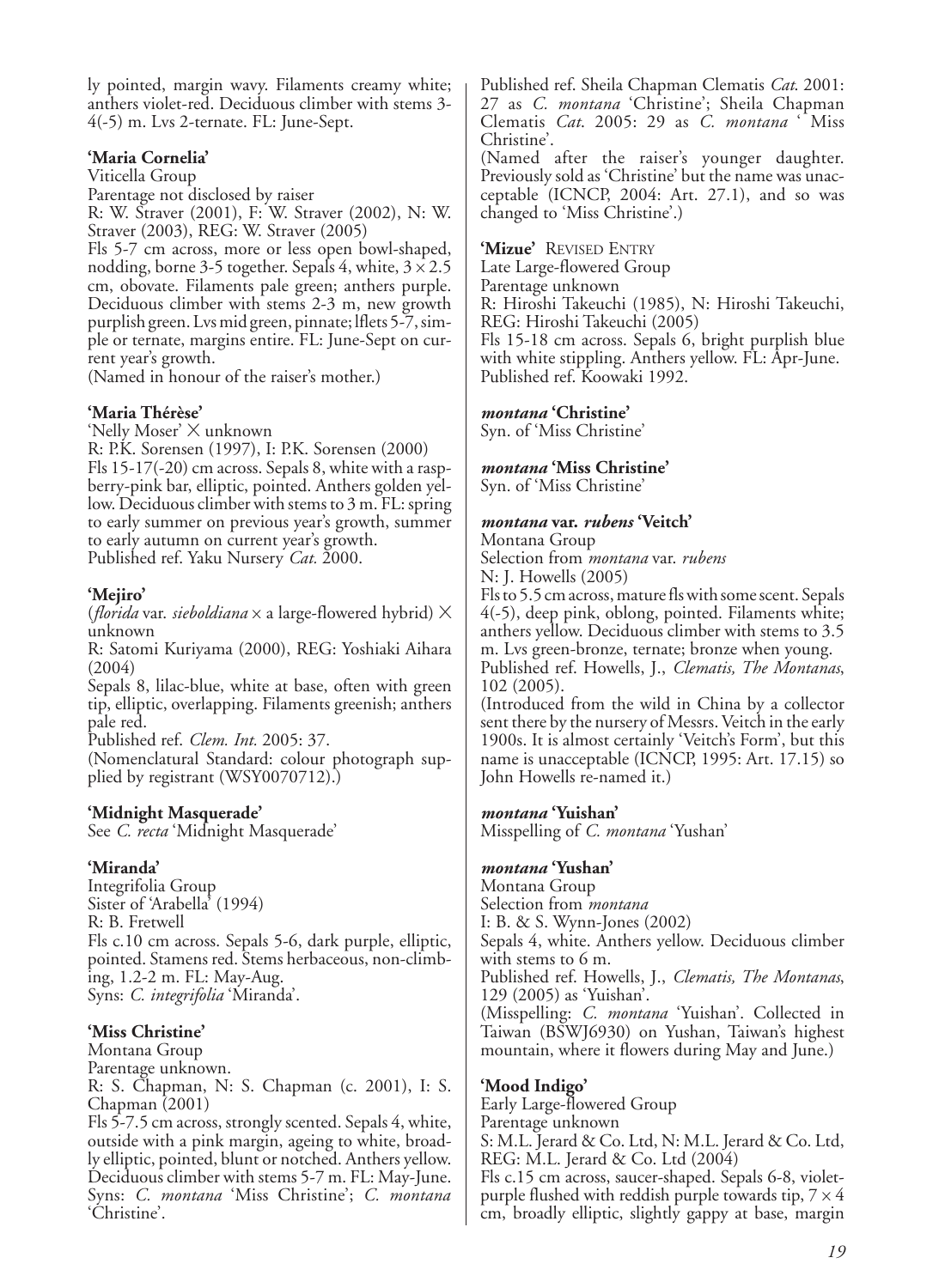irregularly wavy, tip often recurved, apiculate. Filaments purplish white; anthers purple-violet with yellow pollen. Stems bronze, the new growth distinctly purple-bronze. Lflets heart-shaped, c.5.5 cm long. FL: fls are produced twice a year, first on the previous year's growth and later on the current year's growth.

Published ref. *Clem. Int.* 2005: 37.

(Nomenclatural Standard: colour photograph supplied by registrant (WSY0070530).)

#### **'Moon Drops'**

Early Large-flowered Group

'Gekkūden' X unknown

R: Masashi Iino (2003), N: Masashi Iino, REG: Hiroshi Takeuchi (2005)

Sepals 8(-9), white with a pinkish tint, broadly elliptic, overlapping, apiculate. Filaments whitish; anthers light yellow. FL: Apr-May.

(Nomenclatural Standard: digital print supplied by registrant (WSY0070629).)

### **'Moonshadow'**

Viorna Group

Selection from a batch of seedlings raised as *addisonii* S: B. Collingwood (1999), F: B. Collingwood (2001), N: B. Collingwood (2003), REG: B. Collingwood (2004)

Fls urn-shaped, nodding, borne singly in the lf-axils. Sepals 4, outside bluish purple in lower half, with a pink tinge towards the tips, margin white, inside white,  $2 \times 1.2$  cm, thick and fleshy, tip recurved. Filaments cream, grey-hairy; anthers brown. Fruitheads persistent. Deciduous climber with brown stems to 2.4 m, new growth red-brown. Lvs at first brown-red, maturing to dark green above, blue-green beneath, pinnate with 5-7 entire lflets. FL: May-Aug on current year's growth.

Published ref. *Clem. Int.* 2005: 37.

(The height and climbing habit of this cv., as well as the absence of leaf-tendrils, suggests that something apart from *C. addisonii* is involved in the parentage.)

## **'Mountaindale'**

See *C. macropetala* 'Mountaindale'

#### **'Muran Rouge'**

Misspelling of 'Moulin Rouge'

#### **'Nelly Moser Neu'**

Early Large-flowered Group Parentage unknown Fls c.16 cm across. Sepals 6-7, very pale pink with deep pink bar, elliptic, overlapping, pointed, margin crinkled. Filaments white, reddish towards top; anthers dark red. Deciduous climber with stems 1.8- 2.5 m. FL: May-June on previous year's growth, Aug-Sept on current year's growth. Published ref. F.M. Westphal, *Hauptkatalog* 1953- 2003: 23 (2002).

#### **Nettleton Seedlings**

Forsteri Group *marmoraria* X unknown Listed in *The RHS Plant Finder* 2003/04 and 2004/05. These were plants raised by Alan Martin at Potterton & Martin (now Pottertons Nursery), Nettleton, Lincolnshire. *C. marmoraria* was openpollinated with various other members of the Forsteri Group, and the resultant plants were offered for sale. The name has no validity.

## **'Night Veil'**

Viticella Group

*florida* var. *sieboldiana* X 'Rubra' (Viticella Group) R: Masashi Iino (1997), N: Masashi Iino, REG: Hiroshi Takeuchi (2005)

Fls 7-9 cm across, semi-nodding. Sepals 4-6, rich redpurple with redder bar, broadly elliptic to rhombic, overlapping, margin slightly crimped. Filaments whitish; anthers dark purple. Deciduous climber with stems 2-2.6 m. FL: May-Sept.

Published ref. Thorncroft Clematis Nursery *Cat.* 2005: 30.

(Nomenclatural Standard: digital print supplied by registrant (WSY0070632).)

#### **'Nina Banham'**

Early Large-flowered Group

'King Edward VII' X unknown

R: B. Collingwood (1998), F: B. Collingwood (2001), N: B. Collingwood (2005), REG: B. Collingwood (2005)

Fls 12-16 cm across. Sepals 6(-7)-8, mid purple overlaid with intense red-purple, prominent bar dark purple,  $6-8 \times 2-3$  cm, broadly elliptic, overlapping, margin slightly wavy. Filaments greyish white; anthers pale yellow. Lvs ternate; lflets entire, sparsely hairy beneath. Deciduous climber with brown, sparsely hairy stems to 3.5 m. FL: Apr-May on previous year's growth, July-Sept on current year's growth.

(Named for a friend of the raiser.)

#### **'Nitsukou'**

Armandii Group

Parentage unknown

Fls 4-7 cm across. Sepals 4-5, white. Anthers pale yellow. FL: Mar-Apr.

Published ref. Kaneko, A., *Ninki no Kurematisu* (Popular clematis), 83 (2005) as 'Nistukou'.

#### **NORTH STAR**

Trade designation of 'Põhjanael'

#### **'Ocean Pearl'**

Atragene Group

Sport from 'Frankie'

S: New Leaf Plants (1998), I: New Leaf Plants (2005) Fls single and double, 3-5 cm across, bell-shaped, nodding. Sepals blue. Staminodes white. Deciduous climber with stems 2.5-3 m. FL: Apr-May with occasional summer fls.

Syns: *C. alpina* 'Ocean Pearl'.

Published ref. Thorncroft Clematis Nursery *Cat*. 2005: 7.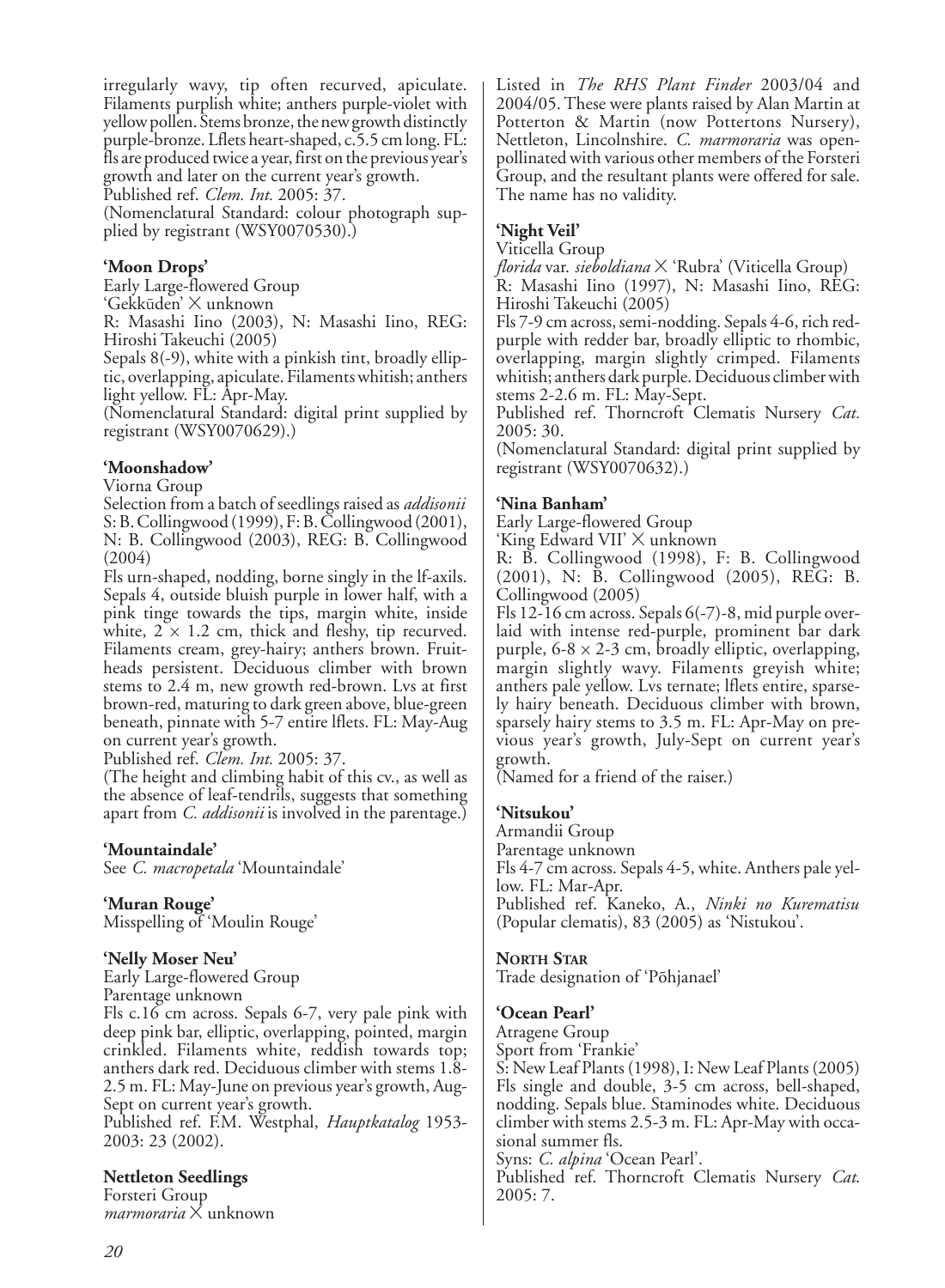*ochotensis* **'Tage Lundell'**

Syn. of 'Tage Lundell'

**OONAGARE** Trade designation of 'Oonagare Ichigoo'

#### **'Oonagare Ichigoo'** UPDATED ENTRY

Viticella Group 'Madame Julia Correvon' ? X unknown R: Tetsuya Hirota (1995) Fls 14-18 cm across. Sepals 4(-6), Light bluish purple with a whitish bar. Filaments white; anthers greenish yellow. Deciduous climber with stems 2-3 m. Lvs simple or ternate. FL: July-Sept. Syns: 'Ohnagare Number 1'; *C. viticella* 'Oonagare'. Trade designation: OONAGARE. Published ref. *Clematis* (JCS Journal) 1997. (Name is the district + product number.)

### **'Overture'**

*florida* X unknown

R: Yoshiaki Aihara (1999), REG: Yoshiaki Aihara (2004) Sepals 6, white with slight pink flush, broadly elliptic, overlapping, pointed, greenish-yellow at tip. Filaments pale pink; anthers violet with white pollen. Published ref. *Clem. Int.* 2005: 40.

(Raised from seeds of *C. florida* from the British Clematis Society. There is no certainly that the seeds were produced by self-pollination. Nomenclatural Standard: colour photograph supplied by registrant (WSY0070673).)

## **'Paddock Jane'**

Atragene Group *alpina* 'Pamela Jackman' X unknown S: Paddock's Nursery (c.2000), I: Paddock's Nursery Fls semi-double, nodding. Sepals lilac-blue, slightly recurved at tip. Staminodes cream. Deciduous climber with stems 2.5-3 m. FL: Apr-May. Syns: *C. alpina* 'Paddock Jane'.

#### **'Pale Princess'**

Early Large-flowered Group Sport from 'Evijohill' JOSEPHINE R: Hiroshi Takeuchi (2005), N: V. Matthews (2005), REG: Hiroshi Takeuchi (2005) Outer sepals 8, pale purplish pink, broadly elliptic, blunt, inner sepals 100-140, white, shorter, narrowly elliptic, pointed, forming a pompom. Stamens absent. FL: Apr-June on previous year's growth, Aug-Oct on current year's growth.

(Nomenclatural Standard: digital print supplied by registrant (WSY0070681).)

## **PALETTE**

Trade designation of 'Evipo034'.

**'Pamela Jackman' (Atragene Group)** See *C. alpina* 'Pamela Jackman'

## **'Pamina'**

Early Large-flowered Group 'Countess of Lovelace' X unknown S: P. & C. Terry (1993), N: P. & C. Terry (1995), I: Thorncroft Clematis Nursery (2004), REG: Thorncroft Clematis Nursery (2004)

Fls single and sometimes semi-double, 15-20 cm across, solitary in the lf-axils. Sepals of single fls 6-8, very pale mauve-white with a dark purple-red bar, 7.4-10 cm long, elliptic, overlapping, blunt but apiculate, margin wavy. Filaments white, tinged with red towards the top; anthers dark red-black. Deciduous climber with stems 2-2.6 m. Lvs dark green, ternate; lflets entire. FL: May-June on previous year's growth, Aug-Sept on current year's growth.

Published ref. Thorncroft Clematis Nursery (Cat.) 2004: 20.

(The name is formed from the names **Pam**ela and Col**in** (Terry), and not as might be thought, from Pamina, the daughter of the Queen of the Night in Mozart's opera *Die Zauberflöte*. The Terrys originally contacted Jim Fisk who suggested they propagate it by layering, which they did, sending him a young plant in 1994. Fisk asked them to name it. When he closed his nursery, Fisk gave the only plant to Thorncroft, but couldn't remember its origin. At the 2001 Chelsea Flower Show, Ruth Gooch of Thorncroft met Pamela Terry and they talked about Jim Fisk: the mystery of the name 'Pamina' was explained. Nomenclatural Standard: photographic transparency supplied by registrant (WSY0070531).)

## **'Pangbourne Pink'** CORRECTION

Said in the *Register* (2002) to have been raised at Busheyfields Nursery, but in fact it was raised by A.W.A. (Bill) Baker.

## *paniculata* **'Bridal Veil'**

Forsteri Group Selection from *paniculata* Fls male, large. Sepals white. Anthers yellow. Stems to 4 m. Lvs are mottled with bronze when young. (Unacceptable name, ICNCP, 2004: Art. 27.1.)

## **'Paris Collection'**

Early Large-flowered Group Parentage unknown R: Hiroshi Takeuchi (1999), N: Hiroshi Takeuchi, REG: Hiroshi Takeuchi (2005) Sepals 8, white with pale violet mottling along and around bar, broadly elliptic, overlapping, apiculate, margin somewhat wavy. Filaments greenish white; anthers yellow. FL: May-July. (Nomenclatural Standard: digital print supplied by registrant (WSY0070631).)

## **PARISIENNE**

Trade designation of 'Evipo019'

## *patens* **'Agazuma-yae'**

Early Large-flowered Group Probably a sport of *patens* REG: Yoshiaki Aihara (2005) Fls double to semi-double, 8-10 cm across. Sepals lilac, mottled with green in upper third, elliptic, pointed, margin slightly wavy. Filaments white;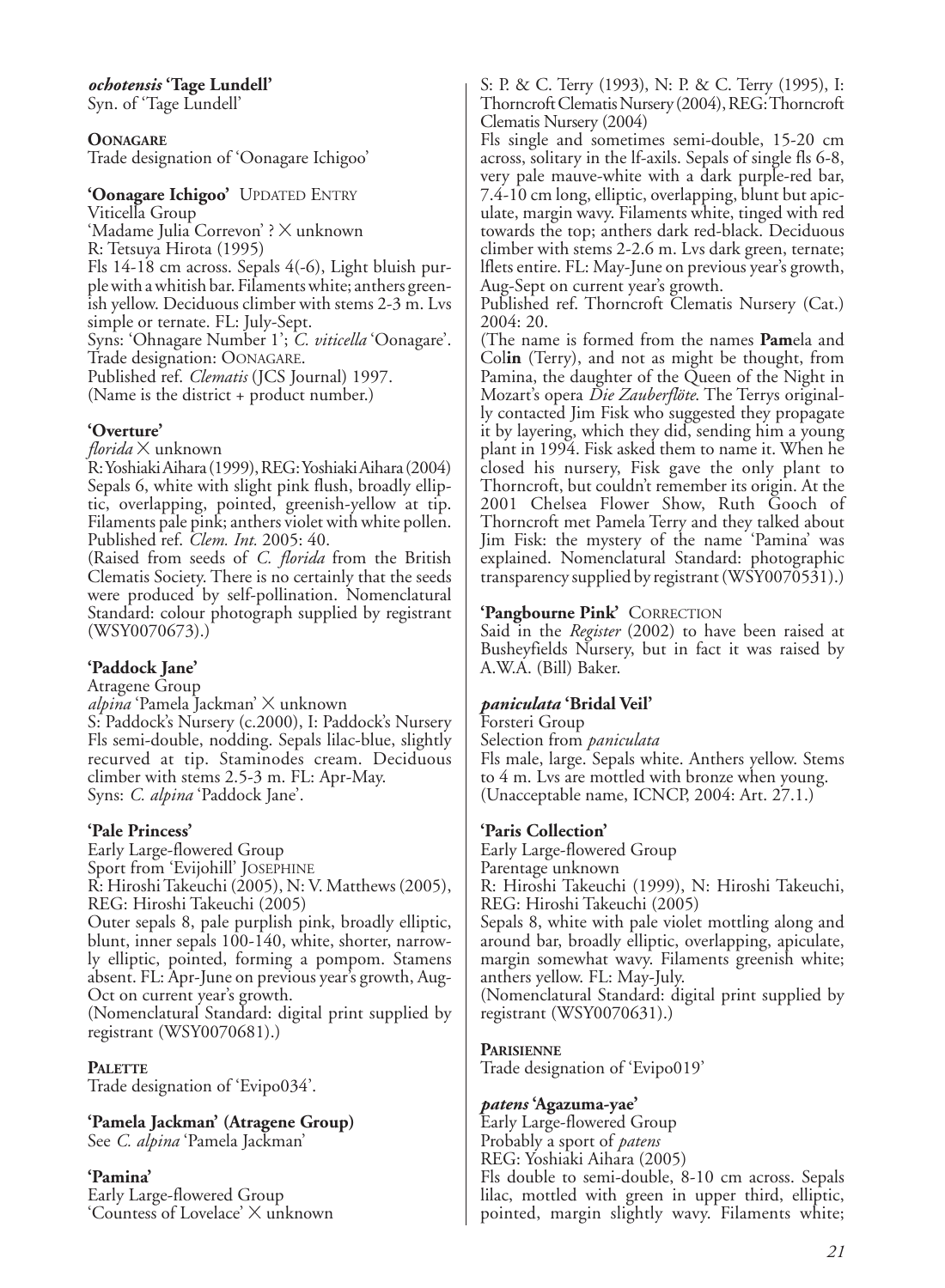anthers dark red. Deciduous climber with stems 0.8- 1 m.

(Collected c.1994 by Mr M. Nakamura near the village of Kawara-yu in the Agazuma valley (Gunma Prefecture), Japan. Nomenclatural Standard: colour photograph supplied by registrant (WSY0070659).)

#### *patens* **'Wolfie'**

Early Large-flowered Group

Selection from a batch of seedlings raised as *patens* S: B. Collingwood (2004), N: Linzi Johnston (2004), REG: B. Collingwood (2004)

Fls 13 cm across. Sepals (7-)8, lilac-blue with a white bar, outside with a pale green, white-downy bar, c.5.5 cm long, broadly elliptic, overlapping, blunt, margin wavy. Filaments white, reddish towards top; anthers pink-purple with whitish pollen. Fruit-heads persistent. Deciduous climber with hairy, brown stems to 3 m. Lvs mid-green, brownish when young, ternate; lflets entire. FL: Apr on previous year's growth, late Aug-Sept on current year's growth

Syns: 'Wolfie'.

Published ref. *Clem. Int.* 2005: 50 as 'Wolfie'.

(Named after the namer's husband. Nomenclatural Standard: digital print supplied by registrant (WSY0070526).)

### **'Pearl of Richmond'**

Montana Group

Parentage unknown

N: R. & L. Mitchell (2002), I: Bayliss Nurseries Ltd (2003), REG: R. Mitchell (2004)

Fls semi-double, c.7 cm across, in clusters in lf-axils. Sepals 6-20 or more, pearly white, with a slight tendency to develop pink flecks as flower ages, outer sepals 2-2.5  $\times$  1.3-1.5 cm, blunt, inner sepals narrower, pointed. Filaments white; anthers yellow. Fruit-heads persistent. Deciduous climber. Lvs dark green, ternate; lflets ovate, margin regularly toothed and minutely hairy, above minutely hairy especially on veins, beneath somewhat more densely hairy. FL: October (in S hemisphere) on previous year's growth. Published ref. *Clem. Int.* 2005: 40.

(Nomenclatural Standard: herbarium specimen supplied by registrant (WSY0070560).)

#### **'Pegasus'**

Hayakawa seedling F-6 (*florida* var. *sieboldiana* x a large-flowered hybrid)  $\times$  unknown

R: Yoshiaki Aihara, N: Yoshiaki Aihara (2003), REG: Yoshiaki Aihara (2004)

Fls single or semi-double. Sepals 6-12, lilac-blue, stained with pink at the base, elliptic to obovate, gappy, sharply pointed. Filaments white, violet towards the top; anthers purple-red. Deciduous climber. FL: May.

Published ref. *Clem. Int.* 2005: 41.

(Nomenclatural Standard: colour photograph supplied by registrant (WSY0070676).)

## **'Perfection'**

Forsteri Group *petriei* X *marmoraria* Sepals 6(-8), white, narrowly obovate. Stamens yellow. Stems 0.15-0.3 m. Lvs dissected. FL: Apr-May. (Unacceptable name, ICNCP, 2004: Art. 27.1.)

### **'Perida'**

Late Large-flowered Group

Parentage not disclosed by raiser

R: W. Straver (2002), F: W. Straver (2003), N: W. Straver (2005), REG: W. Straver (2005)

Fls 8-12 cm across, up-facing. Sepals 6, red-purple,  $c.6 \times 3$  cm, broadly elliptic, overlapping. Filaments white, tinged with red; anthers red-purple. Deciduous climber with stems 1-2 m, new growth purplish. Lvs dark green, ternate; lflets entire. FL: June-Aug on current year's growth.

### **'Perseus'**

'Janis Ruplens Number 1' X unknown

R: Yoshiaki Aihara (2000-01), F: Yoshiaki Aihara (2005), REG: Yoshiaki Aihara (2005)

Fls c.9 cm across. Sepals 6, mid pink with a deeper bar, broadly elliptic, pointed. Filaments whitish; anthers deep red.

(Nomenclatural Standard: colour photograph supplied by registrant (WSY0070710).)

### **'Pesni Kol'tsova'**

Late Large-flowered Group

Parentage unknown

R: M.A. Beskaravainaya & E.A. Doniushkina (1983) Fls 10-12 cm across, solitary in lf-axils. Sepals 6, lilacblue with violet veins and intense purple-blue bar, gappy, margin crimped. Anthers golden yellow. Deciduous climber with stems 2.5-3 m. Lvs pale green; lflets 3-5. FL: June-July on current year's growth.

Published ref. *Dekorativnye rasteniia otkrytogo i zakrytogo grunta*, Spravochnik, Kiev (1985).

## *petriei* **'Steepdown'**

Forsteri Group Selection from *petriei* S: G. Hutchins Fls male. Similar to *C. petriei*'Limelight' but strongergrowing.

(Selected by Graham Hutchins from seed of *C. petriei* collected at Steepdown, near Kaikura, New Zealand. *The RHS Plant Finder* 2004/05 and 2005/06 say the fls are female, but this conflicts with information supplied by Hutchins.)

**'Peveril Peach'** REVISED ENTRY Syn. of 'Sonnette'

## **'Peveril Pristine'**

Viticella Group Parentage unknown R: B. Fretwell Fls nodding. Sepals 4, white, recurved in upper third. Anthers yellow. Deciduous climber with stems 3-4 m. Lvs with 5 lflets. FL: summer. Syns: *C. viticella* 'Peveril Pristine'.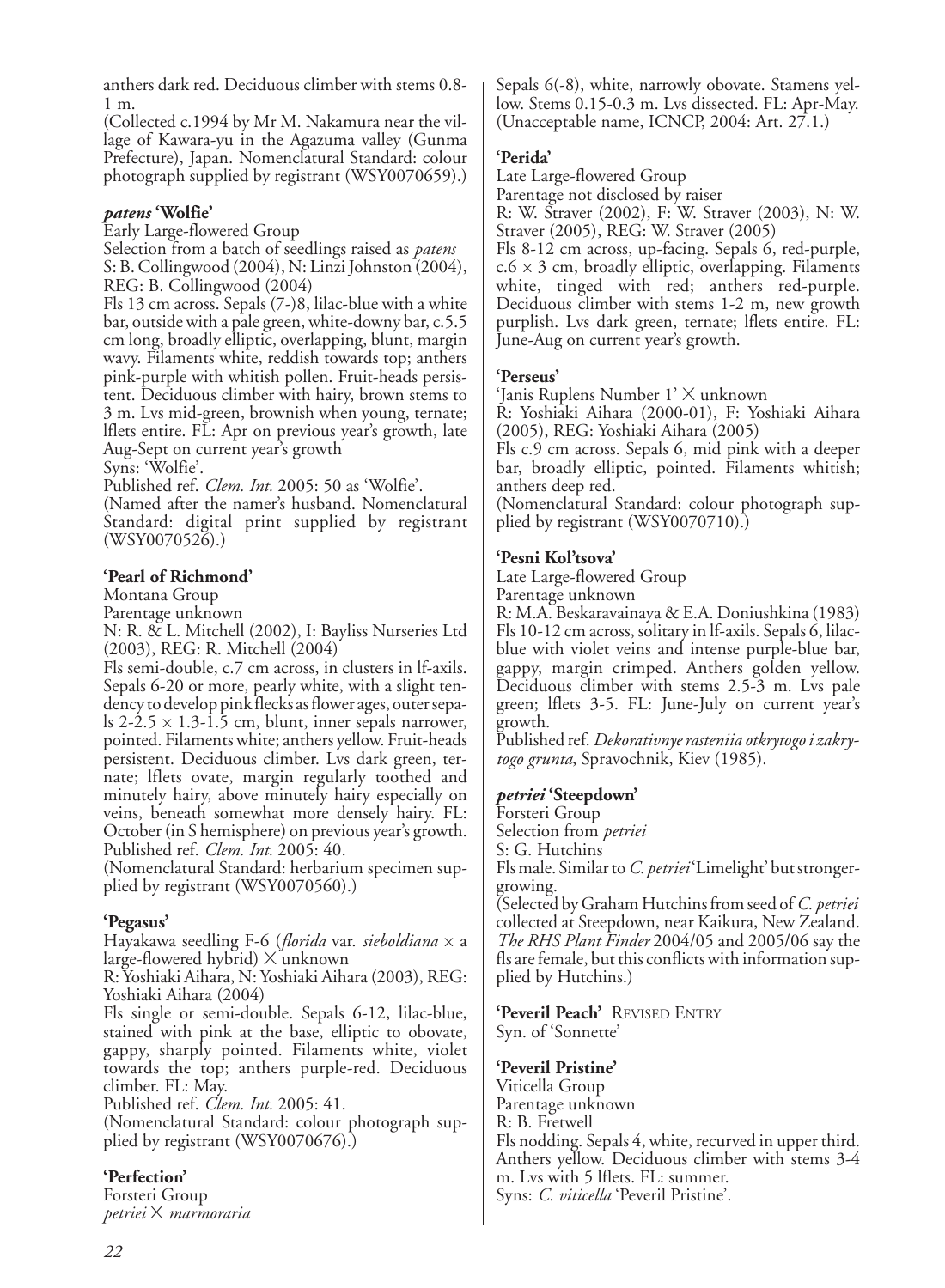#### **'Peveril Profusion'**

Texensis Group Parentage unknown R: B. Fretwell Sepals 6, plum-pink with silver edge, paler outside, narrowly elliptic, long-apiculate. Stamens pink. Deciduous climber with stems 2.5 m. FL: mid summer to autumn.

## **'Phyllis Diller'**

Parentage unknown

R: P.K. Sorensen (1995), I: P.K. Sorensen (2006) Fls double, 20-25 cm across (later fls 13-15 cm across). Sepals pink with darker bar, elliptic, finepointed. Filaments white; anthers yellow. Deciduous climber with stems 2-2.5 m. FL: on both previous and current year's growth.

Published ref. Yaku Nursery *Cat.* 2006.

#### **'Pink Celebration'**

New name for 'Celebration' (of Caddicks)

### **'Pink Pride'**

Integrifolia Group

*C*. x *diversifolia* 'Heather Herschell' X unknown R: I. Lang (2000), F: I. Lang (2002), N: R. Green (2005), REG: I. Lang (2005)

Fls 4-5 cm across, bell-shaped, nodding, smelling slightly of cowslips (*Primula veris*), solitary in the lfaxils, borne on downy stems that are often dark red. Buds with downy seams. Sepals 4, light blue-violet (91D), darkening to pink (63B) on bar and on ribs,  $5-6 \times 1-1.5$  cm, oblong, upper half to a third spreading, often twisted, outside downy and distinctly ribbed (with 3 main ribs and 2 intermediate ribs), tip pointed, recurved, margin in upper third minutely crinkled. Filaments pale pink; anthers green to yellowish green, hairy. Lvs mid green, simple, net-veined, downy beneath, entire. Stems non-climbing, downy, 1-1.5 m. FL: July-Sept on current year's growth.

(Named to mark the passing into law in the UK of the Civil Partnership Act which recognizes same-sex relationships. Nomenclatural Standard: digital print supplied by registrant (WSY0070729).)

#### **'Pink Star'**

Hayakawa seedling F-5 (*florida* var. *sieboldiana* x a large-flowered hybrid) X unknown

R: Satomi Kuriyama (2000), REG: Yoshiaki Aihara (2004)

Sepals 6, pale pink with deeper bar, deeper outside, elliptic, pointed. Filaments yellowish white; anthers cream with pinkish connective.

Published ref. *Clem. Int.* 2005: 41.

(Nomenclatural Standard: colour photograph supplied by registrant (WSY0070709).)

#### **'Pinky'** UPDATED ENTRY

R: Tsuneo Ishiguro

Sepals 6-8, white with a deep pink bar, elliptic, overlapping, sharply pointed, margin slightly wavy. Filaments whitish; anthers dark red. Published ref. *Clematis* (JCS Journal) 2000.

**POLAR BEAR** Trade designation of 'Evitwo'

**'Poulvo'** CORRECTION Syn. of 'Vino'

#### **'Prelude'**

Hayakawa seedling F-2 (*florida* var. *sieboldiana* x a large-flowered hybrid) X unknown R: Yoshiaki Aihara, REG: Yoshiaki Aihara (2004) Sepals 6-7, white with pale pink bar, almost rhombic, sharply pointed. Filaments white; anthers dark purple. Published ref. *Clem. Int.* 2005: 41. (Nomenclatural Standard: colour photograph supplied by registrant (WSY0070644).)

#### **'Prince Alexander'**

Atragene Group Parentage unknown R: Baumschule W. Kruse Fls c.14 cm across. Sepals 4, lanceolate, twisted, pointed. Staminodes whitish. Stamens yellow. Deciduous climber with stems 2.5-3 m. FL: May-June, with some more July-Aug.

#### **'Priorswood Red Flare'**

Atragene Group *alpina* X unknown Fls with long stalks. Sepals 4-6, deep red. Staminodes white. (Listed in Priorswood *Cat*. (n.d.) c.2004/05.)

#### **'Purity'** REVISED ENTRY

Forsteri Group

'Purity' (Forsteri Group) was stated in the *Register* 2002 to be an unacceptable name, because 'Purity' (Atragene Group) predated it. However, it is now known that in 1994, PBR were granted to 'Purity' (Forsteri Group) in New Zealand. This name must be accepted because a PBR name always takes precedence, having been granted by a statutory plant registration authority (ICNCP, 2004: Art. 24.4).

#### **'Purple Princess'**

Heracleifolia Group *heracleifolia* 'China Purple' X unknown R: A. Geerlings Sepals blue-purple. Stems herbaceous, non-climbing. FL: Aug.

#### **'Purple Rain'**

Atragene Group

Selection from a hybrid of *koreana*

S: S. Denny (2002), N: M. Hatton of John Richards Nurseries Ltd (2005), I: John Richards Nurseries Ltd (2005), REG: John Richards Nurseries Ltd (2005) Fls bell-shaped, nodding. Buds dark magenta-purple, very pointed and elongated. Sepals 4, magenta, c.7  $\times$ 2 cm, each pinched two-thirds of the way down from base. Staminodes cream with purple tips. Stamens cream. Fruit-heads persistent. Deciduous climber with red stems. Lvs mid green, ternate; lflets with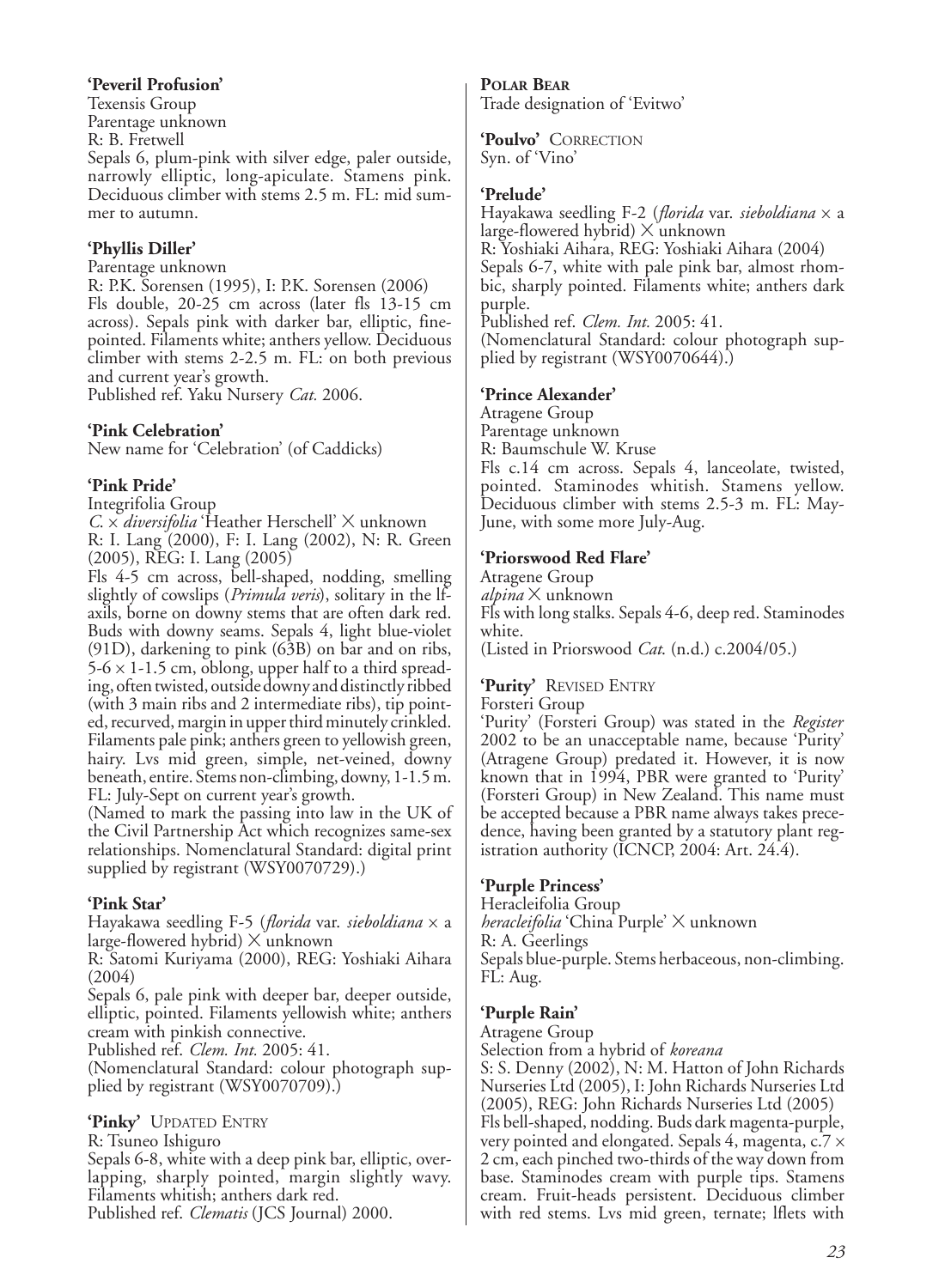small irregular teeth. FL: Mar-May (under glass) on previous year's growth.

#### **'Purple Treasure'**

Viorna Group *crispa* (syn. 'Simsii') X unknown R: Satomi Kuriyama Fls urn-shaped, nodding on downy stalks. Sepals 4, deep purple, slightly downy outside, tip strongly reflexed. Published ref. Kuriyama & Aihara, *Photographs of Clematis flowers*, 136 (2003).

#### **'Queen of Holland'** CORRECTION

The fls are produced on the current (not the previous) year's growth.

#### **'Radiance'**

Parentage unknown R: B. Fretwell Fls broadly bell-shaped, c.7.5 cm across, semi-nodding. Sepals 4, inside white shading to deep blue-purple towards tip, margin minutely crinkled. Stems 2.5- 3 m. FL: mid summer onwards.

### **'Rapture'**

Texensis Group 'Bees' Jubilee' X *texensis* R: B. Fretwell Fls c.6 cm. Sepals 4-6, luminous pink-red, longpointed. Stamens cream. Deciduous climber with stems 2.5 m. FL: mid summer to autumn. Syns: *C. texensis* 'Rapture'.

#### **'Rasputin'**

Late Large-flowered Group Parentage not disclosed by raiser R: W. Straver (2001), F: W. Straver (2002), N: W. Straver (2003), REG: W. Straver (2005) Fls 8-10 cm across, flattish, out-facing, borne in 3s. Sepals (4-)6, dark purple-violet,  $5 \times 3$  cm, broadly elliptic, overlapping, margins wavy. Filaments dull white with violet base; anthers purple. Deciduous climber with stems 2-3 m. Lvs dark green, with 3-5 entire lflets. FL: June-Sept on current year's growth.

#### *recta* **'Midnight Masquerade'**

Flammula Group Selection from *recta* S: Edelweiss Perennials Sepals white. Deciduous climber with stems 1-1.5 m. Lvs deep purple. FL: June-Sept.

**'Red Balloon'** Misspelling of 'Red Ballon'

## **'Red Queen'**

Hayakawa seedling F-1 (*florida* var. *sieboldiana* x a large-flowered hybrid) X unknown

R: Hiroshi Takeyama, F: Hiroshi Takeyama (2001), N: Yoshiaki Aihara (2003), REG: Yoshiaki Aihara (2004)

Fls 8-10 cm across. Sepals 6-8, purplish red, elliptic, overlapping, pointed, margin slightly wavy.

Filaments white; anthers reddish purple towards top. Deciduous climber. FL: May. Published ref. *Clem. Int.* 2005: 41. (Nomenclatural Standard: colour photograph supplied by registrant (WSY0070675).)

### **RED ROBIN**

Trade designation of 'Zorero'

## **'Red-spotted Beauty'**

*florida* X unknown

R: Yoshiaki Aihara, N: Satomi Kuriyama, REG: Yoshiaki Aihara

Sepals 6, speckled with numerous tiny red dots, outside dark reddish, narrowly elliptic, not overlapping, pointed. Filaments yellowish green flushed with pale brown-red towards top; anthers creamy yellow. FL: June.

(Nomenclatural Standard: colour photograph supplied by registrant (WSY0070646).)

## **'Remembrance'**

Late Large-flowered Group Sport from 'Comtesse de Bouchaud'

S: New Leaf Plants (2001), I: New Leaf Plants (2005) Fls 10-12.5 cm across. Sepals 6, raspberry-red, elliptic, pointed. Filaments whitish; anthers cream. Deciduous climber with stems 2-2.6 m. FL: June-Sept on current year's growth.

Published ref. Thorncroft Clematis Nursery *Cat.* 2005: 24.

(Found in the nursery of New Leaf Plants.)

## **'Reverie'**

Texensis Group

Unnamed large-flowered hybrid (G65D) X unknown

R: B. Collingwood (2003), F: B. Collingwood (2005), N: B. Collingwood (2005), REG: B. Collingwood (2005)

Fls c.9 cm across, trumpet-shaped, up- or out-facing, borne in 3s. Buds downy. Sepals  $(4-)6$ , dark pink, with darker pink bar, outside with grey-white downy hairs, c.10  $\times$  2 cm, elliptic, touching in the lower twothirds, spreading in upper third, pointed, margin minutely crinkled. Filaments greyish white; anthers white with red-pink connective. Fruit-heads persistent. Deciduous climber with red-brown, sparsely downy stems 2-3 m. Lvs mid green to grey-green, ternate to pinnate, rarely simple, margins entire, sparsely downy. Flowering time: July-Sept.

(Nomenclatural Standard: digital print supplied by registrant (WSY0070727).)

## **'Rhapsody' (of Fretwell)** UPDATED ENTRY

The filaments are white, flushed with bluish towards the base.

**'Rhapsody' (of Watkinson)** REVISED ENTRY The flowering time is found to be June-July and again in Sept., so this cv. is reclassified in the Early Largeflowered Group. The sepals are always overlapping.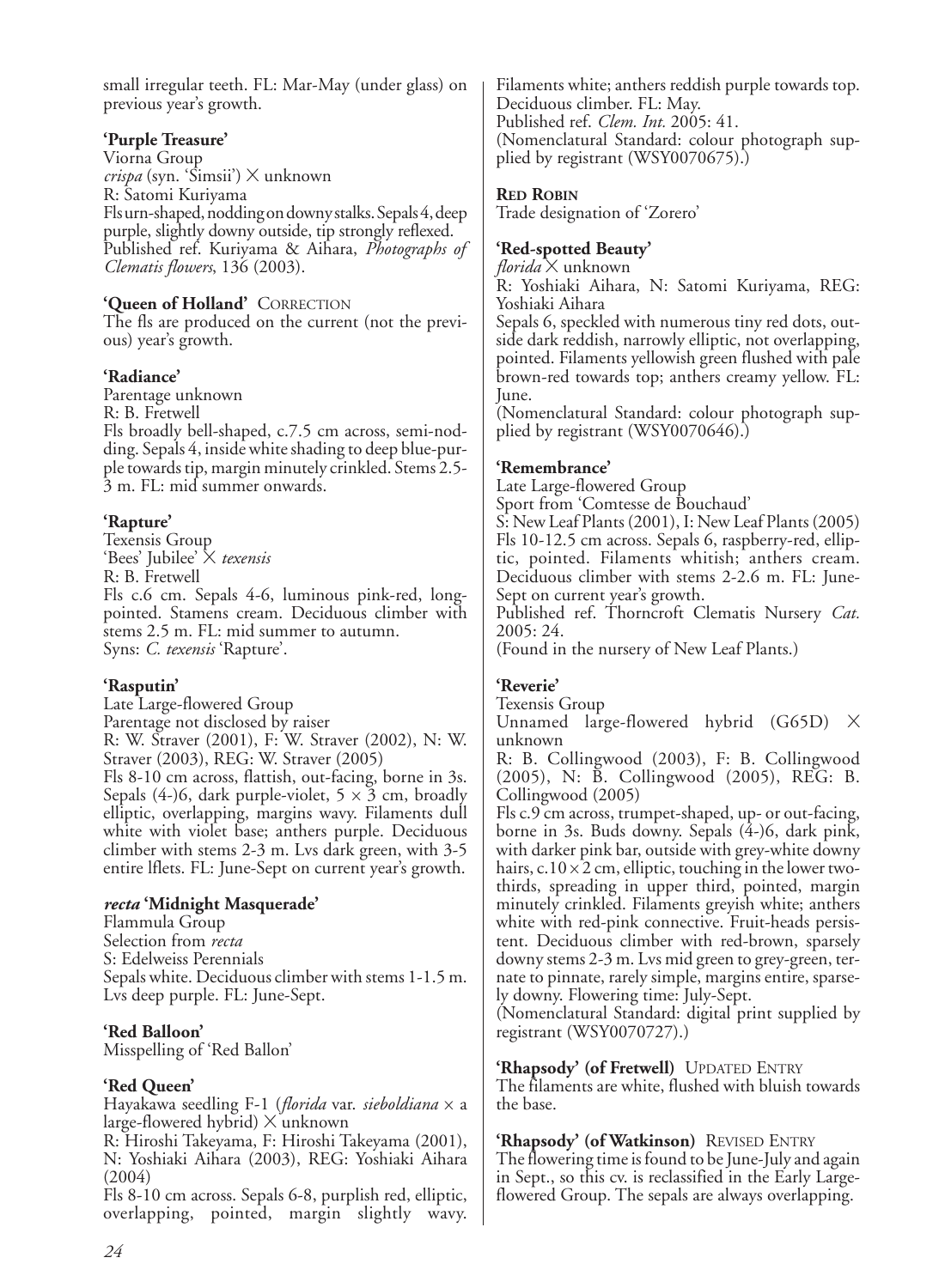#### **'Rising Star'**

*florida* var. *sieboldiana* X *integrifolia* R: Tetsuya Hirota

Fls semi-nodding. Sepals 4, burgundy-purple, margin wavy, tip recurving with age. Filaments white; anthers pale yellow. Stems semi-herbaceous, 1.2-1.6 m. FL: July-Sept.

Published ref. Kuriyama & Aihara, *Photographs of Clematis flowers*, 102-103 (2003).

## **'Riviera'**

Early Large-flowered Group

Parentage unknown

R: J.P. Van Laeken (2002), REG: J.P. Van Laeken  $(2005)$ 

Fls single or semi-double, 10-15 cm across, solitary in the If-axils. Sepals 6-7, light powder-blue,  $5-7.5 \times$ 3-4 cm, elliptic, overlapping, pointed, margin somewhat wavy. Filaments creamy white; anthers reddish. Fruit-heads persistent. Deciduous climber with white-hairy stems 2-2.6 m. Lvs mid green, simple or ternate, with white hairs beneath, margins entire. FL: May-June on previous year's growth (fls semi-double), autumn on current year's growth (fls single). (Nomenclatural Standard: digital print supplied by

registrant (WSY0070690).)

## **'Robud'**

Syn. of 'Rosebud'

New Zealand PBR were granted to 'Rosebud' in 2000. European PBR were granted to the same plant under the name 'Robud' in 2004. The first-granted PBR name has priority, so 'Robud' is regarded as a synonym.

## **'Rosamunde'**

Late Large-flowered Group

Parentage not disclosed by raiser

R: W. Straver (2000), F: W. Straver (2001), N: W. Straver (2002), REG: W. Straver (2005)

Fls 8-12 cm across, up-facing, solitary in the lf-axils. Sepals 6, pale purple-pink, darker in the centre in the lower half,  $6 \times 3$  cm, elliptic, overlapping. Filaments white, violet at base; anthers yellowish. Deciduous climber with stems 1-2 m, new growth purplish. Lvs dark green, ternate; lflets entire. FL: June-Aug on current year's growth.

## **'Rosebell'**

Viorna Group

Selection from seed of *hirsutissima* 'Rosea'

S: F. Rösholm (1986), F: F. Rösholm (c. 1990), N: F. Rösholm, REG: F. Rösholm (2004)

Fls urn-shaped, 1.5-2.5 cm across, nodding on shortly hairy stalks. Sepals 4, rose-pink, inside white for lower two-thirds, 2-3.5 cm long, thick and fleshy except at tip, outside hairy, tip recurved. Filaments and anthers pale yellow, hairy. Fruit-heads persistent. Herbaceous perennial with non-climbing, hairy stems 40-60 cm. Lvs blue-green, pinnate with up to 4 pairs of entire lflets. FL: June-July on current year's growth.

(Selected from seed of *C. hirsutissima* 'Rosea' from the

Alpine Garden Society. Nomenclatural Standard: photograph supplied by registrant (WSY0070657).)

## **'Rose Colored Glasses'**

Integrifolia Group

Selection from 'Rosea' (Integrifolia Group)

S: Plant Delights Nursery, Inc., I: Plant Delights Nursery, Inc.

Fls c.5 cm across, usually nodding. Sepals 4, rosepink, expanded margin paler, lanceolate, sometimes twisted, spreading at tip. Stamens whitish. Stems erect, 0.6-1 m. FL: spring to Sept. Syns: *C. integrifolia* 'Rose Colored Glasses'.

## **'Ruby Wedding'**

Texensis Group

Parentage unknown

R: B. Fretwell

Fls tulip-shaped, up- to out-facing. Sepals 4(-5), ruby-red, inrolled in lower half. Stamens cream. Deciduous climber with stems 1.5-2 m. FL: July-Sept.

Syns: *C. texensis* 'Ruby Wedding'.

## **'Rusty Swords'**

Early Large-flowered Group

'Niobe' (s) X 'Miss Tōkyō'

R: Masashi Iino (1997), N: Masashi Iino, REG: Hiroshi Takeuchi (2005)

Sepals 6, deep pink, narrowly elliptic, pointed, margin slightly wavy. Anthers bright red-purple. FL: May-June on previous year's growth, Aug-Oct on current year's growth.

(Nomenclatural Standard: digital print supplied by registrant (WSY0070633).)

## **'Sakurafubuki'**

#### Parentage unknown

R: Fumi Murayama (1995), REG: Hiroshi Takeuchi (2005)

Sepals 6, light pink, elliptic-rhombic, apiculate. Filaments yellow-green; anthers yellow. FL: May-July. (Nomenclatural Standard: digital print supplied by registrant (WSY0070636).)

#### **'Salamander'**

Hayakawa seedling F-1 (*florida* var. *sieboldiana* x a large-flowered hybrid) X unknown

R: Satomi Kuriyama, F: Satomi Kuriyama (2002), N: Satomi Kuriyama (2003), REG: Yoshiaki Aihara (2004)

Fls single or semi-double, c.15 cm across. Sepals of single fls 8, white with violet speckles on the bar, sepal tip sometimes tinged with violet-pink, elliptic, pointed, margin slightly wavy. Filaments white; anthers deep violet. Deciduous climber. FL: May.

Published ref. *Clem. Int.* 2005: 44.

(Nomenclatural Standard: colour photograph supplied by registrant (WSY0070652).)

## **SAPHYRA® INDIGO**

Trade designation of 'Cleminov51'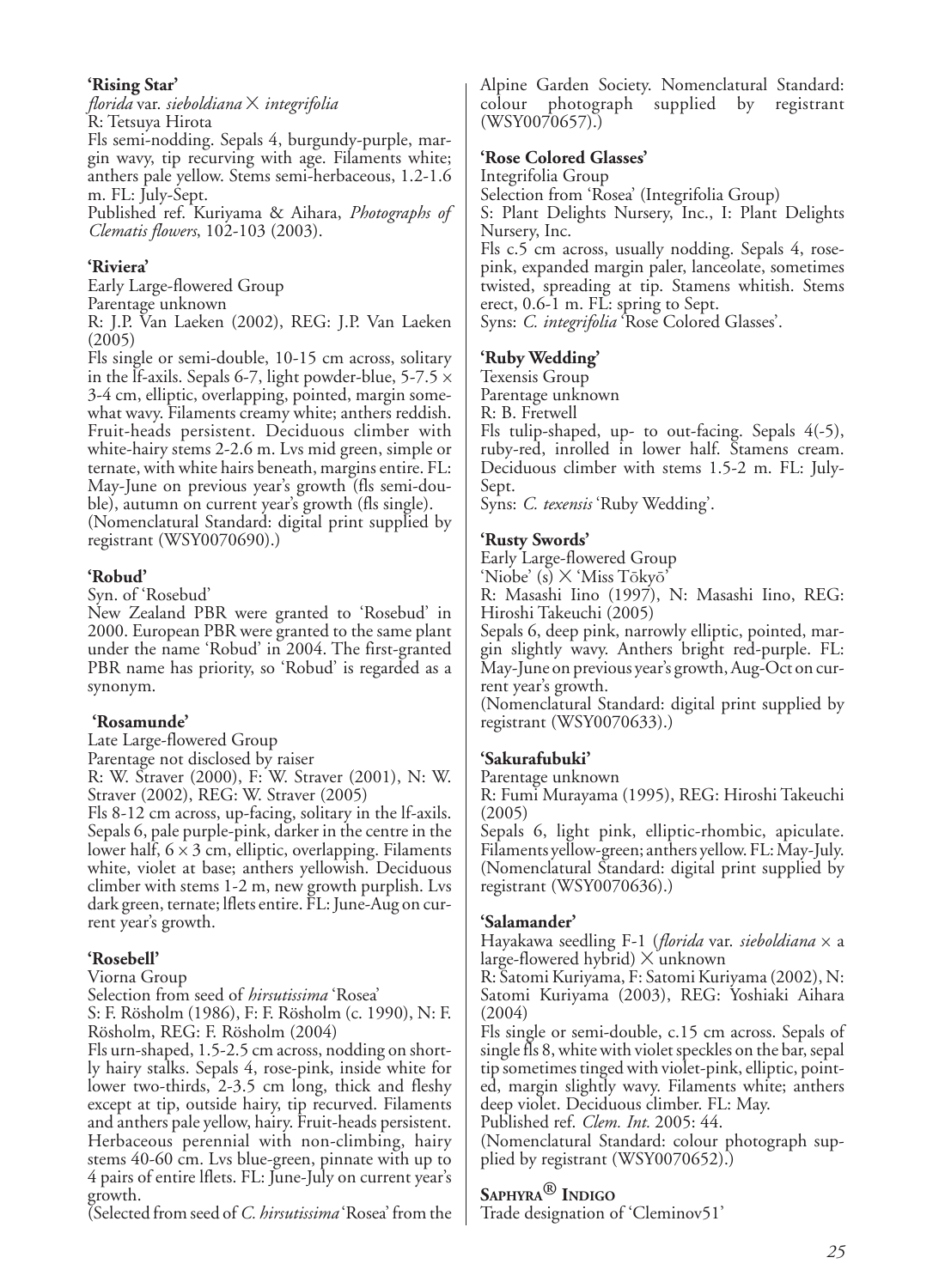## **'Scarlet Yoki'**

Viorna Group

'Purple Treasure' X unknown

R: Yoshiaki Aihara (2003), N: J.M. Brown, REG: Yoshiaki Aihara (2005)

Fls 4-5 cm. Sepals 4, scarlet on both sides, recurved from about half way. Filaments white; anthers yellow. FL: Aug-Sept.

(The name Yoki was suggested by J.M. (Mike) Brown from **Yo**shia**ki**. Nomenclatural Standard: colour photograph supplied by registrant (WSY0070739).)

## **'Seikō'**

Early Large-flowered Group 'Kakio' X unknown R: Jun'ichi Koshino (1998), N: Jun'ichi Koshino, REG: Hiroshi Takeuchi (2005) Sepals 8, bright pink. Stamens cream. FL: Apr-June.

### **'Semu'** UPDATED ENTRY

Information on the original registration form stated that the sepals have a paler bar. However, there are accounts and photographs that show that often not only is the bar not paler, but it can also be tinged with red-purple, especially towards the base. This may explain 'veins violet (88A)' in the description. Trade designation: CADDICK'S CASCADE (q.v.).

#### *serratifolia* **'Grace'**

Syn. of 'Grace'

## **'Seserage'**

Early Large-flowered Group 'Yoosee'  $(s)$   $\times$  M. Takeuchi unnamed seedling R: Masako Takeuchi (1999), N: Masako Takeuchi, REG: Hiroshi Takeuchi (2005)

Sepals 8(-10), white with blue tinge, narrowly elliptic, concave, pointed, margin very slightly wavy. Filaments whitish; anthers yellow. FL: May-June on previous year's growth, Aug-Oct on current year's growth.

(Name means a small, stony stream. Nomenclatural Standard: digital print supplied by registrant (WSY0070635).)

## **'Severnoie Siianie'**

Late Large-flowered Group Parentage unknown R: M.I. Orlov (1966)

Fls c.14 cm across. Sepals 6-8, pink, gappy at base. Anthers 'intensely coloured'. Deciduous climber with stems to 3 m. Lvs ternate; lflets ovate, up to 8 cm long.

Published ref. *Dekorativnye rasteniia otkrytogo i zakrytogo grunta*, Spravochnik, Kiev (1985).

## **'Shangri-la'**

Hayakawa seedling F-6 (*florida* var. *sieboldiana* x a large-flowered hybrid)  $\times$  unknown

R: Yoshiaki Aihara (1999), REG: Yoshiaki Aihara (2004)

Fls single or semi-double. Sepals of single fls 6-8, deep velvety purple with faint reddish bar, outside purple

with whitish bar, elliptic, pointed. Filaments cream, tinged with purple at base; anthers cream. Published ref. *Clem. Int.* 2005: 44. (Nomenclatural Standard: colour photograph supplied by registrant (WSY0070660).)

## **'Shiguri'**

Early Large-flowered Group

Hayakawa seedling F-1 (*florida* var. *sieboldiana* x a large-flowered hybrid)  $\times$  unknown

R: Satomi Kuriyama, N: Yoshiaki Aihara (2002), REG: Yoshiaki Aihara (2004)

Sepals 5-7, deep reddish purple with a redder bar, outside paler with prominent white, green-veined bar, elliptic, somewhat gappy, tip pointed, becoming recurved. Filaments whitish; anthers brown-yellow. Deciduous climber. FL: May and Nov.

Published ref. Kuriyama & Aihara, *Photographs of clematis flowers*, 99 (2003).

(Autumn fls are bluer, with reddish bars. Nomenclatural Standard: colour photograph supplied by registrant (WSY0070655).)

## **'Shinku-no-kagayaki'**

Parentage unknown

R: Toyohiko Iwai, F: Toyohiko Iwai (c. 1998), N: Toyohiko Iwai, REG: Yoshiaki Aihara (2004)

Fls 19-20 cm across. Sepals 8, rich crimson-red, elliptic, overlapping, pointed. Filaments and anthers cream.

Published ref. *Clem. Int.* 2005: 44.

(Nomenclatural Standard: colour photograph supplied by registrant (WSY0070658).)

#### **'Shin-shigyoku'** UPDATED ENTRY

Early Large-flowered Group

Parentage unknown

R: Hiroshi Hayakawa (pre 1999)

Fls double, 10-12 cm across. Sepals dark purple, outside whitish, broadly elliptic. Filaments whitish; anthers with red connective. Deciduous climber with stems 1.5-2 m. FL: June-July on previous year's growth, Aug-Sept on current year's growth. Published ref. J. van Zoest *Clematis Cat.* 2002-03. (There are reports that the later fls can be single.)

## *sibirica* **var.** *tianschanica* **'Riga'**

Syn. of 'Riga'

## **'Silhouette'**

'Night Veil' X 'Siren'

R: Masashi Iino (2002), N: Masashi Iino, REG: Hiroshi Takeuchi (2005)

Sepals 4(-5), dark purplish red, elliptic-obovate. Filaments pale yellow; anthers dark purplish red. FL: May-June.

(Nomenclatural Standard: digital print supplied by registrant (WSY0070638).)

## **'Silmakavi'**

Misspelling of 'Silmakivi'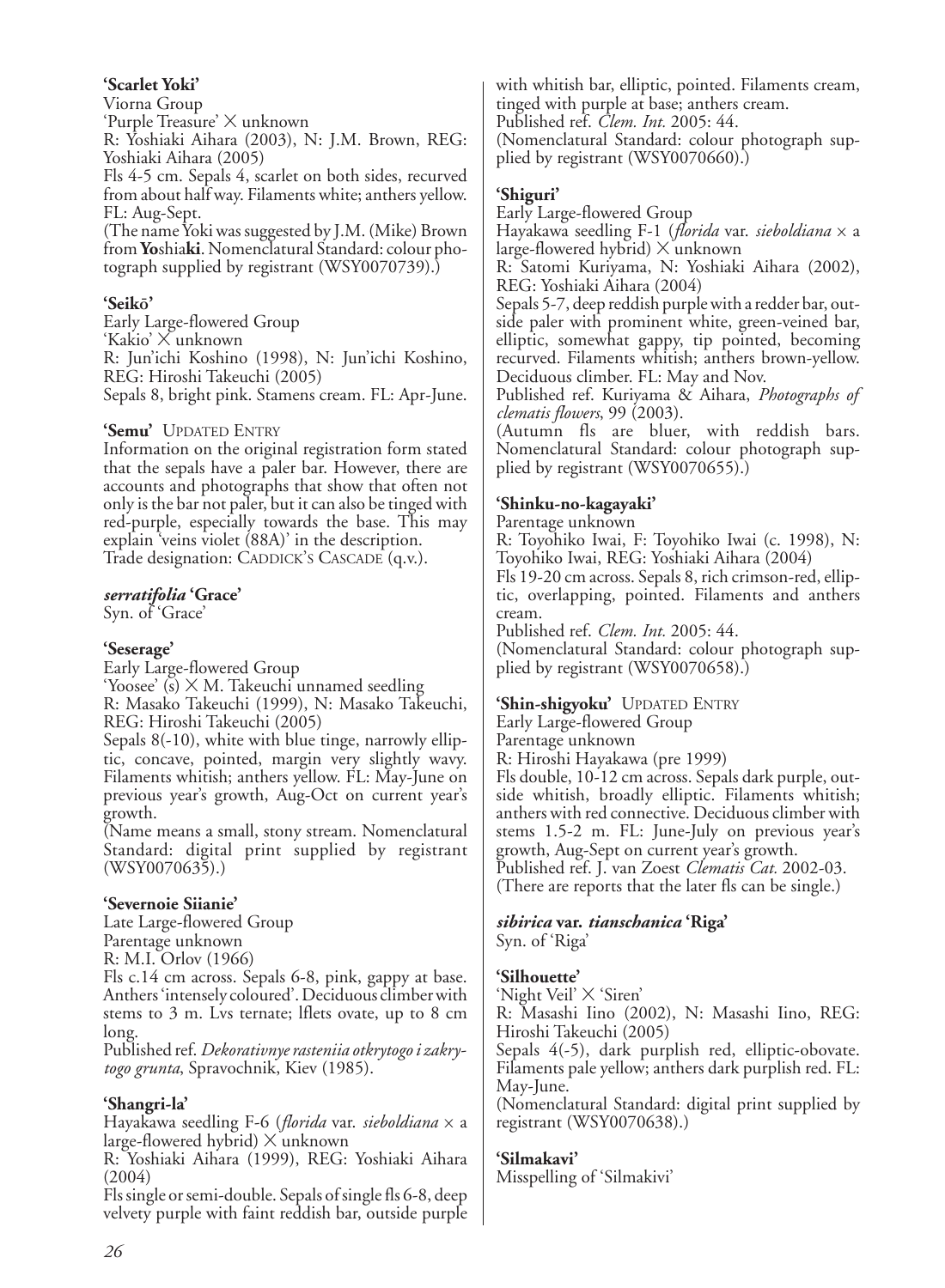#### **'Silvanus'**

Hayakawa seedling F-5 (*florida* var. *sieboldiana* x a large-flowered hybrid)  $\times$  unknown

R: Satomi Kuriyama, REG: Yoshiaki Aihara (2005) Fls single or sometimes semi-double, 15-16 cm across. Sepals 6-8, pale pinkish purple with a slightly pinker bar which is often greenish at the top, elliptic, pointed, margin slightly wavy. Filaments whitish; anthers pale yellow. FL: end of May-June.

(Nomenclatural Standard: colour photograph supplied by registrant (WSY0070707).)

#### **'Siren'**

Early Large-flowered Group

'Niobe' (s) X 'Hodaka'

R: Masako Takeuchi (1996), N: Masako Takeuchi, REG: Hiroshi Takeuchi (2005)

Sepals 6-8, vivid red-purple, elliptic, pointed. Filaments white; anthers pale yellow. FL: May-June on previous year's growth, Aug-Oct on current year's growth.

#### **'Sirius'**

Late Large-flowered Group

Parentage unknown F: R. Mitchell (2001), N: R. & L. Mitchell (2001),

REG: R. Mitchell (2004)

Fls c.18 cm across, solitary in lf-axils. Sepals 8, light purple with a darker purple bar,  $8-9 \times 2.8-3$  cm, elliptic, gappy, pointed. Filaments purple; anthers purple. Deciduous climber. Lvs simple or more rarely ternate, entire. FL: Nov (in S hemisphere) on current year's growth.

Published ref. *Clem. Int.* 2005: 44. (Nomenclatural Standard: herbarium specimen supplied by registrant (WSY0070558).)

**'Sky Blue'** UPDATED ENTRY

'W.E. Gladstone' X unknown

R: F. Jury (pre 1995)

Sepals 8, sky-blue, elliptic, overlapping, pointed, margin somewhat wavy. Filaments white; anthers yellow-brown. Deciduous climber with stems to 3.5 m. Published ref. Yaku Nursery *Cat*.1995.

#### **'Small Boy'**

Integrifolia Group

*integrifolia* X unknown

R: Hiroshi Takeyama (c.1999), REG: Yoshiaki Aihara (2005)

Fls out-facing. Sepals 4, blue-violet, oblong, pointed. Filaments white, hairy; anthers yellowish with a dark connective, hairy. Styles (at flowering time) blackish violet. Stems non-climbing, woody. FL: July-Sept. (Nomenclatural Standard: colour photograph supplied by registrant (WSY0070703).)

## **'Soirée'**

Viticella Group

*florida* var. *sieboldiana* X 'Rubra' (Viticella Group) R: Masashi Iino (2002), N: Masashi Iino, REG: Hiroshi Takeuchi (2005)

Sepals 6, deep reddish purple, broadly elliptic, over-

lapping, pointed with whitish tip. Filaments yellowish-white; anthers purple. FL: May-June.

(Nomenclatural Standard: digital print supplied by registrant (WSY0070640).)

## **'Sophie'**

Viorna Group

Parentage unknown

R: Mikiyoshi Chikuma (1992), F: Mikiyoshi Chikuma (1995), N: Mikiyoshi Chikuma (2001), REG: Mikiyoshi Chikuma (2004)

Fls 1.5-2 cm across, urn-shaped to bell-shaped, nodding. Sepals 4, purple, with some yellow inside,  $2 \times$ 1 cm, thick and fleshy, touching, tip recurved and with a whitish margin. Filaments cream, hairy; anthers yellow, hairy. Fruit-heads persistent. Lvs mid green, ternate; lflets entire. Herbaceous perennial with erect stems to 90 cm. FL: April-Sept on current year's growth.

Published ref. Kaneko, A., *Clematis*, 57 (2004).

## **'Stanislaus'**

Heracleifolia Group

Parentage not disclosed by raiser

R: W. Snoeijer (1996), I: J. van Zoest B.V. (2004),

REG: J. van Zoest B.V. (2004)

Fls hermaphrodite, tubular to bell-shaped, the sepals spreading with age, 2.5-3 cm across, slightly scented, borne in many-flowered infls. Sepals 4, blue (100A) at the tip, paler blue towards the middle and white at the base,  $2 \times 0.6$  cm, oblong-oblanceolate, recurved from c. halfway, downy outside, tip strongly reflexed. Filaments white; anthers cream. Lvs dark green, pinnate with 5 lflets; leaflets irregularly toothed. Deciduous non-climber with erect stems to

1.3-1.6 m. FL: July-Sept. Trade designation: I AM® STANISLAUS. Published ref. *Clem. Int.* 2005: 45.

(Similar to 'Praecox' (*C*. x *jouiniana* x *tubulosa*) but a shorter plant with darker fls. Named for Stanislav Hocevar, the present Archbishop of Beograd, Serbia.)

#### **STANISŁAW MONIUSZKO**

Trade designation of 'Moniuszko'

#### **'Star' (Montana Group)**

Syn. of 'Primrose Star'

NZ PBR were granted to 'Primrose Star' in 1997. EU PBR were then granted under the name 'Star' in 2003, despite the objection that the name 'Star' had already been used for a Japanese cv. The first-granted PBR name has priority, so 'Star' is regarded as a synonym.

## **'Stephanie'**

Atragene Group

*koreana* X *turkestanica*

R: M. Gilsenan (1998), F: M. Gilsenan (2000), N: M. Gilsenan (2000), I: County Clematis Nursery (2004), REG: S. Gilsenan (2005)

Fls double, broadly bell-shaped, nodding. Sepals (5- )6(-8), outer sepals pale blue, inner sepals white, 7-9 cm long, long-pointed. Staminodes pale green, c.2 cm long. Stamens pale green. Fruit-heads persistent.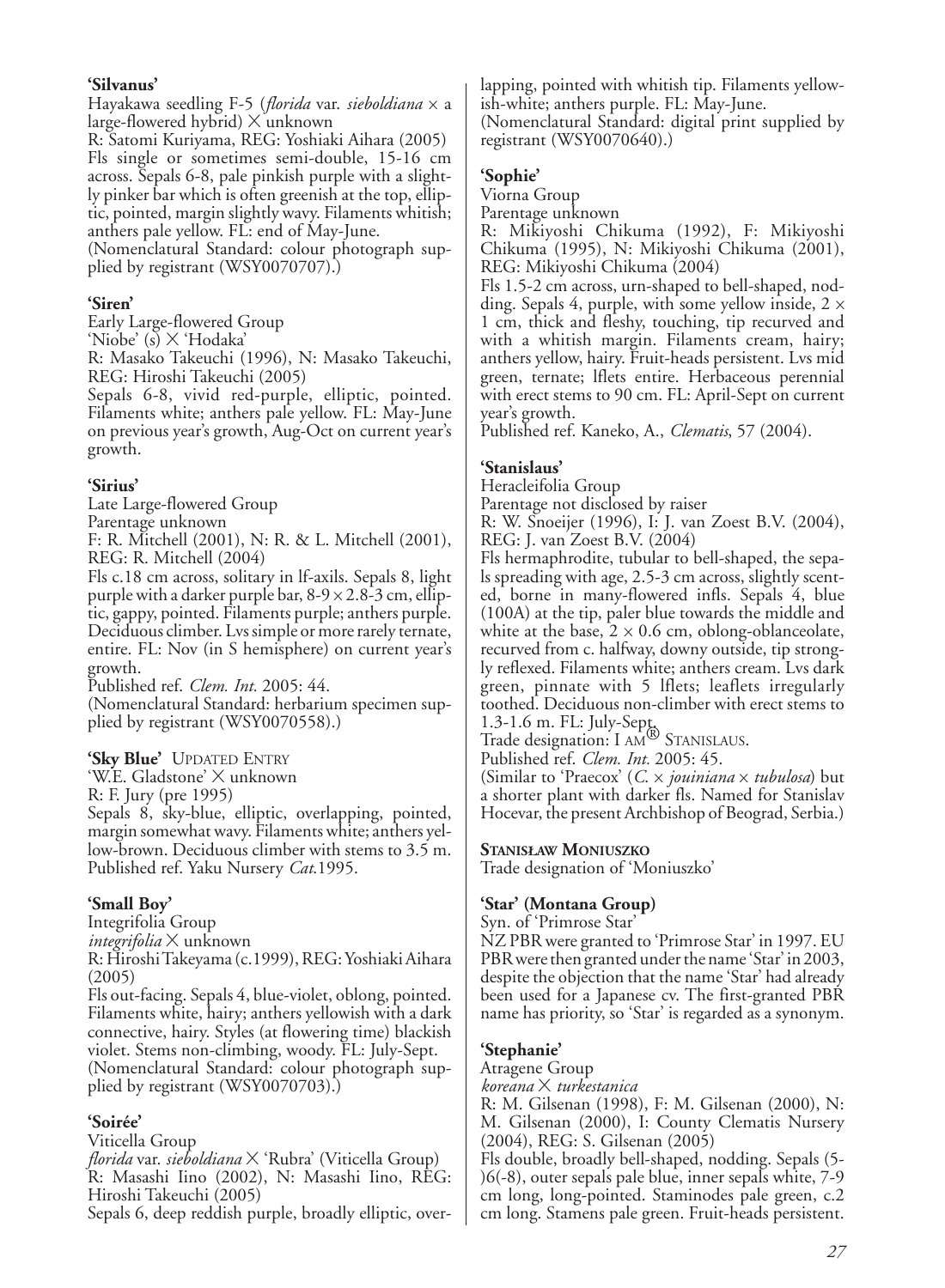Deciduous climber with white-hairy stems 2.5-3.5 m. Lvs blue-green, pale green and purplish when young, ternate; lflets irregularly toothed, white-hairy beneath. Fl: Apr-May on previous year's growth, July-

Oct on current year's growth. Syns: *C. koreana* 'Stephanie'.

Published ref. Sheila Chapman Clematis *Cat.* 2005: 18 as *C. koreana* 'Stephanie'.

(Named after a friend of the raiser.)

#### **'Sunny Side'**

Viticella Group

*florida* var. *sieboldiana* X 'Rubra' (Viticella Group) R: Masashi Iino (1997), N: Masashi Iino, REG: Hiroshi Takeuchi (2005)

Sepals 6, white with slight pink bar, broadly elliptic, overlapping, apiculate. Filaments whitish; anthers dark reddish purple. FL: May-June

(Nomenclatural Standard: digital print supplied by registrant (WSY0070639).)

### **'Suzanne'**

Early Large-flowered Group

Parentage unknown

R: J.P. Van Laeken (2002), N: J.P. Van Laeken (2005), REG: J.P. Van Laeken (2005)

Fls semi-double, c.15 cm across, solitary in the lfaxils. Outer sepals 6, pale pink with a rose-pink bar,  $c.3 \times 2$  cm, broadly elliptic, blunt but apiculate; inner sepals smaller. Filaments pale green; anthers with reddish purple connective. Fruit-heads persistent. Deciduous climber with white-hairy stems 2-2.6 m, green when young, brown when mature. Lvs mid green, simple or ternate, with white hairs beneath, margins entire. FL: May-June on previous year's growth.

(Nomenclatural Standard: colour photograph supplied by registrant (WSY0070687).)

#### **'Suzanne'**

Erroneous name

Published ref. Listed in *The RHS Plant Finder* 2003/04 as sold at Wisley Plant Centre (RHS). Investigation has shown that this entry is erroneous: a clematis with this name has never been offered for sale.

## **'Suzy Mac'**

Early Large-flowered Group *patens* X unknown

R: B. Collingwood (1999), F: B. Collingwood (2000), N: B. Collingwood (2004), REG: B. Collingwood (2004)

Fls 16-18 cm across. Sepals 6-8, dark purple with reddish purple bar,  $7.5 \times 2.8$  cm, broadly elliptic, overlapping, pointed, margin wavy. Filaments purple-red; anthers purple-red with whitish pollen. Fruit-heads persistent. Deciduous climber with brown stems 2- 2.4 m. Lvs mid-green, brownish when young, ternate; lflets entire, white-downy beneath. FL: May-Sept on previous and current year's growth.

Syns: 'Suzy'.

Published ref. *Clem. Int.* 2005: 45.

(Named for an American clematis enthusiast who is a friend of the raiser. Nomenclatural Standard: digital print supplied by registrant (WSY0070528).)

#### **'Swedish Bells'**

Integrifolia Group

Parentage unknown

R: M. Johnson?, F: M. Johnson? (late 1990s), N: J.M. Brown (2003), REG: Thorncroft Clematis Nursery (2004)

Fls broadly cylindrical, (3-)4.5-5 cm across, nodding, slightly scented or not, solitary in If-axils. Sepals  $\bar{4}$ , outside lavender-blue with paler margins, inside pale lavender-blue,  $3.5-6 \times c.1.5$  cm, thick and fleshy with prominent longitudinal ribs, tip sharply pointed, reflexed, margin expanded towards tip, thin, minutely ruffled, densely white-downy on outer surface. Filaments cream, flattened, white-hairy; anthers pale yellow, white-hairy. Fruit-heads persistent. Achenes flattened-ovoid,  $7-9 \times 5-6$  mm; styles 2-4 cm, whitehairy. Deciduous, with non-climbing stems to 2 m. Lvs mid green, simple or with 2-3 big lobes, margin entire. FL: June-Sept on current year's growth.

Published ref. *Clem. Int.* 2005: 46; Thorncroft Clematis Nursery *Cat.* 2005: 26.

(This clematis has been offered by F.M. Westphal under the name "C. cylindrica". Although somewhat similar to the hybrid *C*. x *cylindrica*, it differs in the shape, size and colour of the fls, and it is worthy of being given a cv. name. Nomenclatural Standard: herbarium specimen supplied by registrant  $(WSY0070741).$ 

#### **'Sweet Hart'**

See *C.* x *cartmanii* 'Sweet Hart'

#### **'Symphony'**

Hayakawa seedling F-3 (*florida* var. *sieboldiana* x a large-flowered hybrid) X unknown

R: Hiroshi Takeyama, F: Hiroshi Takeyama (2001), N: Hiroshi Takeyama (2003), REG: Yoshiaki Aihara (2004)

Fls semi-double. Sepals white, obovate, pointed. Filaments whitish; anthers deep purple. Deciduous climber. Fl: May.

Published ref. *Clem. Int.* 2005: 46.

(Nomenclatural Standard: colour photograph supplied by registrant (WSY0070656).)

#### **'Temnaia Noch'** CORRECTED ENTRY

Late Large-flowered Group Parentage unknown

R: M.A. Beskaravainaya (pre 1973)

Fls 6-12 cm across. Sepals 4-6, dark velvety brownviolet to violet-blue with purple-tinged bar. Anthers purple. Deciduous climber with stems c.3 m. Lvs pinnate with 5-7 lflets. FL: July-Sept.

(Unaccepted spelling: 'Temnaja Notj'; 'Tjomnaja Noczj'; 'Tiomnaia Noch'.)

#### *texensis* **'Rapture'**

Syn. of 'Rapture'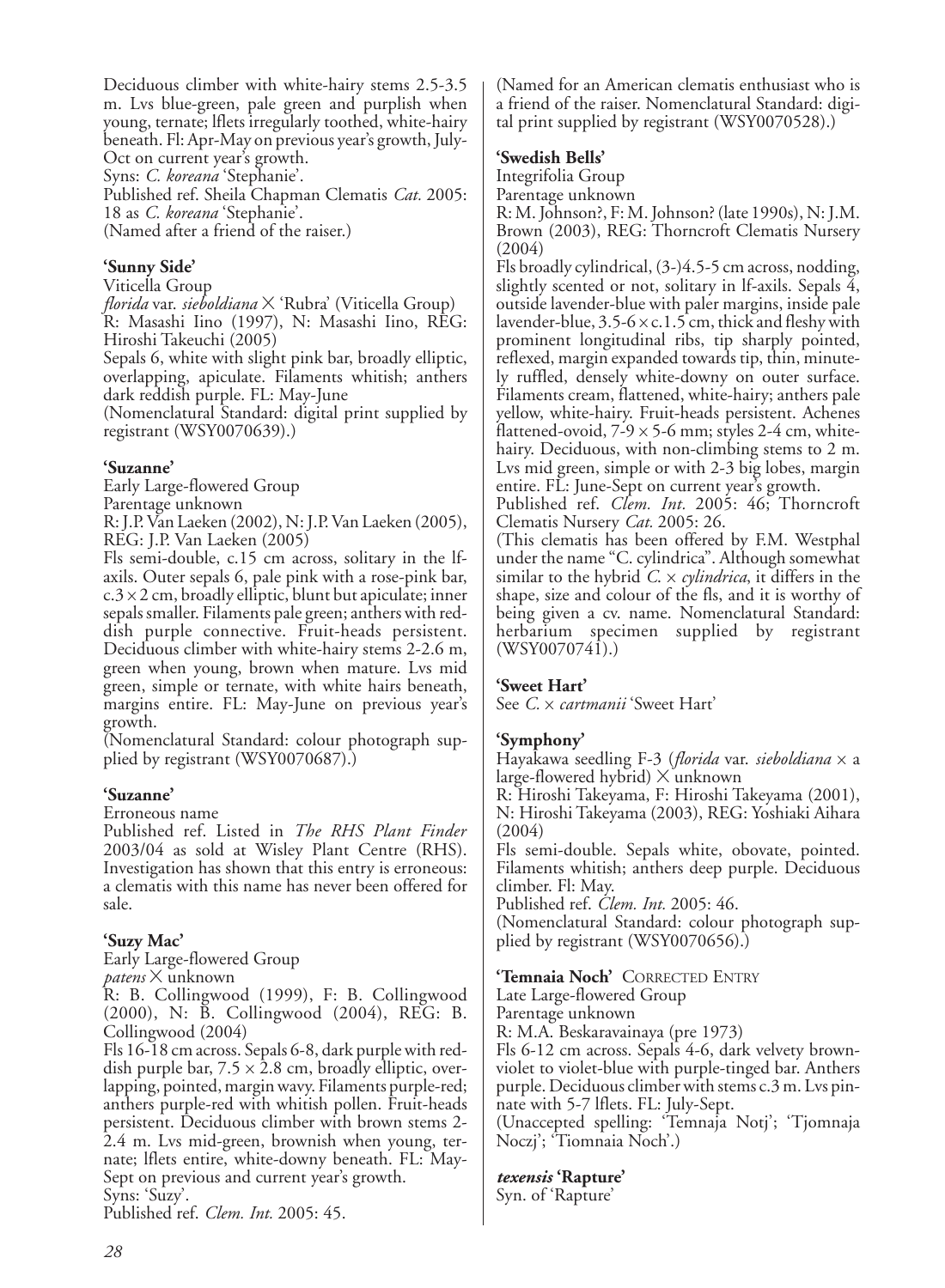#### *texensis* **'Ruby Wedding'**

Syn. of 'Ruby Wedding'

#### **'Thea'**

Atragene Group Parentage unknown R: P. Zwijnenburg Sepals 4, white, lanceolate, pointed. Lvs ternate; lflets lobed and toothed.

#### *tibetana* **subsp.** *vernayi* **'Glasnevin Dusk'** Tangutica Group

Selection from *tibetana* subsp. *vernayi*

S: S. O'Brien (2003), F: S. O'Brien (2003), N: S. O'Brien (2003), I: S. O'Brien (2003), REG: S. O'Brien (2004)

Fls c.4.8 cm across. Sepals 4, outside plum-purple (187A), inside a similar colour, but mottled with light brown, both sides silkily-hairy,  $c.2.3 \times 0.9$ -1.3 cm, thick, lanceolate, pointed. Filaments light green (154C), hairy; anthers pale yellow (8C). Lvs pinnate with 5-7 lobed lflets, white-hairy beneath. Stems to 2.5 m, green, turning purple when mature, whitehairy. FL: June-Oct on current year's growth.

Published ref. *Clem. Int.* 2005: 46.

(Collected as seed by Seamus O'Brien in SE Xizang (Tibet) (near Rudock, 70 km E of Lhasa) in 1998.)

#### *tibetana* **subsp.** *vernayi* **'Lorcan O'Brien'**

Tangutica Group

Selection from *tibetana* subsp. *vernayi*

S: S. O'Brien (2003), F: S. O'Brien (2003), N: S. O'Brien (2003), I: S. O'Brien (2003), REG: S. O'Brien (2004)

Fls c.7 cm across. Sepals 4, outside speckled with purple-brown (187A) on a yellow-green ground (154A), the speckles fading in colour towards tip, inside speckled more lightly than outside, on a pale yellow (6D) ground both sides hairy,  $c.3.4 \times 1.3$ -1.5 cm, thick, lanceolate, pointed, margin white-downy. Filaments dark green at base, purple-green above, hairy; anthers pale yellow (6D). Lvs pinnate with 5-7 lobed lflets, white-hairy beneath. Stems to 2.5 m, green, turning purple when mature, white-hairy. FL: June-Oct on current year's growth.

Published ref. *Clem. Int.* 2005: 46.

(Collected as seed by Seamus O'Brien in SE Xizang (Tibet) (near Rudock, 70 km E of Lhasa) in 1998.)

#### **'Tie Dye'**

Late Large-flowered Group

Sport from 'Jackmanii'

S: J.P. Van Laeken (2000), REG: J.P. Van Laeken (2005)

Fls 10-15 cm across, solitary in the lf-axils. Sepals 4(- 5), violet-purple marbled with white throughout but especially along bar,  $7.5-10 \times 3.7-5$  cm, elliptic to almost rhombic, gappy, pointed, margin somewhat wavy. Filaments pale green; anthers red. Deciduous climber with white-hairy stems 3.5-4.5 m, green when young, brown when mature. Lvs mid green, simple or ternate, with white hairs beneath, margins entire. FL: June-July on current year's growth.

(Nomenclatural Standard: digital print supplied by registrant (WSY0070731).)

#### **'Tiomnaia Noch'** CORRECTION

Unaccepted spelling of 'Temnaia Noch' Listed as a separate entry in the *Register* (2002). Prof. Beskaravainaya provided the information that this name is a misspelling of 'Temnaia Noch'.

## **'Titipu'**

Viorna Group

Grown from British Clematis Society seed labelled "C. texensis, Japan"

R: R.W. Nunn, F: R.W. Nunn (2003), N: R.W. Nunn (2004), REG: R.W. Nunn (2005)

Fls urn-shaped, c.3 cm across, nodding. Sepals 4, violet-pink, inside with cream bar,  $c.3.5 \times 1.3$  cm, lanceolate, margins cream, crenulated, tips strongly recurved, pointed. Stamens yellow. Deciduous climber with sparsely white-hairy, grey-brown stems to 2 m. Lvs simple, or pinnate with up to 7 leaflets; lflets entire, elliptic to ovate, with noticeable netveins. FL: June-Aug on current year's growth.

(Named after a character in *The Mikado* by Gilbert & Sullivan. Nomenclatural Standard: digital print supplied by registrant (WSY0070442).)

#### *tosaensis* **forma** *cremea* **(Makino) Tamura CORRECTION**

This is the correct category for the entry *tosaensis* var. *cremea* in the *Register* (2002).

#### **'Tranquility'**

*C*. x *triternata* X unknown

R: B. Fretwell

Fls star-shaped, 2.5 cm across, highly scented. Sepals 4, pale mauve-pink, oblong, tip curled right back. Anthers yellow. Deciduous climber with stems 7-8 m. FL: July-Oct.

Syns: *C.* x *triternata* 'Tranquility'.

## x *triternata* **'Tranquility'**

Syn. of 'Tranquility'

#### **'Ukigumo'** UPDATED ENTRY

Early Large-flowered Group

'Niobe' (s) X 'Keith Richardson'

R: Masako Takeuchi (1996), N: Masako Takeuchi, REG: Hiroshi Takeuchi (2005)

Fls double, 12-13 cm across. Sepals 50-70, white with slight pink tinge especially towards tip, pointed. Filaments whitish; anthers yellow. FL: May-June.

Published ref. *Clematis* (JCS Journal) 1998.

(Nomenclatural Standard: digital print supplied by registrant (WSY0070642).)

## **'Unicorn'**

Early Large-flowered Group Hayakawa seedling F-5 (*florida* var. *sieboldiana* x a large-flowered hybrid) X unknown

R: Satomi Kuriyama, N: Satomi Kuriyama (2003), REG: Yoshiaki Aihara (2004)

Fls 14-16 cm across. Sepals 6-8, creamy white, broad-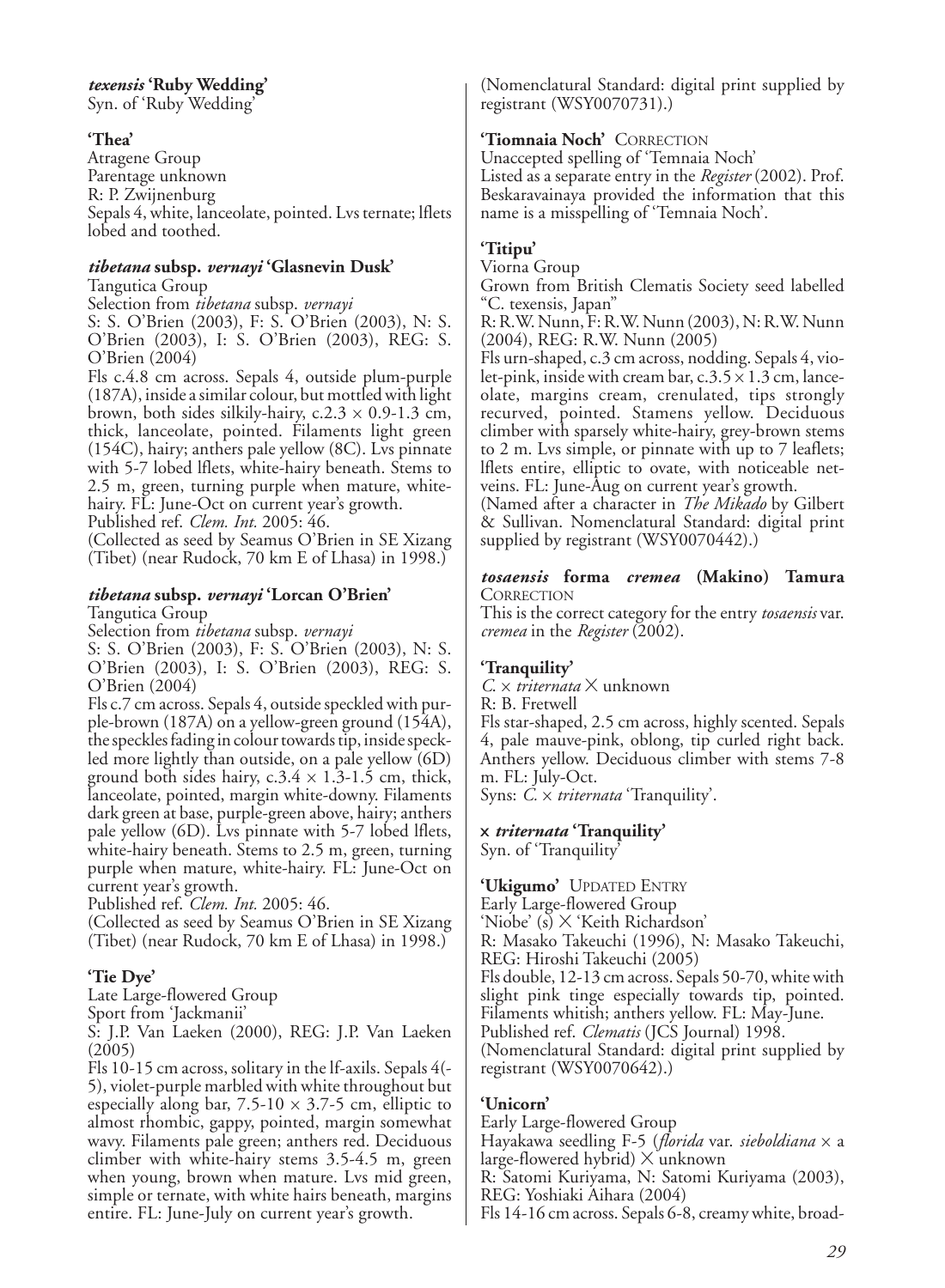ly elliptic, overlapping, pointed. Filaments white; anthers white with purple-red connective. FL: May and Nov.

Published ref. *Clem. Int.* 2005: 47.

(Nomenclatural Standard: colour photograph supplied by registrant (WSY0070653).)

#### **'Unicorn 2'**

Early Large-flowered Group Hayakawa seedling F-5 (*florida* var. *sieboldiana* x a large-flowered hybrid) X unknown

R: Satomi Kuriyama, REG: Yoshiaki Aihara (2004) Fls 14-17 cm across,. Sepals 6-8, creamy white. Filaments greenish white; anthers violet. Styles white with violet stigma. Deciduous climber. FL: May and Nov.

Published ref. *Clem. Int.* 2005: 47.

(Nomenclatural Standard: colour photograph supplied by registrant (WSY0070654).)

#### **'Urania'**

Integrifolia Group

*C.* x *cylindrica* X unknown

R: Yoshiaki Aihara, F: Yoshiaki Aihara (2004), REG: Yoshiaki Aihara (2005)

Fls bell-shaped, becoming more open with age, upfacing. Sepals 4, pale violet-blue, oblong, spreading from about half way, margin ruffled and denticulate in upper part, tip with abrupt long fine point. Filaments white; anthers pale yellow. FL: July-Aug. (Nomenclatural Standard: colour photograph supplied by registrant (WSY0070721).)

## **'Usuzumi'**

Fls 6-10 cm across. Sepals 6-7, pink, elliptic, pointed. Filaments white; anthers dark purple. FL: May-Oct.

Published ref. Kaneko, A., *Ninki no Kurematisu* (Popular clematis), 35 (2005).

## **'Vanso'**

Syn. of 'Blue Light'

European PBR were granted to 'Blue Light' in 2001. A US Plant Patent was granted to the same cv. under the name 'Vanso' in 2005. The first-granted PBR name has priority, so 'Vanso' is regarded as a synonym.

## **'Varshavianka'** CORRECTION

Syn. of 'Polskaia Varshavianka'

Listed separately in the *Register* (2002). Prof. Beskaravainaya provided the information that this name is a synonym of 'Polskaia Varshavianka'.

**'Veitch'** See *C. montana* var. *rubens* 'Veitch'

## **'Vino'** CORRECTION

Syn. 'Poulvo'

In the *Register* (2002), 'Vino' was cited as a trade designation (VINO) of 'Poulvo'. 'Poulvo' had been granted European PBR in 2000 and it was assumed that 'Poulvo' was the correct cv. name. It has now been found that a US Plant Patent was granted to this cv. in 1995 under the name 'Vino'. The first-granted PBR name has priority, so 'Poulvo' is regarded as a synonym.

**VINO** CORRECTION See 'Vino'

*viticella* **'Błękitny Anioł'** Syn. of 'Błękitny Anioł'

## *viticella* **'Chatsworth'**

Syn. of 'Chatsworth'

## *viticella* **'Dominika'**

Syn. of 'Dominika'

## *viticella* **'Hågelby Pink'**

Viticella Group

*viticella* subsp. *campaniflora* X *viticella* subsp. *viticella* Fls broadly bell-shaped, c.5 cm across, nodding. Sepals 4, pale pink, narrowly obovate, spreading, pointed. Deciduous climber with stems 2.5-3 m. FL: June-Sept. Published ref. Thorncroft Clematis Nursery *Cat.* 2005: 29.

*viticella* **'Huvi'** Syn. of 'Huvi'

*viticella* **'Jenny'** Syn. of 'Jenny' (Late Large-flowered Group)

*viticella* **'Jorma'** Syn. of 'Jorma'

*viticella* **'Little Butterfly'** Syn. of 'Little Butterfly'

*viticella* **'Oonagare'** Syn. of 'Oonagare Ichigoo'

*viticella* **'Peveril Pristine'** Syn. of 'Peveril Pristine'

*viticella* **'Sakala'** Syn. of 'Sakala'

*viticella* **'Tuczka'** Syn. of 'Tuchka'

*viticella* **'White Magic'** Syn. of 'White Magic'

## **'Warszawska Olga'**

Early Large-flowered Group Parentage unknown

R: S. Franczak (pre 1993), F: S. Franczak (1993), N: S. Franczak (2004), I: Thorncroft Clematis Nursery (2005), REG: Thorncroft Clematis Nursery (2005) Fls 12-15 cm across, solitary in lf-axils. Sepals 6-7, dusky rose-pink, deeper towards the margin, elliptic, overlapping, margin slightly crinkled, tips blunt to pointed, apiculate. Filaments deep rosy pink; anthers yellow. Fruit-heads persistent. Deciduous climber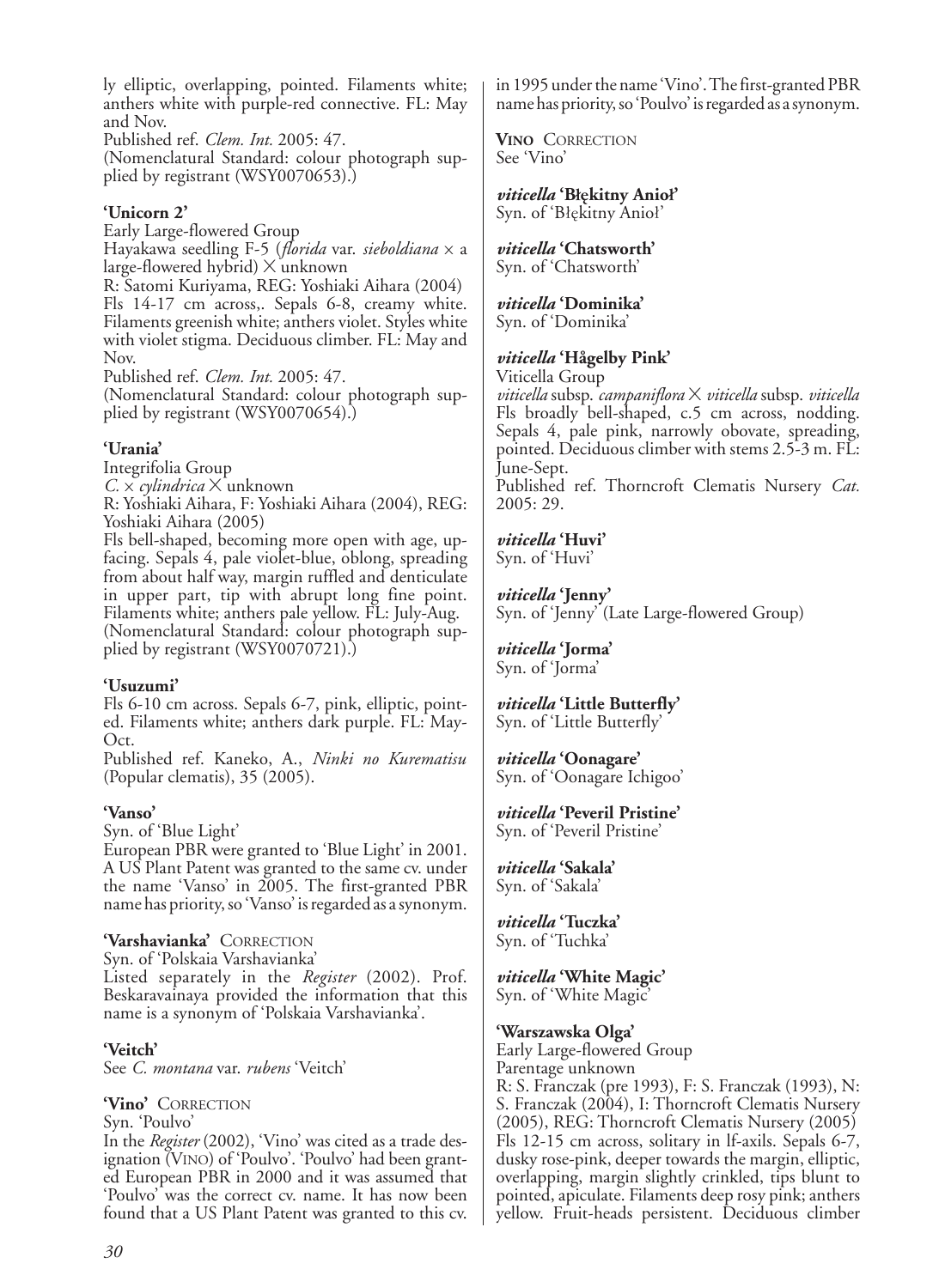with stems 2-2.6 m. Lvs mid green, ternate; lflets entire. FL: May-June on previous year's growth, Aug-Sept on current year's growth.

(In 1997 Franczak named this cv. 'Olga', but the name was never published. 'Olga' (Montana Group) was published in 1998, so another name needed to be found for Franczak's 'Olga'. Thorncroft Clematis Nursery suggested the name 'Warszawska Olga' and this name was approved by Franczak in 2004. Nomenclatural Standard: colour print supplied by registrant (WSY0070532).)

#### **'Wedding Day'**

Early Large-flowered Group Parentage unknown

S: New Leaf Plants (2002), I: New Leaf Plants (2005) Fls 15-20 cm across. Sepals 8, creamy white with greenish bar that fades with age, elliptic, overlapping, pointed, margin slightly wavy. Filaments white; anthers dark red. Stems 2-3 m. FL: May-June on previous year's growth, Aug-Sept on current year's growth. Published ref. Thorncroft Clematis Nursery *Cat.* 2005: 31.

(A chance seedling found at the nursery of New Leaf Plants. More fls are produced on the new wood than on the old wood.)

### **'Whirligig'**

Atragene Group

Selection from a hybrid of *koreana*

S: M. Hudson (2001), F: M. Hudson (2001), N: M. Hudson (2001), I: J. Earle, REG: M. Hudson (2005) Fls broadly bell-shaped, 7-10 cm across, nodding. Sepals 4, cream, outside with lilac freckles and a lilac margin, 4.5-5 cm long, 1.7-1.9 cm wide in basal part, lanceolate, spreading widely, the margins strongly recurved at about the mid point (giving each sepal a pinched appearance), and with the upper part of each sepal often twisted, recurved, pointed; margin smooth in basal half, somewhat wavy in upper part above the 'pinched' area. Staminodes c.2 cm long, spathulate, cream. Lvs mid green, ternate; lflets irregularly toothed. Deciduous climber with stems 2.5-3 m. FL: May-early June on current year's growth, with some fls in summer.

(Misspelling: 'Whirlygig'. The *koreana* hybrid seed was given to Maureen Hudson by Vince Denny in 1998. Nomenclatural Standard: herbarium specimen supplied by registrant (WSY0070880).)

#### **'Whirlygig'**

Misspelling of 'Whirligig'

#### **'White Crinkle'**

Montana Group

Parentage unknown

F: L. & R. Mitchell (2003), N: L. & R. Mitchell (2003), REG: R. Mitchell (2004)

Fls single or semi-double, c.7 cm across, slightly vanilla-scented, borne several together at the nodes. Sepals 4-8, white,  $3-3.5 \times 2-2.5$  cm, broadly elliptic, blunt, margin often twisted and recurved, inner sepals (if present) smaller and narrower. Filaments white; anthers yellow. Deciduous climber. Lvs ternate; lflets ovate to narrowly so with irregularly toothed margin, above minutely and sparsely hairy on veins, beneath sparsely hairy, margin minutely hairy. FL: Oct (in S hemisphere) on previous year's growth.

Published ref. *Clem. Int.* 2005: 47.

(Named for its similarity to 'Crinkle', raised by Mitchell in 1995, but with white fls. Nomenclatural Standard: herbarium specimen supplied by registrant (WSY0070556).)

#### **'White Dream'**

Early Large-flowered Group

'Bees' Jubilee' X unknown

R: Baumschule Lothar Sachs (1998), F: Baumschule Lothar Sachs (2002), N: Lothar Sachs (2003), REG: Baumschule Lothar Sachs (2004)

Fls 12-15 cm across. Sepals 6, white with light violet-blue (92C) tinge,  $6 \times 2.5$  cm, broadly elliptic, overlapping towards base, pointed, margin wavy to ruffled. Filaments pinkish; anthers deep lilac. Fruitheads persistent. Deciduous climber with stems 2-3 m. Lvs simple to ternate, dark green; lflets entire. FL: June-Sept on current year's growth.

Published ref. *Clem. Int.* 2005: 47.

(Placement in the Early Large-flowered Group is an assumption, because Sachs prunes the plants severely, removing the previous year's growth, thus fls are only produced on the current year's growth. Nomenclatural Standard: colour photograph supplied by registrant (WSY0070680).)

#### **'White Fragrance'**

Montana Group

Parentage unknown

N: J. Howells (2005)

Fls to 7 cm across, strongly scented. Sepals 4, at first cream, becoming white, oblong, often folded back on each side and twisted, mucronate, margin wavy. Filaments white; anthers yellow. Deciduous climber with stems to 9 m. Lvs ternate; lflets toothed. FL: May-June, sometimes with later fls.

Published ref. Howells, J., *Clematis, The Montanas*, 108 (2005).

#### **'White Magic'**

Viticella Group Parentage unknown R: De Wit

Fls very broadly bell-shaped, 3-5 cm across, seminodding. Sepals 4, white, oblong-obovate, spreading, tip pointed, somewhat recurved. Stamens yellowgreen. Deciduous climber with stems 3-4 m. FL: June-Sept.

Syns: *C. viticella* 'White Magic'.

climbing. FL: Apr-May.

#### **'Wide Boy'**

Integrifolia Group Parentage unknown R: Tsuneo Ishiguro (2000), N: Tsuneo Ishiguro, REG: Hiroshi Takeuchi (2005) Sepals 6, bright blue. Anthers yellow. Stems non-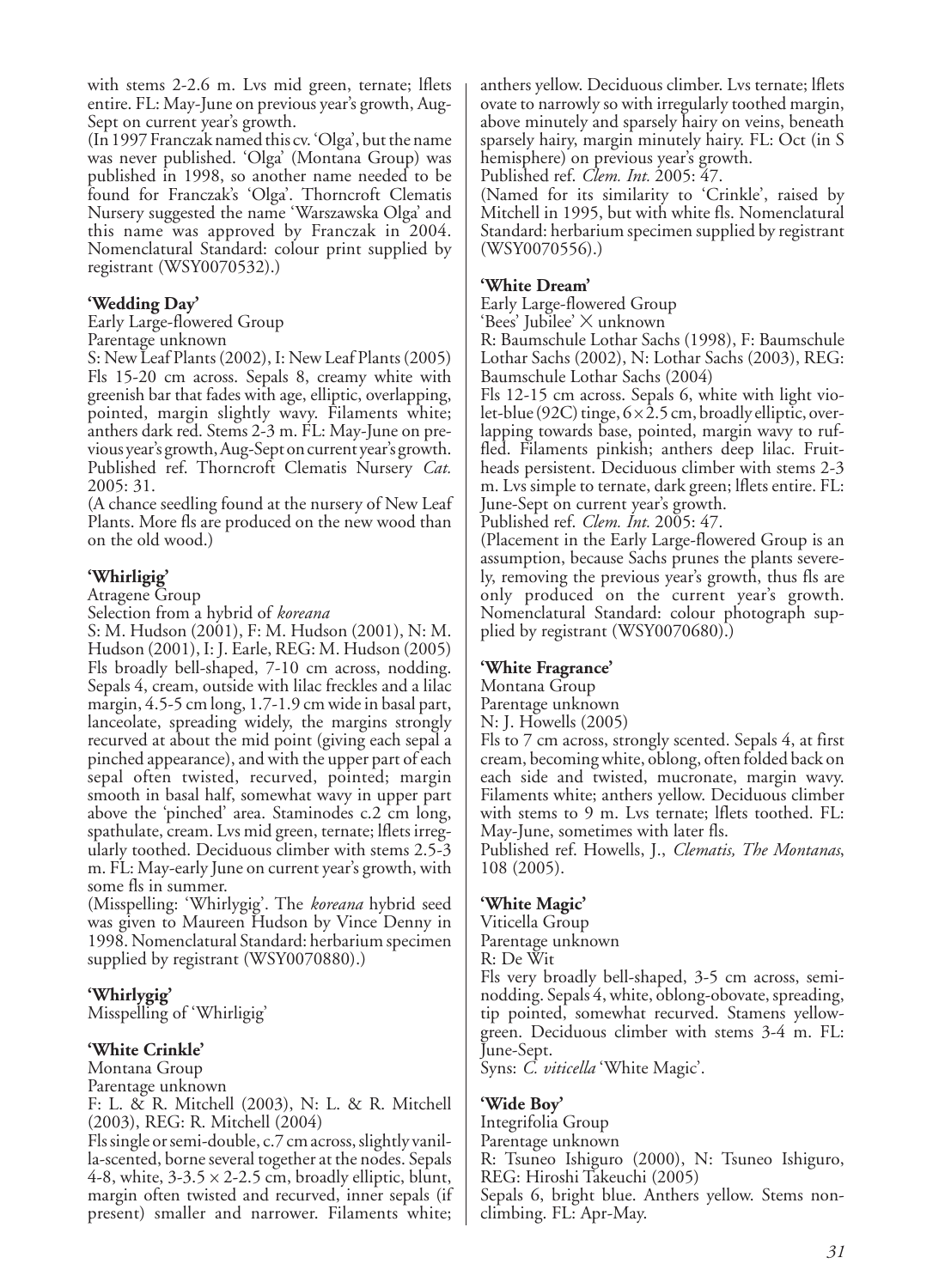#### **'Windmill'**

Early Large-flowered Group

Parentage unknown

S: New Leaf Plants (2000), I: New Leaf Plants (2004) Fls c.15 cm across. Sepals 8, mauve with a pinker bar, obovate, somewhat overlapping but with gaps at base, pointed. Filaments white; anther red-purple. Stems 1.5-2 m. FL: May-June on previous year's growth, Aug-Sept on current year's growth. Published ref. New Leaf Plants *Cat*. 2004.

(A chance seedling.)

## **'Wolfie'**

Syn. of *C. patens* 'Wolfie'

## **'Wyvern'**

Hayakawa seedling F-6 (*florida* var. *sieboldiana* x a large-flowered hybrid) X unknown

R: Yoshiaki Aihara, REG: Yoshiaki Aihara (2004) Fls single, sometimes with a few small extra sepals. Sepals usually 6, white, elliptic, pointed. Filaments white, yellowish towards base; anthers white with pale red connective.

Published ref. *Clem. Int.* 2005: 47.

(Nomenclatural Standard: colour photograph supplied by registrant (WSY0070651).)

## **'Yellow Jester'**

Atragene Group

Selected from a selection of 'Simplicity'

S: F. Wescott, I: Walled Garden Clematis Nursery Fls bell-shaped, 3-3.5 cm long, with later fls c.2.8 cm long, smelling of sweet bananas. Sepals 4, yellow. Deciduous climber with stems to 1.6 m. FL: Apr-May on previous year's growth, up to July on current year's growth.

Syns: *C. koreana* 'Yellow Jester'.

## **'Yellow Starlight'**

Montana Group

Parentage unknown

S: R. Mitchell, N: R. Mitchell (2004), REG: R. Mitchell (2004)

Fls double, c.6 cm across, several together in each lfaxil. Outer sepals 4, pale yellow,  $2.5-3.2 \times 1.5-2$  cm, broadly oblong, blunt or notched, margin wavy; inner sepals c.16, pale yellow, 1-1.5 cm long, oblanceolate, pointed. Filaments yellow; anthers white. Deciduous climber, the new growth green. Lvs mid green, ternate; lflets regularly toothed, sparsely hairy beneath. Published ref. *Clem. Int.* 2005: 47.

(A chance seedling found in Robin Mitchell's nursery. The name is a reference to 'Starlight', raised by Mitchell in 1988. Nomenclatural Standard: herbarium specimen supplied by registrant (WSY0070543).)

## **'Yoimatsuri'**

Early large-flowered Group *patens* 'Yukiokoshi' X 'Gravetye Beauty' R: Hiroshi Takeuchi (2004), N: Hiroshi Takeuchi, REG: Hiroshi Takeuchi (2005)

Sepals 8, purple-pink with deeper bar, elliptic, overlapping, pointed, margin wavy. Filaments white; anthers yellowish. FL: Apr-June.

(Named for a traditional outdoor evening festival. Nomenclatural Standard: digital print supplied by registrant (WSY0070641).)

## **'Y's Pearl'**

'Fuji-no-izumi' X unknown

R: Yoshiaki Aihara, F: Yoshiaki Aihara (2003), REG: Yoshiaki Aihara (2005)

Fls 15-16 cm across. Sepals 6, pearl-white with slight mauve tinge towards margin, elliptic, blunt to pointed, apiculate, margins very slightly wavy. Filaments white; anthers with pale brown connective. FL: early summer. (In the name, the 'Y' is for Yoshiaki. The seed parent 'Fuji-no-izumi' (q.v.) was raised by Yoshiaki Aihara. Nomenclatural Standard: colour photograph supplied by registrant (WSY0070719).)

## *yuanjiangensis* **W.T. Yang**

Fls c.1.8 cm across, 1-3 together. Sepals 4, pink, 1.8 x 0.4 cm, spreading, narrowly oblong, outside densely downy and with 3 ribs on the back, pointed. Stamens c.7.5 mm long, whitish; filaments hairy; anthers hairless. Deciduous herbaceous climber with furrowed downy stems. Lvs ternate, leathery; lflets elliptic to narrowly ovate, with sparse hairs on both sides, margin usually with a small tooth on each side in lower half. FL: Sept-Oct. SW China (S Yunnan).

(This species is closely related to *C. ranunculoides*.)

## **'Yuhune'**

Unaccepted spelling of 'Yubune'

## **'Yume'**

*florida* X *viticella*

R: Makoto Iijima (1995) Fls double. Sepals 6, white tinged with purple. Staminodes many, purple, deeper at margin, shorter and narrower than sepals. Deciduous climber with stems 2-4 m. FL: June-Oct.

## **'Yushan'**

See *montana* 'Yushan'

## **'Zephyr'**

Viticella Group Parentage unknown R: B. Fretwell Fls broadly bell-shaped with widely spreading sepals, nodding. Sepals 4, soft light pink, margins crinkled. Deciduous climber with stems 3-4.5 m. Stamens lemon-yellow. FL: summer.

## **'Zobluepi'**

Correct cultivar name for 'Blue Pirouette'.

Trade designation: BLUE PIROUETTE.

(Registered in 2003 (see 1st *Supplement*) as 'Blue Pirouette' but the cv. name had to be changed when European PBR were granted under the name 'Zobluepi' (ICNCP, 2004: Art. 24.4).)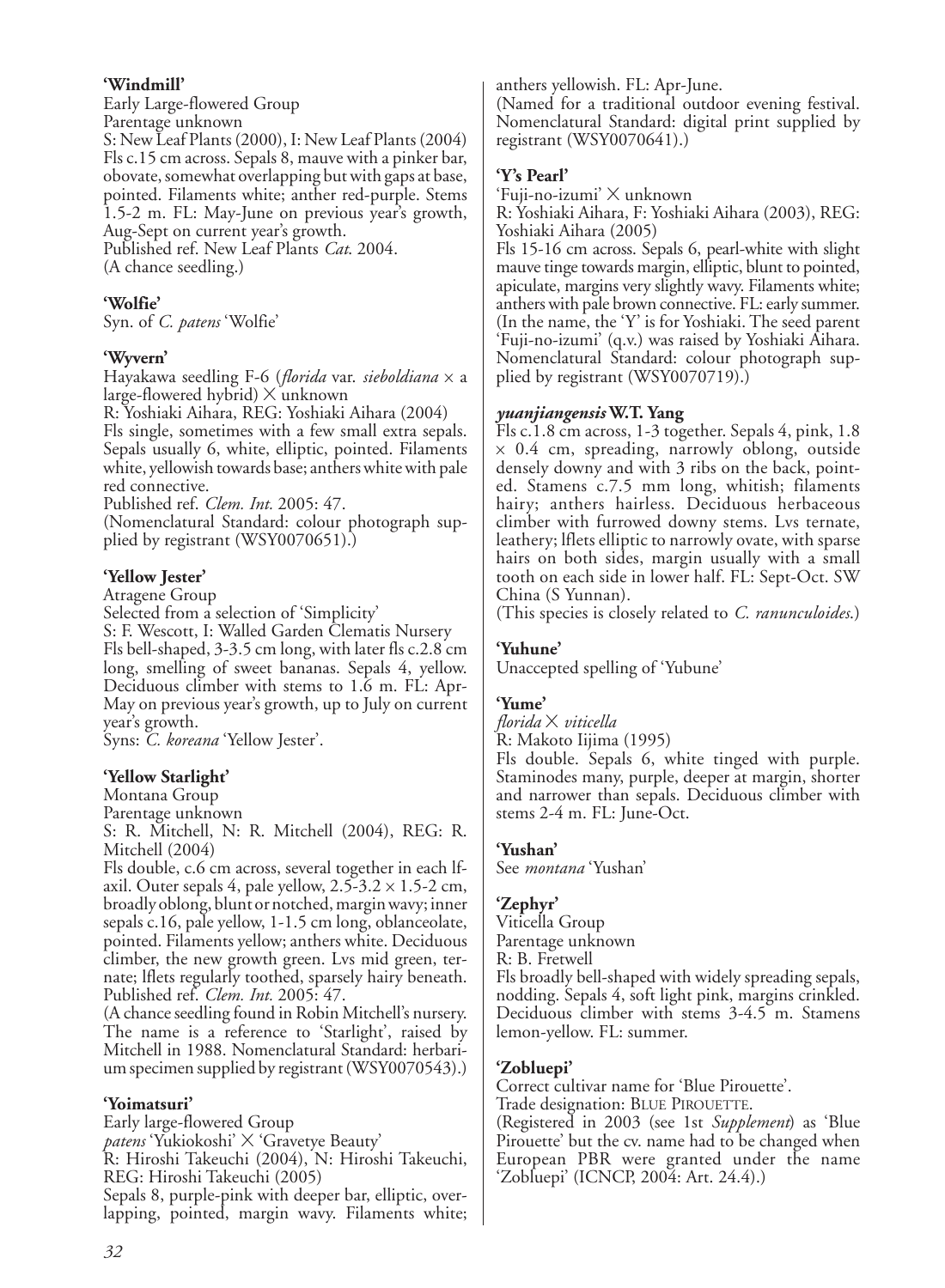## **'Zolibe'**

Viticella Group

Parentage not disclosed by raiser

R: W. Snoeijer (1997), REG: J. van Zoest B.V. (2005) Fls 5-6 cm across, solitary or 3 together. Sepals 4(-6), purple (77A) at margin, white in centre with purple veins,  $2.5 \times 2.5$  cm, broadly obovate, overlapping, blunt. Filaments green; anthers purplish. Deciduous climber with stems to 2.5 m. Lys pale green flushed with purple, sometimes simple, lobed, or more usually pinnate with 5-7 lflets; lflets ternate, entire. FL:

July-Aug on current year's growth.<br>Trade designation: I AM<sup>®</sup> A LITTLE BEAUTY.

(In 2000, this cv. was selected from plants of the original cross that was made in 1997.)

## **'Zomy'**

Tangutica Group

Parentage: see note below

N: W. Snoeijer (2005), I: J. van Zoest B.V. (2005), REG: J. van Zoest B.V. (2005)

Fls bell-shaped, c.4 cm across, out-facing to slightly nodding, solitary on upright pedicels in the lf-axils. Sepals 4, yellow on both sides, 3-4 cm long, lanceolate, thick, very smooth. Filaments purplish; anthers cream. A more or less evergreen climber with stems to 5 m, new growth green or brownish. Lvs grey-green to blue-green, ternate; lflets entire or lobed. FL: Sept-

Nov on current year's growth.<br>Trade designation: I AM® MYSTERIOUS.<br>(Van Zoest obtained this clematis from Crûg Farm Plants in Wales under the unpublished name "C. szuyuanensis" (BSWJ6791) which had been found near the village of Szuyuan in Ilan County, N Taiwan in 1995. When it flowered, van Zoest contacted Crûg Farm Plants, because they wished to give the clone a cv. name, but at that time Crûg Farm did not recognize the plant as being their "C. szuyuanensis", and so were not interested in naming this clone. Van Zoest considered the plant to be worthy of propagation and naming, at least to solve the nomenclature problem for the unpublished name, so it was named by Wim Snoeijer. Crûg Farm later confirmed that their "C. szuyuanensis" is the same as the van Zoest plant. The first part (I AM®) of the trade designation is a registered trademark owned by J. van Zoest B.V., and the last part (MYSTERIOUS) refers to the plant's unknown affiliation.)

## **'Zorero'**

Atragene Group

Parentage not disclosed by raiser

R: W. Snoeijer (1998), I: J. van Zoest B.V. (2005), REG: J. van Zoest B.V. (2005)

Fls narrowly bell-shaped, 5 cm long, nodding, usually in 3s in the lf-axils, although terminal on young shoots produced from old wood in spring. Sepals 4, glossy red-purple at base becoming paler towards top, margin yellow, inside dull yellowish with purple veins at top, purplish towards base, up to 5 cm long, 0.9- 1.5 cm wide, thick, lanceolate, ribbed outside, longpointed. Filaments white-purplish; anthers white. Fruit-heads persistent. Deciduous climber with dark red-purple stems 1.5-2 m, new growth purplish. Lvs mid green, ternate; lflets irregularly toothed. FL: (Apr- )May-Aug on growth of previous and current years. Trade designation: I AM® RED ROBIN; RED ROBIN. Published ref. *De Boomkwekerij* 4: 12 (27 Jan. 2006). (Raised by Wim Snoeijer and selected in 1998. In the UK, this cv. has been offered under the name 'Red Robin', but this is not a valid cv. name, and must be regarded as a trade designation.)

#### **'Zvezda Krima'**

Late Large-flowered Group

Parentage unknown

R: M.A. Beskaravainaya & E.A. Doniushkina (c. 1985)

Fls 8-10 cm, slightly drooping, 1-3 in lf-axils. Sepals 4, purple with reddish purple at margins, rhomboid, overlapping at base, pointed, edges twisted upwards. Anthers yellow. Stems 2-3 m. FL: June-July.

Published ref. E.A. Doniushkina in *Zhurnal 'Kviti Ykraini'*, Oct. 1999.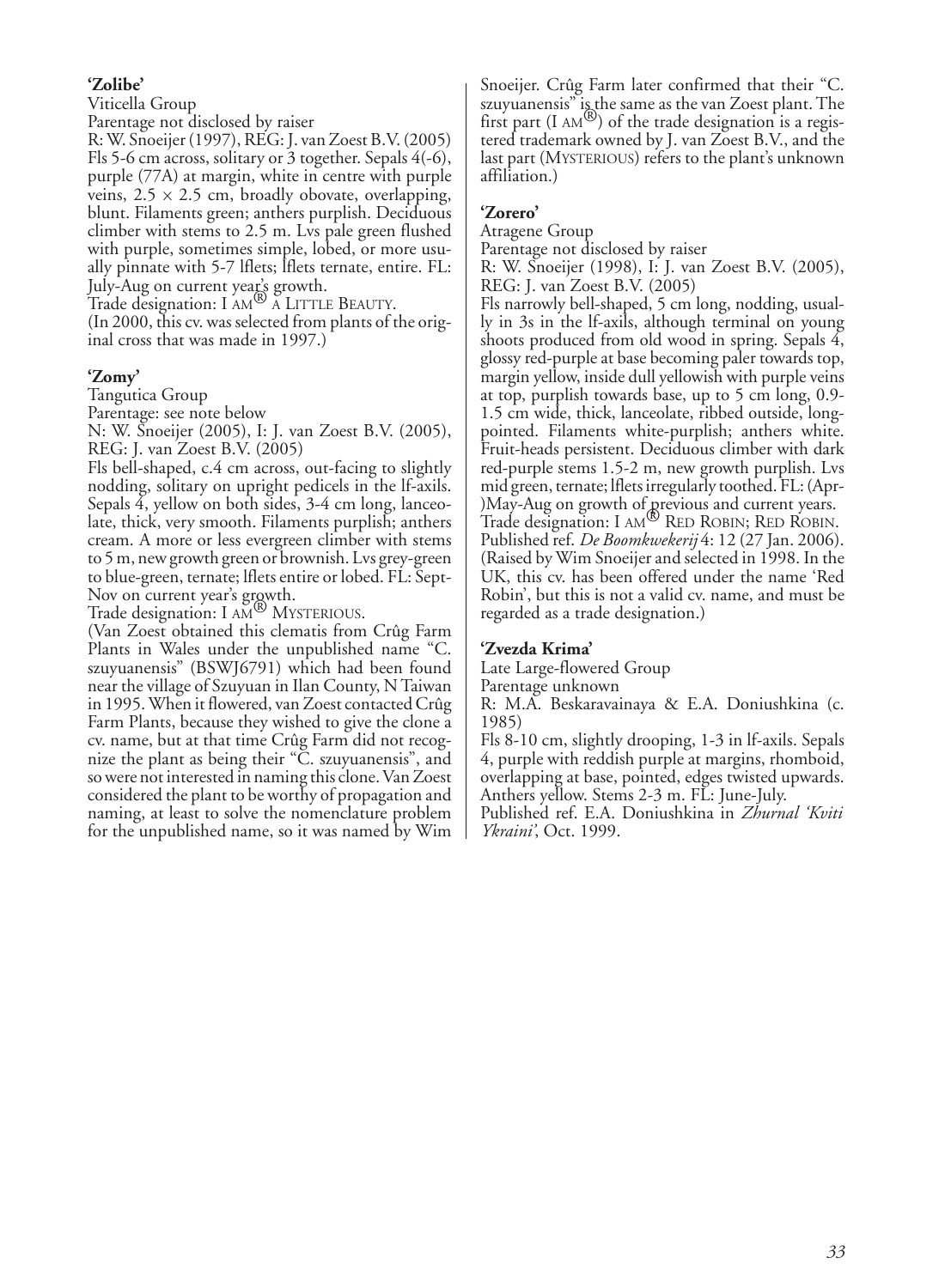## **RAISERS AND REGISTRANTS**

This list, in addition to raisers and registrants, includes selectors, nominants and introducers.

(† = deceased)

**Aihara,** Yoshiaki Nerima-ku, Tokyo, Japan

**Baumschule Lothar Sachs** Radebeul, Germany

**Baumschule W. Kruse** Melle, Germany

**Bayliss Nurseries Ltd** Christchurch, New Zealand

**†Beskaravainaya,** Professor Margarita A. Voronezh, Russia

**Blue Mountain Nurseries** Tapanui, New Zealand

**Brown,** J.M. (Mike) Shillingford, Oxfordshire, England

**Carole's Garden Clematis Nursery** Somerville, Victoria, Australia

**Chapman,** Sheila Sheila Chapman Clematis, Abridge, Essex, England

**Chikuma,** Mikiyoshi Miyamae-ku, Kawasaki-shi, Kanagawa Ken, Japan

**Collingwood,** Brian Eccles, Manchester, England

**County Clematis Nursery** Maghull, Merseyside, England

**Denny,** Sylvia Walton-Le-Dale, Preston, Lancashire, England

†**Denny,** Vince Broughton, Lancashire, England

**De Wit** Boskoop, The Netherlands

**Donahue's Clematis Specialists** Faribault, MN, USA

**Doniushkina,** E.A. former USSR

**Dyer,** Glenis Welford-on-Avon, Warwickshire, England **Edelweiss Perennials** Canby, OR, USA

**Evison,** Raymond J. Guernsey Clematis Nursery, St Sampson, Guernsey, Channel Islands, UK

**Fieseler,** Kirk Laporte Avenue Nursery, Fort Collins, CO, USA

**Fox,** Barbara Ann Farmington, MI, USA

**Franczak,** Brother Stefan, SJ Warsaw, Poland

**Fretwell,** Barry Peveril Clematis Nursery, Exeter, Devon, England

**Geerlings,** Aad Lisserbroek, The Netherlands

**Gilsenan,** Moira Maghull, Merseyside, England

**Gilsenan,** Steve Maghull, Merseyside, England

**Godfrey,** Frederick Simon Glyndley Nurseries, Pevensey, England

**Green,** Richard Barrow upon Humber, North Lincolnshire, England

**Greenway,** Gerald S. Priorswood Clematis, Widbury Hill, Ware, Hertfordshire, England

**Hart,** Jenny Canterbury, New Zealand

**Hatton,** M. John Richards Nurseries, Malvern, Worcestershire, England

**Hayakawa,** Hiroshi Anjoo City, Japan

**Hinkley,** Daniel J. Heronswood Nursery, Kingston, WA, USA

**Hirota,** Tetsuya Japan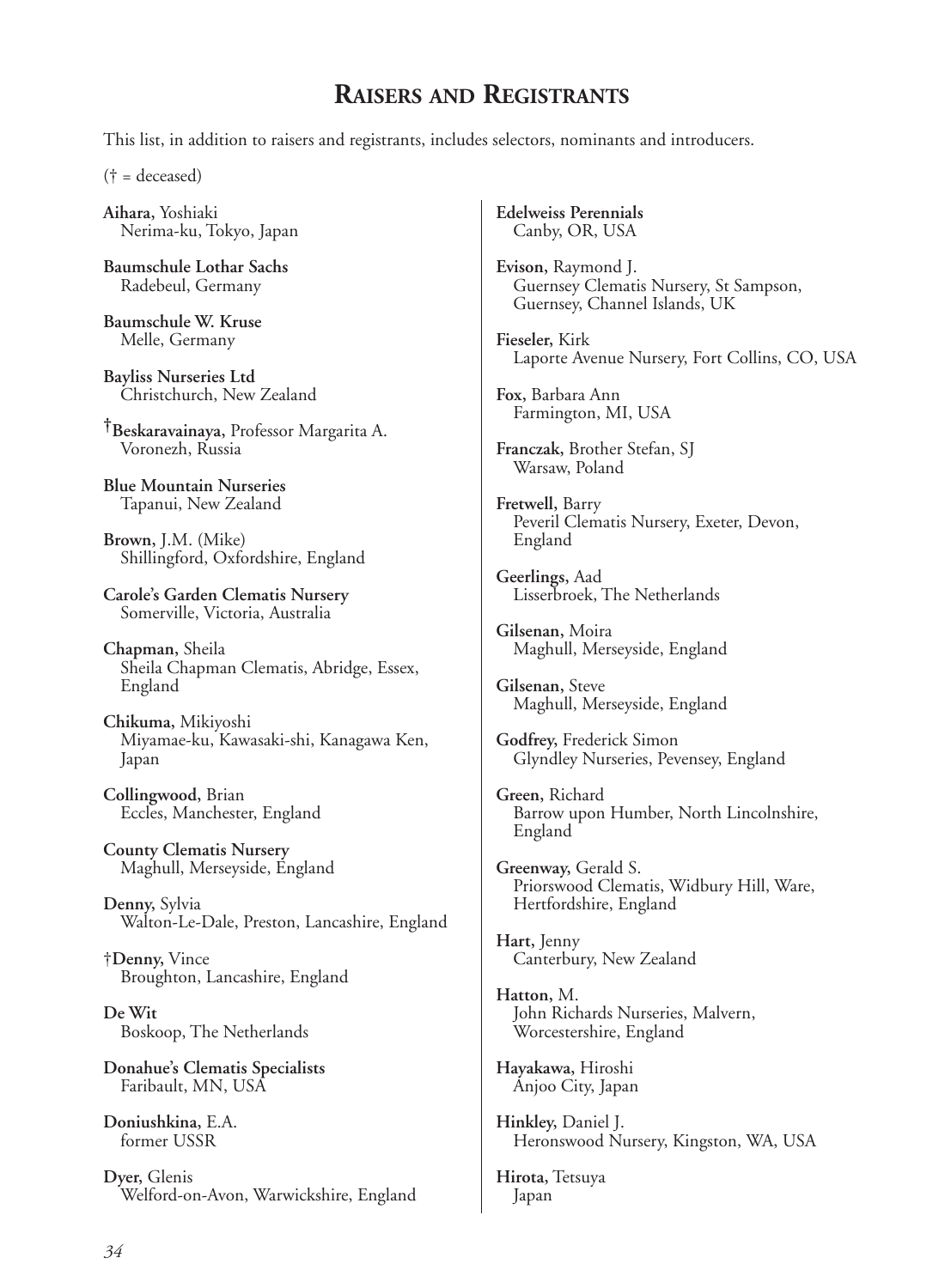**Howells,** John G. Higham, Colchester, England

**Hudson,** Maureen Cannington, Bridgwater, Somerset, England

**Hutchins,** Graham County Park Nursery, Hornchurch, Essex, England

**Iijima,** Makoto Koshigaya City, Japan

**Iino,** Masashi Saitama City, Saitama Ken, Japan

**INRA** (Institut National de la Recherche Agronomique) Paris, France

**Ishiguro,** Tsuneo Nakajima Gun, Aichi Ken, Japan

**Iwai,** Toyohiko Ichinomiya-shi, Aichi Ken, Japan

**Jerard & Co. Ltd, M.L.**  Christchurch, New Zealand

**Jerard,** Merv see Jerard & Co. Ltd, M.L.

**John Richards Nurseries Ltd** West Malvern, Worcestershire, England

**Johnston,** Linzi Birmingham, England

**Jury,** Felix New Zealand

**Kala,** Eino Lääne-Virumaa, Estonia

**†Kivistik,** Uno Harjumaa, Estonia

**Kuijf,** Gerard S. Boskoop, The Netherlands

**Koshino,** Jun'ichi Takaoka-shi, Toyama Ken, Japan

**Kuriyama,** Satomi Ichinomiya-shi, Aichi Ken, Japan

**Laeken,** James P. Van Spring Valley Greenhouse, Inc., Walworth, NY, USA

**Lang,** Ian Barrow upon Humber, North Lincolnshire, England

**Leeds,** Everett Buckland, Betchworth, Surrey, England

**Matthews,** Victoria Market Deeping, Lincolnshire, England

**Mitchell,** Robin C. & Lorna M. Christchurch, New Zealand

**Murayama,** Fumi Soka City, Saitama Ken, Japan

**New Leaf Plants** Evesham, Worcestershire, England

**Nunn,** Roy W. Cambridge, England

**O'Brien,** Seamus National Botanic Gardens, Glasnevin, Dublin, Ireland

†**Orlov,** Mikhail Ivanovich Kiev, Ukraine

†**Ozawa,** Kazushige Kawasaki-shi, Japan

**Paddocks Nursery** Sutton, Tenbury Wells, Worcestershire, England

**Plant Delights Nursery, Inc.** Raleigh, NC, USA

**Poulsen Roser A/S** Fredensborg, Denmark

**Richards,** John see John Richards Nurseries Ltd

**Rogerson,** Brewster Lake Oswego, OR, USA

**Rösholm,** Finn Oslo, Norway

**Sachs,** Lothar see Baumschule Lothar Sachs

**SAPHINOV** S.N.C. Saphinov, Beaufort-en-Vallée, France

**Savill,** Robin Robin Savill Clematis Specialist, Sandon, Chelmsford, Essex, England

**Scholes,** Carole & David Somerville, Victoria, Australia

**Shinzawa,** K Japan